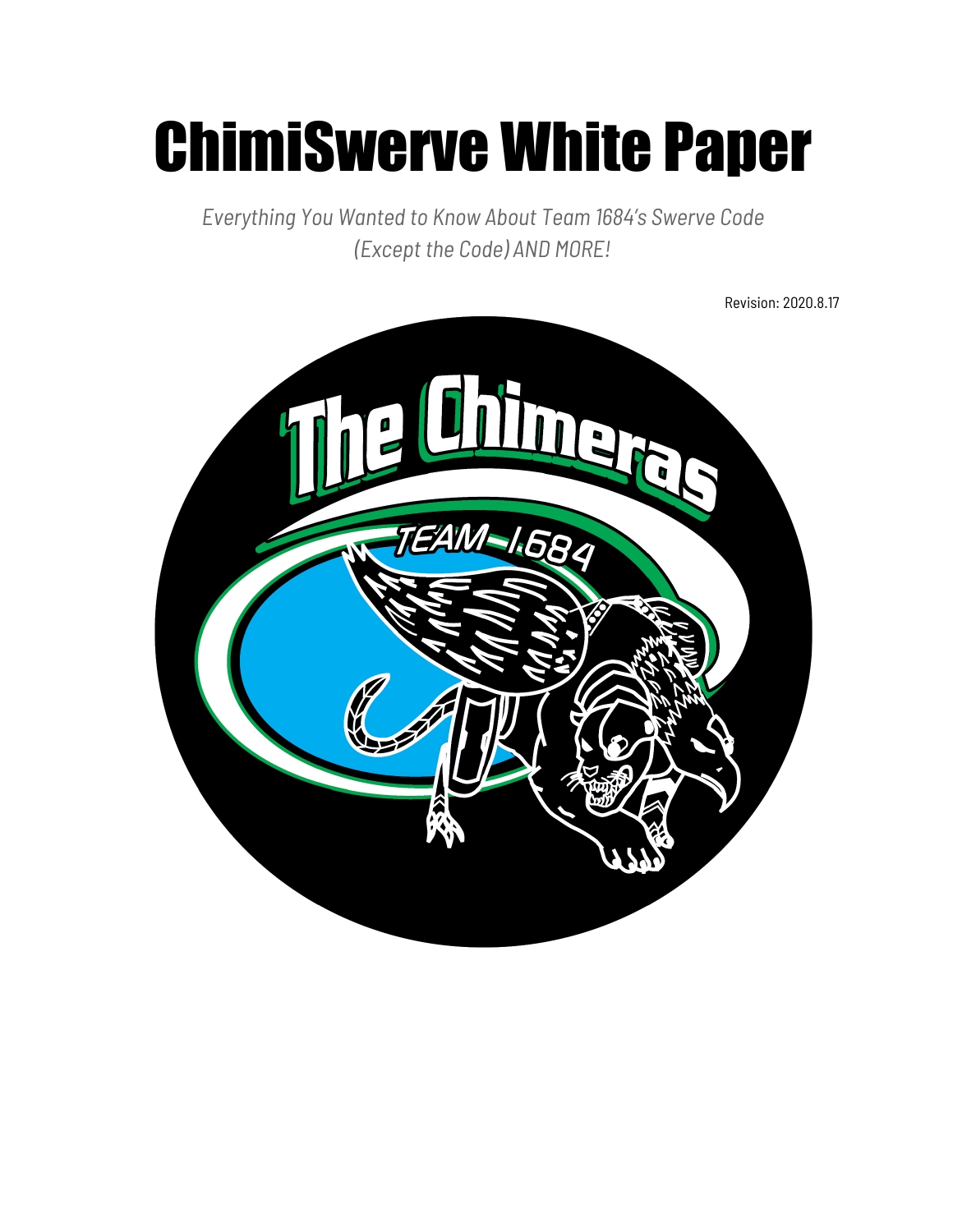0.0 [About](#page-4-0) This White Paper

0.1 [Swerve](#page-4-1) IS HARD

0.2 We're Not THE EXPERTS… Just [Experienced](#page-4-2) People

0.3 Don't Be [Afraid](#page-4-3) To Ask For Help!

0.4 [Where's](#page-5-0) Your Code, Bruh?

0.5 This Is A Living [Document](#page-5-1)

1.0 [Hardware/Electrical](#page-6-0) Info

1.1 About Our Swerve [Modules](#page-6-1)

1.2 [About](#page-6-2) Our Gyros

1.3 About Our Motor [Controllers](#page-6-3)

1.4 Other [Sensors](#page-7-0)

#### 2.0 [Software](#page-8-0) Info

2.1 [Swerve](#page-8-1) in Teleop

2.1a How It [Should](#page-8-2) Work

2.1b The [Math](#page-9-0)

[Controls](#page-9-1) and Inputs

Field Centric Transformation

Inverse [Kinematics](#page-12-0) (Wheel Speeds and Azimuths)

[Intuition](#page-12-1)

Power to the ground (Speed and [Azimuth](#page-14-0) drivers)

[Azimuth](#page-15-0)

Inversion [Awareness](#page-15-1)

2.2 [Swerve](#page-15-2) in Auton

2.2a How It [Should](#page-15-3) Work

2.2b The Math [Behind](#page-16-0) the Magic

Forward [Kinematics](#page-16-1) (FK)

**[Odometry](#page-18-0)** 

**[Calibration](#page-19-0)** 

2.3 [Integrating](#page-19-1) Other PIDs into Swerve

2.3a PIDs [\(PIDFs\)](#page-20-0) Loops: A Primer

Why Do We Even Need Fancy [Control](#page-20-1) Loops?

What Do These [Letters](#page-20-2) Even Mean!?

P - [Proportion](#page-20-3)

I - [Integral](#page-21-0)

D - [Derivative](#page-22-0)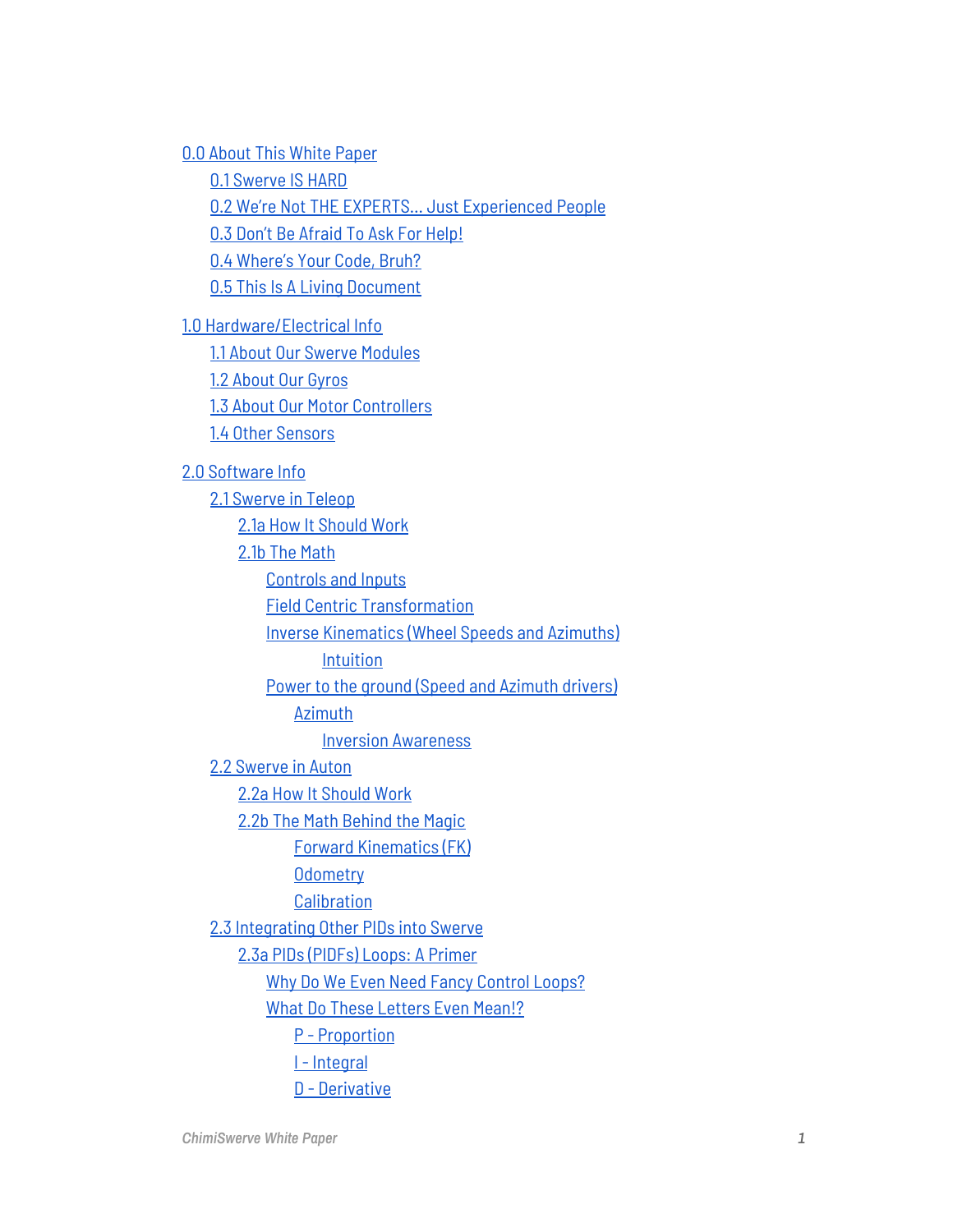F - Feed [Forward](#page-23-0) Other [Control](#page-23-1) Loop Terms Open [Loops](#page-23-2) [Closed](#page-23-3) Loops Internal Loops (our [version\)](#page-23-4) [External](#page-23-5) Loops (our version) [Positioning](#page-24-0) Loops [Velocity](#page-24-1) Loops "Inside Outside" Loops (our [definition\)](#page-24-2) [General](#page-24-3) Tips for Tuning Control Loops [Start](#page-24-4) with kP [Next](#page-25-0) is kD [Then](#page-26-0) kI What [about](#page-28-0) **kF?** 2.3b Goal Centric (Starring the [Limelight\)](#page-28-1) Vision [Targeting](#page-28-2) **[Essentials](#page-28-3)** Easy [Mode](#page-29-0) [Advanced](#page-29-1) Mode Hard [Mode](#page-30-0) [Expert](#page-30-1) Mode [Goal-Centric](#page-31-0) [Introduction](#page-31-1) How It's [Done](#page-31-2) 2.3c Game Piece Centric [\(Starring](#page-32-0) the Pixy) [Introduction](#page-32-1) How It's [Done](#page-32-2) 2.3d [Maintaining](#page-34-0) Your Heading (aka Not Spinning… aka Driving "Straight") While in Field [Centric](#page-34-0) [Introduction](#page-34-1) How It's [Done](#page-34-2) 3.0 Other Misc. Tips & [Tricks](#page-35-0) 3.1 "Zero" Azimuth Position & [Pre-Match](#page-35-1) Module Testing 3.2 Protect Your Reset [Buttons!](#page-36-0) 3.3 [Document](#page-36-1) Your CANbus Network Topology 3.4 Know Your [Electronics](#page-38-0)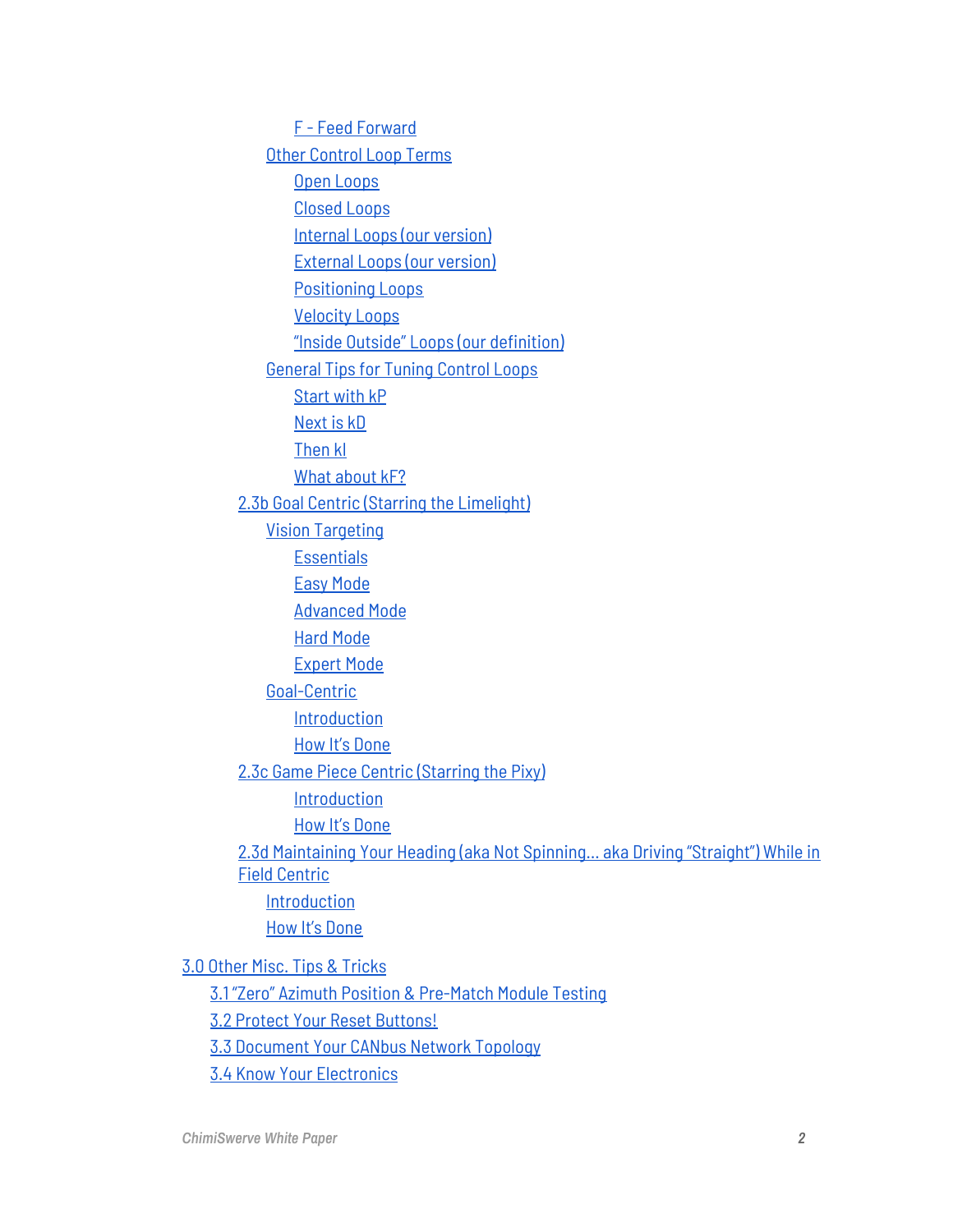3.5 Invest in Good [Controllers…](#page-38-1) And You Should Interpolate 3.6 Seriously, Implement Brownout [Protection!](#page-39-0) 3.7 Handling Gyro Fault [Conditions](#page-40-0) THE [END…](#page-41-0) or is it…?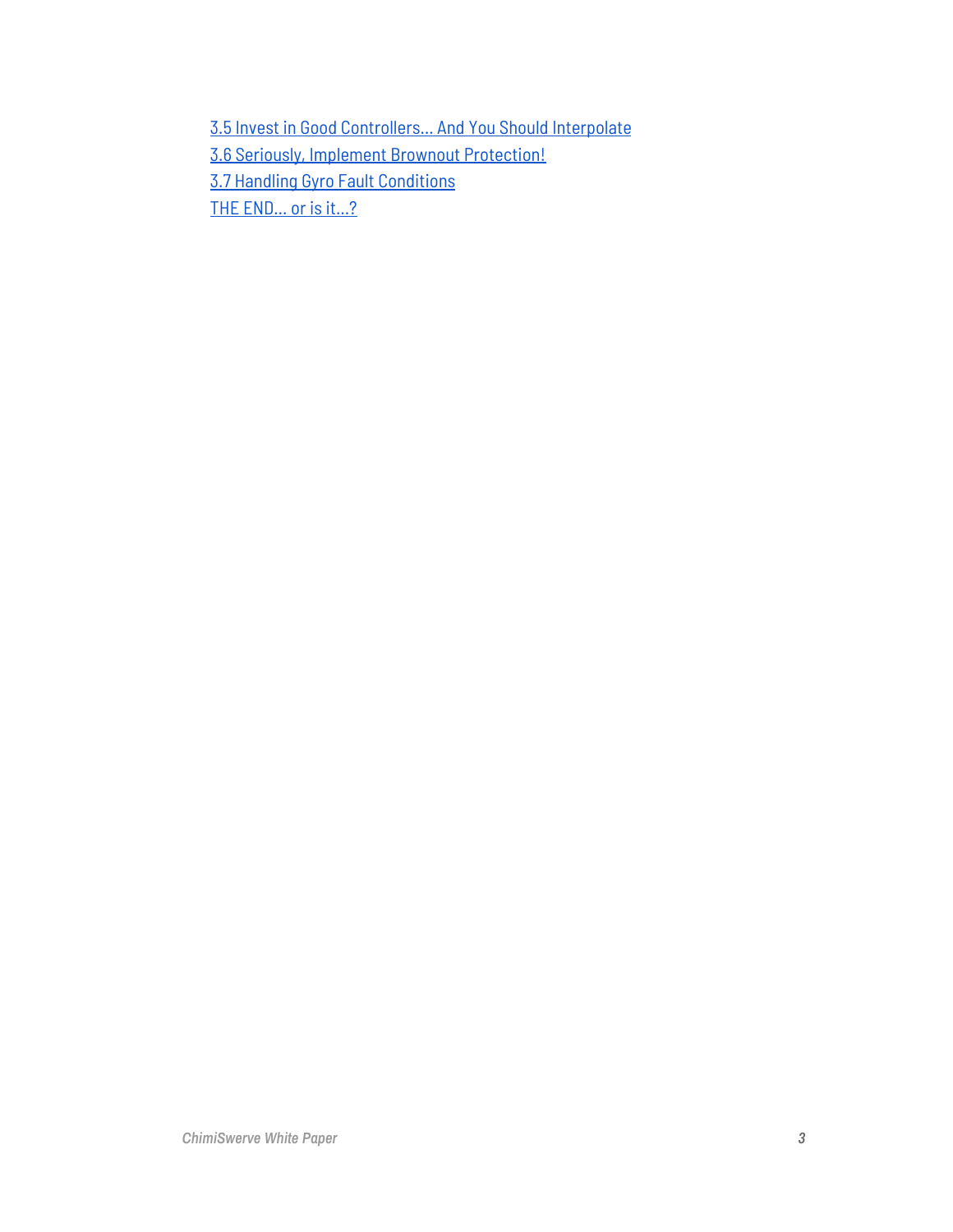# <span id="page-4-0"></span>**0.0 About This White Paper**

## <span id="page-4-1"></span>**0.1 Swerve IS HARD**

*We're not joking. SWERVE IS HARD!* Please do not attempt to do swerve if your team does not have:

1) lots of mechanical knowledge

2) lots of programming experience

3) substantial funding for a crazy expensive drivetrain

4) ridiculous persistence and dedication

We DON'T want to deter you from achieving your dream machine. *We DO want to limit the number of broken-down robots on the field.* As our drive coach Jon Uren says, *"Build within your means."* If your team doesn't meet all the requirements listed above, please reconsider attempting to do swerve. Poorly implemented swerve (in both a programming and mechanical sense) will do your team a major disservice. Sure, that robot might look cool or sound epic. *But, does it work!?* Most of the time, the simpler the better.

## <span id="page-4-2"></span>**0.2 We're Not THE EXPERTS… Just Experienced People**

If your team decides to go down this path, please pay close attention to the advice in this whitepaper. We have lived through the joys and sorrows of swerve. Please note that we are not claiming to be THE EXPERTS at swerve. Regardless, we are *just experienced people*. We just want to share everything we've learned since day 1 of the 2020 season. Like everyone, *we are still learning from our mistakes*. We will continue to iterate our designs so our robot can be its absolute best. We urge you all to do the same.

<span id="page-4-3"></span>By the way, this is our 2020 [reveal](https://www.youtube.com/watch?v=VP4emc-K57k) video. Please watch so you know exactly what we're talking about.

## **0.3 Don't Be Afraid To Ask For Help!**

We all know that time on the robot is limited. Programmers always wish for more time on the finished robot. Time is the most valuable build season commodity. Before something does not go as planned, it should be part of your programming strategy to know when to reach out for help. Help can mean looking for sample code, asking on a forum if someone has had a similar issue, or even reaching out to other teams to review your code. Remember that other FRC programmers will likely be in the same semi-frantic state that you are trying to figure out the one thing that isn't working. Someone outside of your programming team may not have the time to help you. Asking for another team's time during build season is a BIG ASK!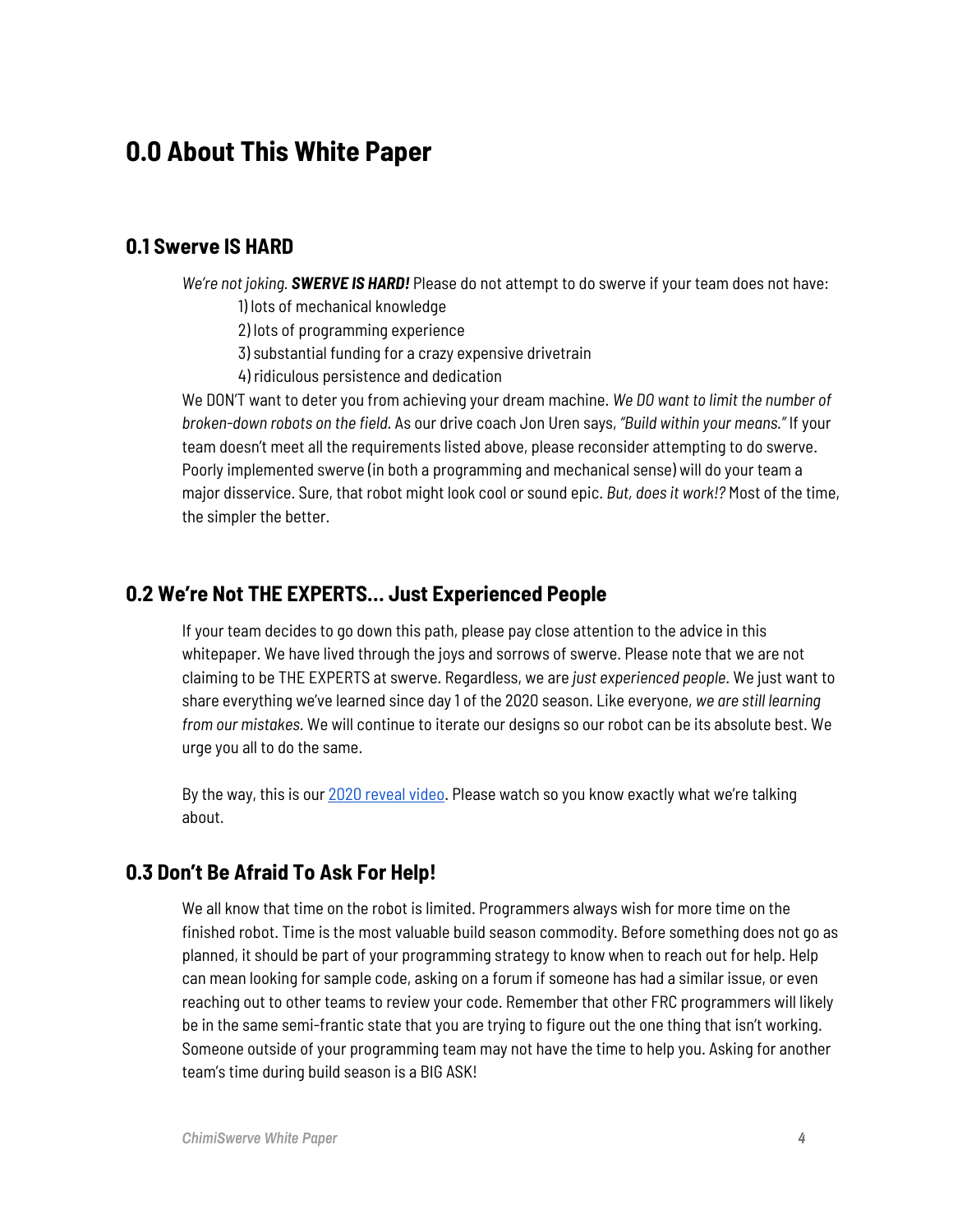We were honored and blessed to collaborate with the EngiNERDs on the swerve drive design. That gave us two programming teams working on the exact same problems with the same equipment. We were able to work out some of the kinks together.

<span id="page-5-0"></span>Some day, you may be the one being asked for assistance. It is an honor to be worthy of being asked to help. Give whatever assistance that you can, but your responsibility will still be getting your own robot ready to go.

## **0.4 Where's Your Code, Bruh?**

Due to the way we structured our 2020 code, we feel we cannot release it for general use. It was not designed to be used as a library for other robots. We have a very different approach to the way we write code. In the future, we hope to improve upon this. We strongly feel releasing our 2020 code wouldn't be helpful to others.

That is why we have dedicated so much time into creating this document. We still wanted to share our knowledge and experiences with others, just in a format that would actually be helpful. We have included some code snippets to help enhance your understanding.

<span id="page-5-1"></span>Hopefully, you learn something from this document. We certainly did.

## **0.5 This Is A Living Document**

We intend to revise this document as we acquire new swerve knowledge. Additionally, we will modify this document as needed to help add clarification and answer commonly asked questions.

We want your feedback! Please let us know how we can improve this whitepaper!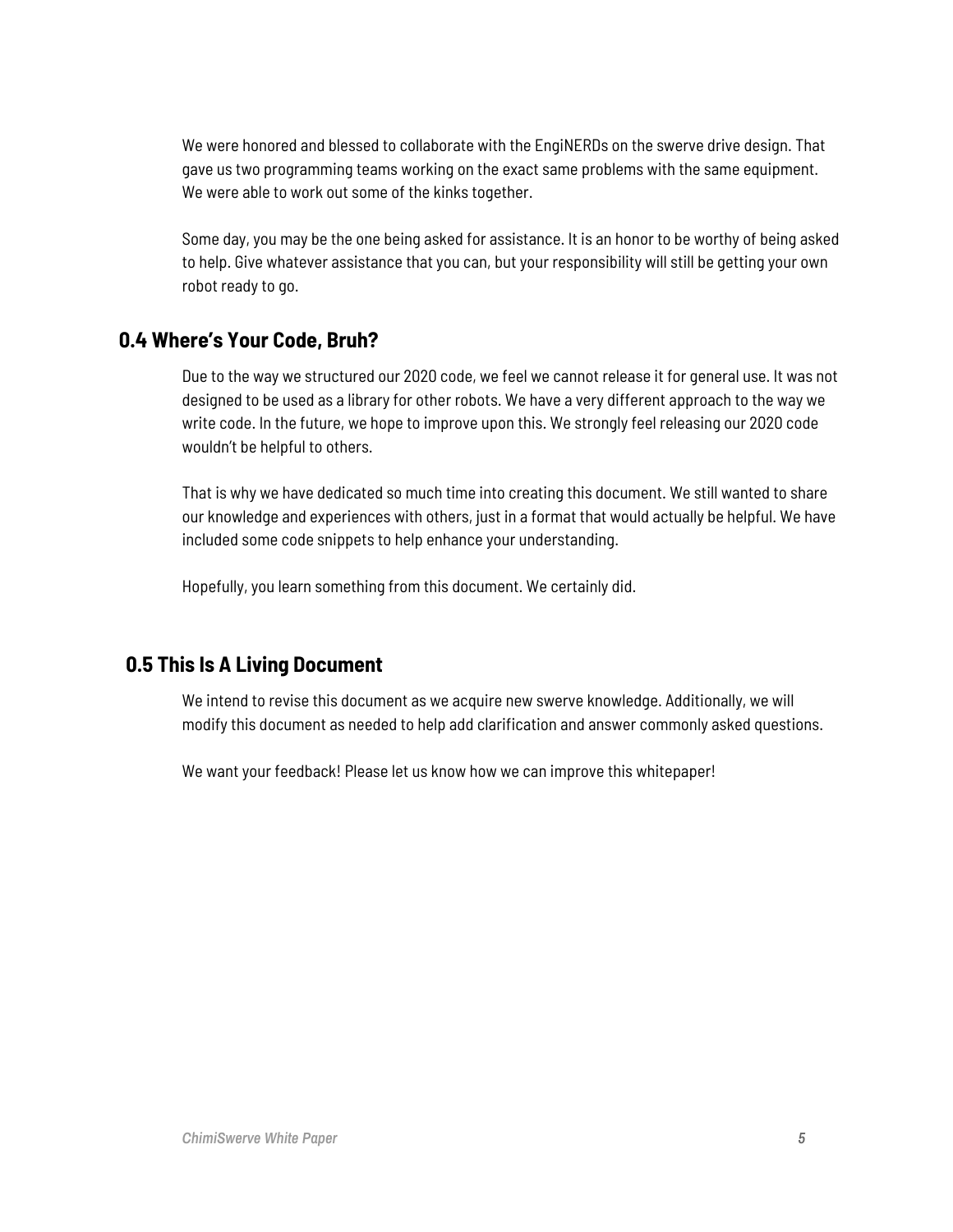# <span id="page-6-0"></span>**1.0 Hardware/Electrical Info**

## <span id="page-6-1"></span>**1.1 About Our Swerve Modules**

We are using the [MK2](http://www.swervedrivespecialties.com/) off-the-shelf swerve modules from Swerve Drive Specialties. We made some modifications, but they are mainly as manufactured. We added a custom made laser cut gear to collect encoder readings from our absolute encoders on the turning gear. We are using 4" DT Versawheels from Vexpro. The wheels wear rapidly on the actual field, however, the tread gives us easy indicators of change in diameter as the diamond pattern wears down. We are using the [US](https://www.usdigital.com/products/encoders/absolute/magnetic/MA3) [Digital](https://www.usdigital.com/products/encoders/absolute/magnetic/MA3) MA3 encoders, which are absolute analog encoders.

## <span id="page-6-2"></span>**1.2 About Our Gyros**

We use two gyros on our robot; The [Gadgeteer](http://www.ctr-electronics.com/gadgeteer-imu-module-pigeon.html) Pigeon IMU from Cross the Road Electronics (CTRE) and [navX-MXP](https://www.kauailabs.com/store/index.php?route=product/product&product_id=56) (navBoard) from Kauai Labs.

We like each one for a specific reason. The navX plugs right onto the Roborio, so mounting is simple. We have used this sensor for many years, so we are comfortable with it. The Pigeon is small and can be attached directly to a Talon SRX. They perform many of the same functions with complete libraries.

## <span id="page-6-3"></span>**1.3 About Our Motor Controllers**

Our choice for motor controllers for the swerve modules was the [Falcon](https://www.vexrobotics.com/217-6515.html) 500 with the integrated brushless motor by VEX Robotics and the Talon FX controller by CTRE. The reason for using this as the drive motor was simple, power and control. The integrated encoder is adequate for counting the distance travelled using the velocity mode to get the most consistent results regardless of voltage differences (within reason.) We use a positioning loop that runs in the Roborio that sends a corresponding velocity command to the Falcon every 50 hertz cycle.

We were willing to try the unproven Falcon this year because we had such success last season with the Neo brushless motors, and the motor performance specifications listed for the Falcon indicated that it would outperform the Neo. We had great success with the Talon SRX by CTRE during many previous seasons. We expected the same kind of performance from the FX. The build season was not without pain when it came to using the Falcon. Out of 20 motors that we had purchased, we found that 2 had problems related to the motor controller prior to competition. We replaced the 2 motors after *12 hours of troubleshooting*.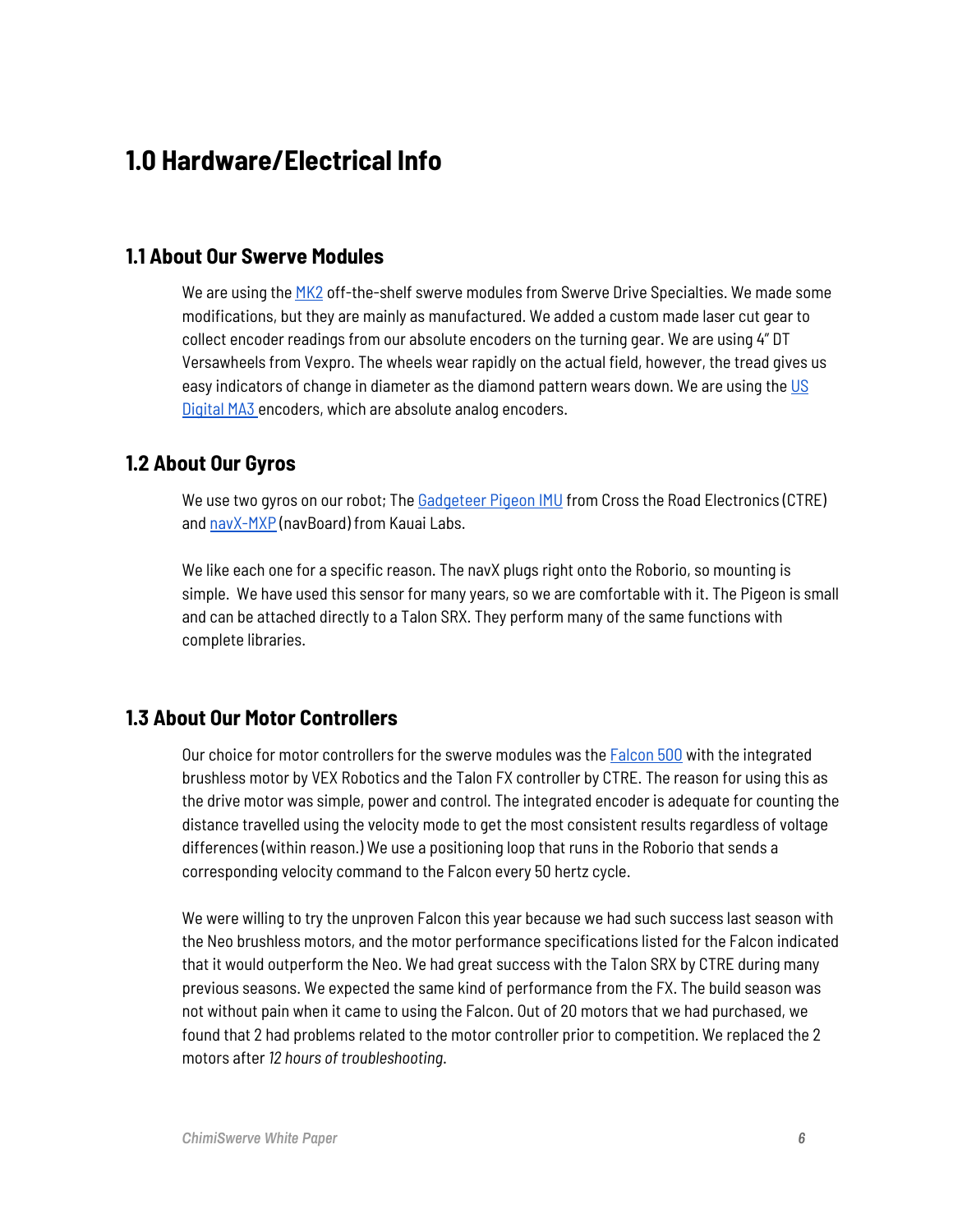The turning motor is also a Falcon 500. This choice was primarily for packaging. The integrated motor controller used less space, so we did not have to find another location for the controller. It is also aesthetically pleasing and symmetrical to have both motors side by side and identical. We used a loop that ran inside the Roborio with a basic positioning loop and limited output.

Another consideration that is worth mentioning is a collaboration between our team and the EngiNERDs (Team 2337). We used the same modules, motors, and encoders. That allowed us to split up the development a bit and some of the modifications. We may not have tried something this bold without their collaboration.

## <span id="page-7-0"></span>**1.4 Other Sensors**

We use several other sensors that weave into our swerve code. The most obvious is the *[Limelight2+](https://limelightvision.io/)*. We also use two *[Pixy2s](https://pixycam.com/pixy2/)* and a *Lidar [Lite3](https://buy.garmin.com/en-US/US/p/557294)*. We use a *Beetle [microcontroller](https://www.dfrobot.com/product-1075.html)* to process the data from the *Lidar* so that we do not bog down the *Roborio*. We will address the exact usage of these sensors in later sections.

The *Limelight* is used to visually target the goal. We use the x and y offsets that are in the *Limelight* to turn the shooter to the goal and gauge the distance from the goal. The *Limelight* has excellent range and is able to target the goal from anywhere on the field that has a shooting solution. The *Limelight* is mounted next to our shooter. It would be ideal to have it in line with the shooter, but space did not allow it. Because it is not exactly in the same vertical plane, we have to compensate in code for the offset.

The *Pixy2* is also a visual targeting camera and processor, but we were only able to get one digital and one analog signal to the *Roborio*. The digital signal tells us if there is a ball within view of the camera. The analog signal tells us the position of the ball on one axis of the camera's view. The effective range is between 6 and 10 feet dependent on lighting. The *Pixy2* is programmed directly with a laptop to "pick out" specific targets by color, and it is programmed to output only those two signals described above. We have a *Pixy2* mounted on the center of each of our intakes to assist with ball pickup.

The *Lidar Lite3* is a laser rangefinder that we have pointing forward from the front of our robot. We process the returns from the lidar with the *Beetle*. We were able to get the distance from the lidar to the *Beetle* at a speed of at least 33 hertz (depending on the distance). The *Roborio* then can get that measurement at 50 hertz.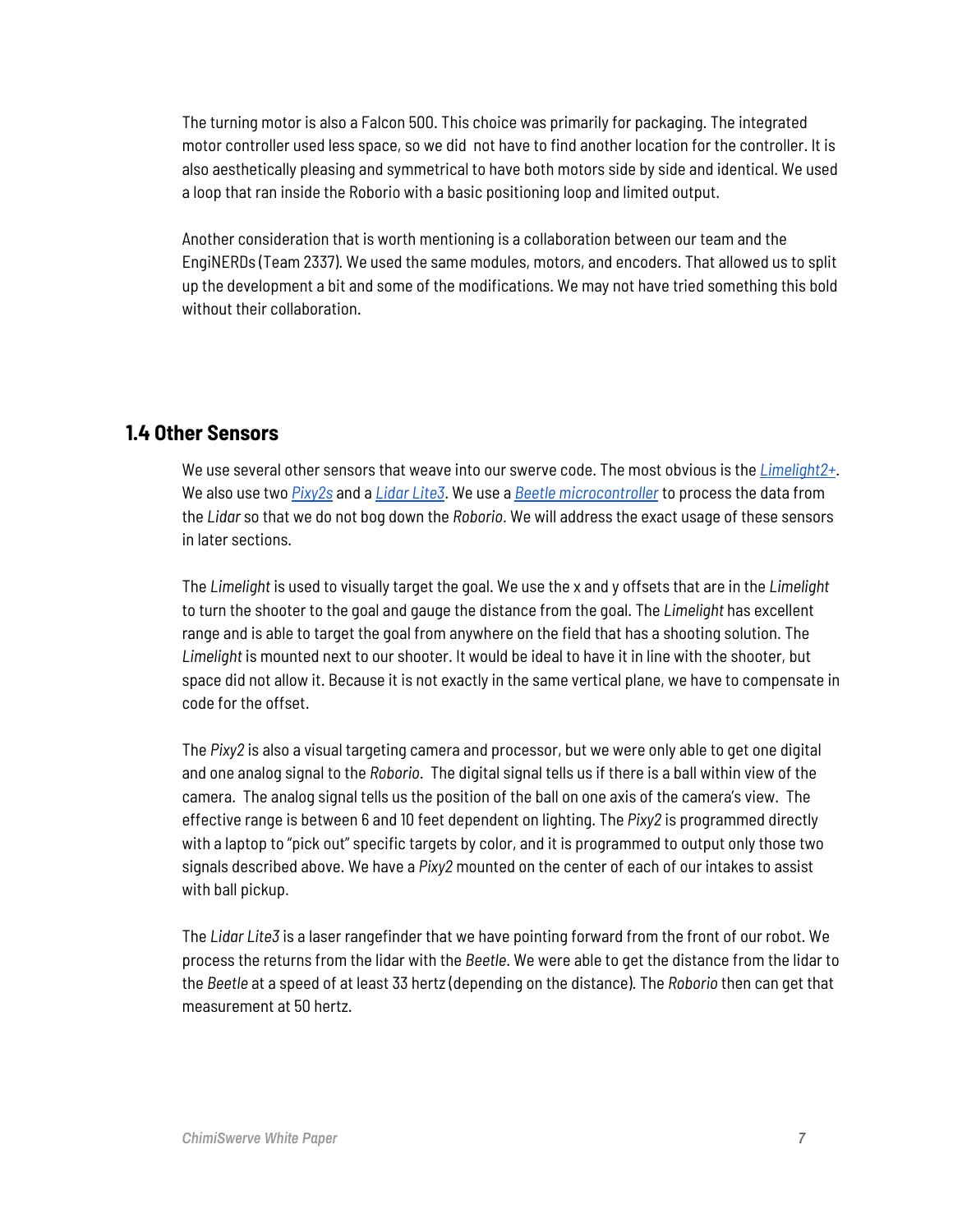# <span id="page-8-0"></span>**2.0 Software Info**

New in the 2020 season, WPILib has some swerve classes available. We did not use these classes. We do not know how well they work when they are properly implemented. If you decide to try using these classes, your results may vary.

There was a brief period of time that we attempted to use one of these classes, but we quickly opted to write our own. For the purposes of future debugging, we wanted to understand every bit of our code.

Throughout our adventures down the path of swerve, we discovered many useful resources. One of the most important things we found was this Chief [Delphi](https://www.chiefdelphi.com/t/paper-4-wheel-independent-drive-independent-steering-swerve/107383) post. We used *SwerveTester\_8.xls* to understand how each wheel reacts with different inputs and to verify our teleop swerve control was working properly.

# <span id="page-8-1"></span>**2.1 Swerve in Teleop**

## **2.1a How It** *Should* **Work**

<span id="page-8-2"></span>You move the controller and the robot magically does what you think it should. Isn't that the goal? Of course it is! The way that we chose is the same way that our driver would operate a drone. Although, we have not worked out the levitate functionality.

The robot should be free to move in any direction on the single plane of the field. It should be able to do that at the same speed and torque.

*Given the extra freedom that swerve gives the robot, both literally and in terms of holonomic movement (can freely move in any direction, ideally with no preferred direction), operating in a field-centric manner is immensely helpful. We consider field-centric motion essential to utilizing swerve effectively at a competition level.*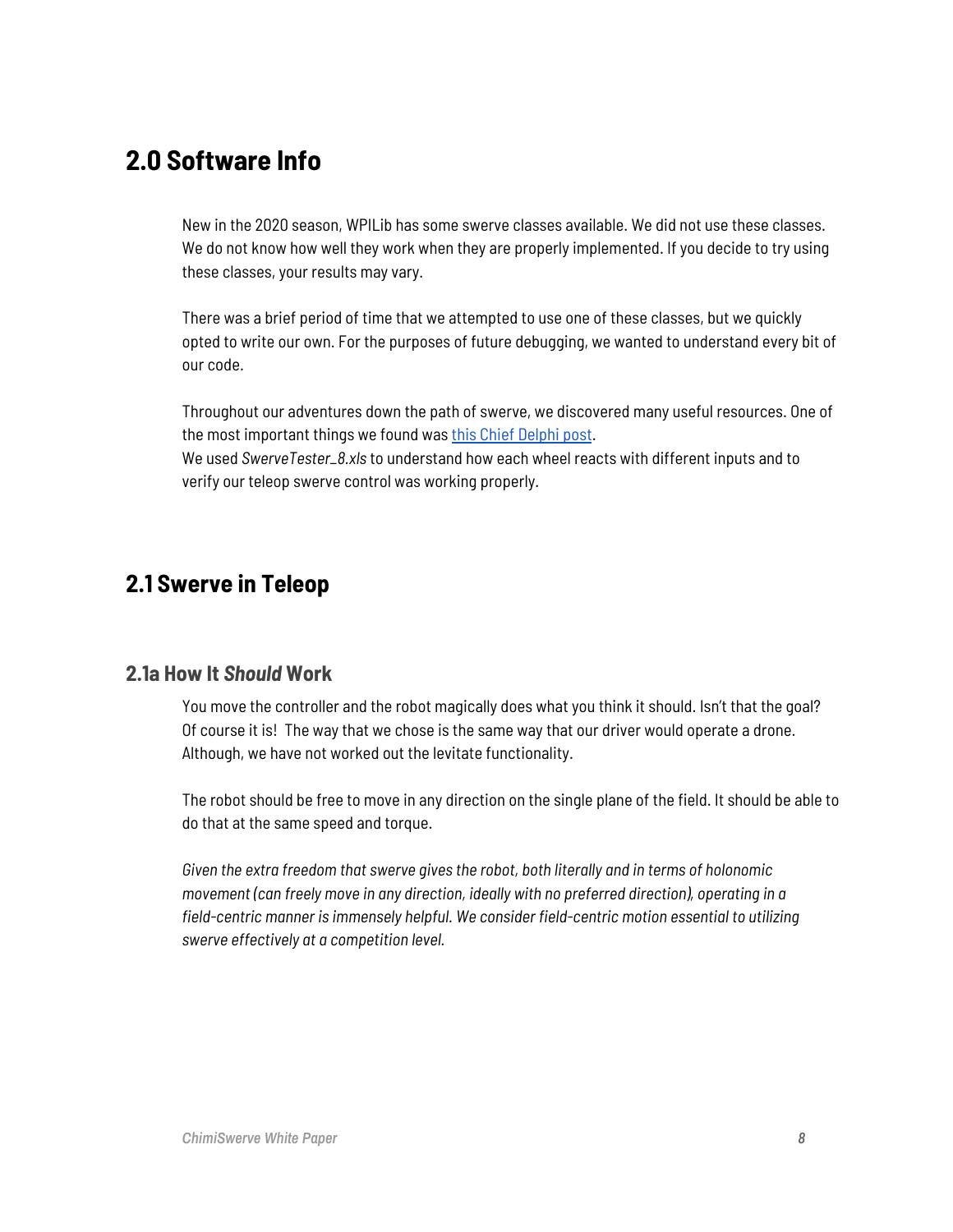## <span id="page-9-0"></span>**2.1b The** *Math*

#### <span id="page-9-1"></span>*Controls and Inputs*

The driver has some intended output that they'd like the robot to do. In order to communicate this, we define three command inputs - Forward, Strafe, and Rotation, or FWD, STR, and ROT. Let's define these as variables, each going from -1 to 1, with 0 indicating no control input. There are many ways to map driver inputs to these commands via joysticks, but we chose to use a method where one stick controls translation rate (FWD and STR) and the other's left-right axis controls rotation rate (ROT), as shown on the controller. These joysticks are implemented using standard libraries in WPILib, and input is filtered and [transformed](#page-38-1) to provide a better experience to the drivers.



*In addition to the driver's inputs, we can have inputs incorporated.*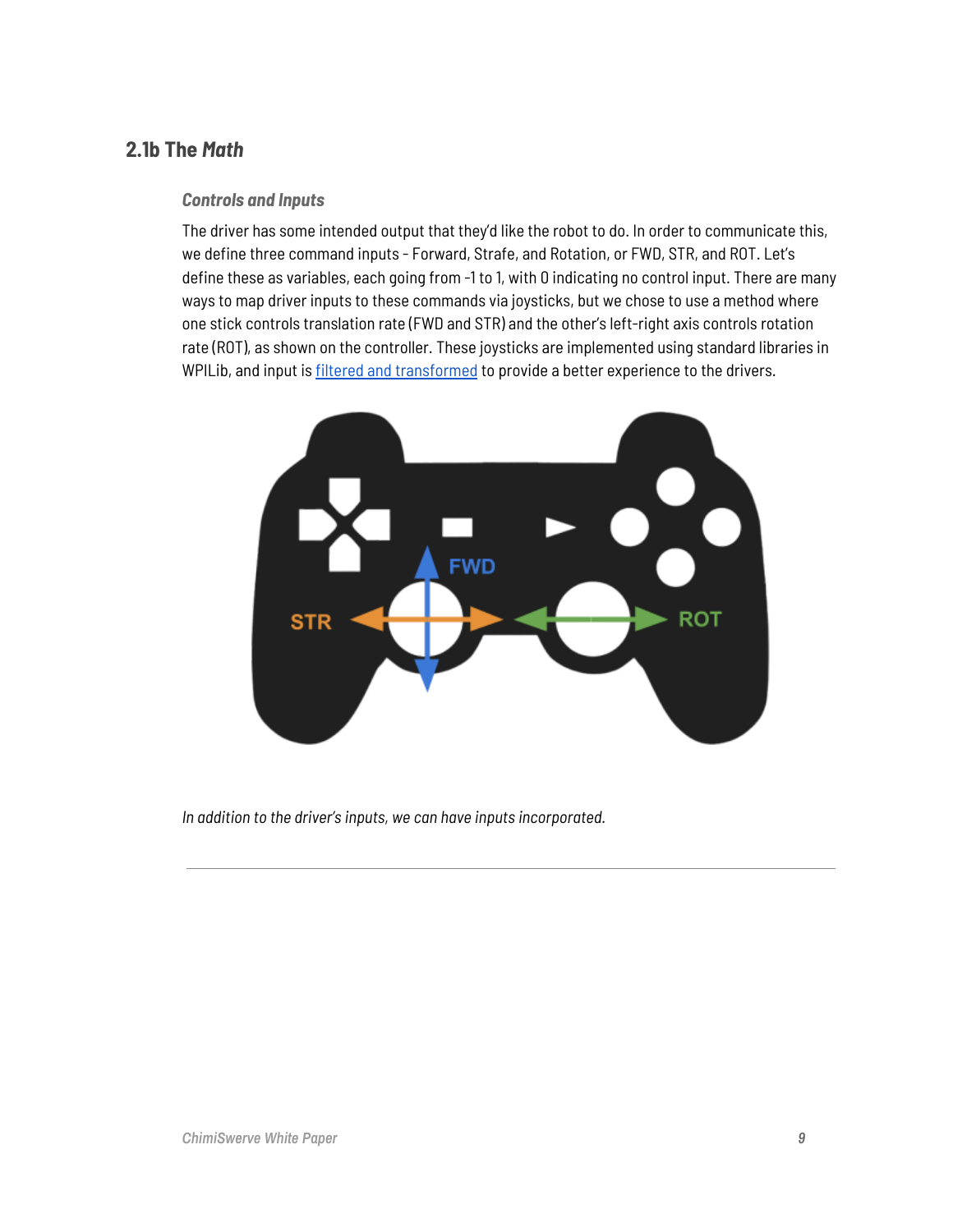#### *Field Centric Transformation*

Once we know the intended movement that the robot should be making, we should apply our field-centric math. This is what's known as a *transformation*. In simple terms, we take what we know about the robot's *orientation* relative to the field - in this case, its angle (as measured by a gyroscope) and our known desired *forward/back* and *strafe* commands, and adjust them so that the robot moves relative to the field.

We define FWD and STR as the desired *forward/back* and *strafe* commands from the joystick, relative to the field. These can both range from -1 to 1 from the joystick, assuming things are filtered correctly, and the magnitude of the input vector (FWD, STR) shouldn't ever be greater than 1. We'll find that this doesn't matter later.

We'll call the angle of the chassis relative to the field  $\theta$ , and assume that it's 0 when the front of the robot is aligned with the field, away from the driver. This angle can be either defined from -180° to 180°, or from 0 to 360 degrees - the math in this case works the same. With these in mind, we can transform our FWD and STR commands as follows:

$$
FWD_{new} = FWD * cos(\theta) + STR * sin(\theta)
$$
  

$$
STR_{new} = STR * cos(\theta) - FWD * sin(\theta)
$$

First, we calculate our new FWD, which can be thought of as simply figuring out how much of each original command (FWD and STR) are in the actual direction of the robot's "FWD". Likewise, we can do the same for our STR command. This effectively transforms our commands, *considered relative to the field*, into commands that are *relative to the robot*, using information about the robot's orientation to the field to align everything. If you know a bit of linear algebra, you might recognize this as the result of a *[rotation](https://en.wikipedia.org/wiki/Rotation_matrix) matrix*, applied to the vector (FWD, STR).

Our ROT (rotation) command actually doesn't come into play at all in this transformation. To understand why this is, consider that

To explain this further, let's look at the results of the the following three situations:

#### *Example 1: Robot is aligned with field*

The key here is to think about what the value of  $\theta$  is, and how the value of our sines and cosines changes as a result. Here, since we're aligned with the field,  $\theta = 0^\circ$ . Let's check our sine and cosine plots to see where that puts us at, in terms of values: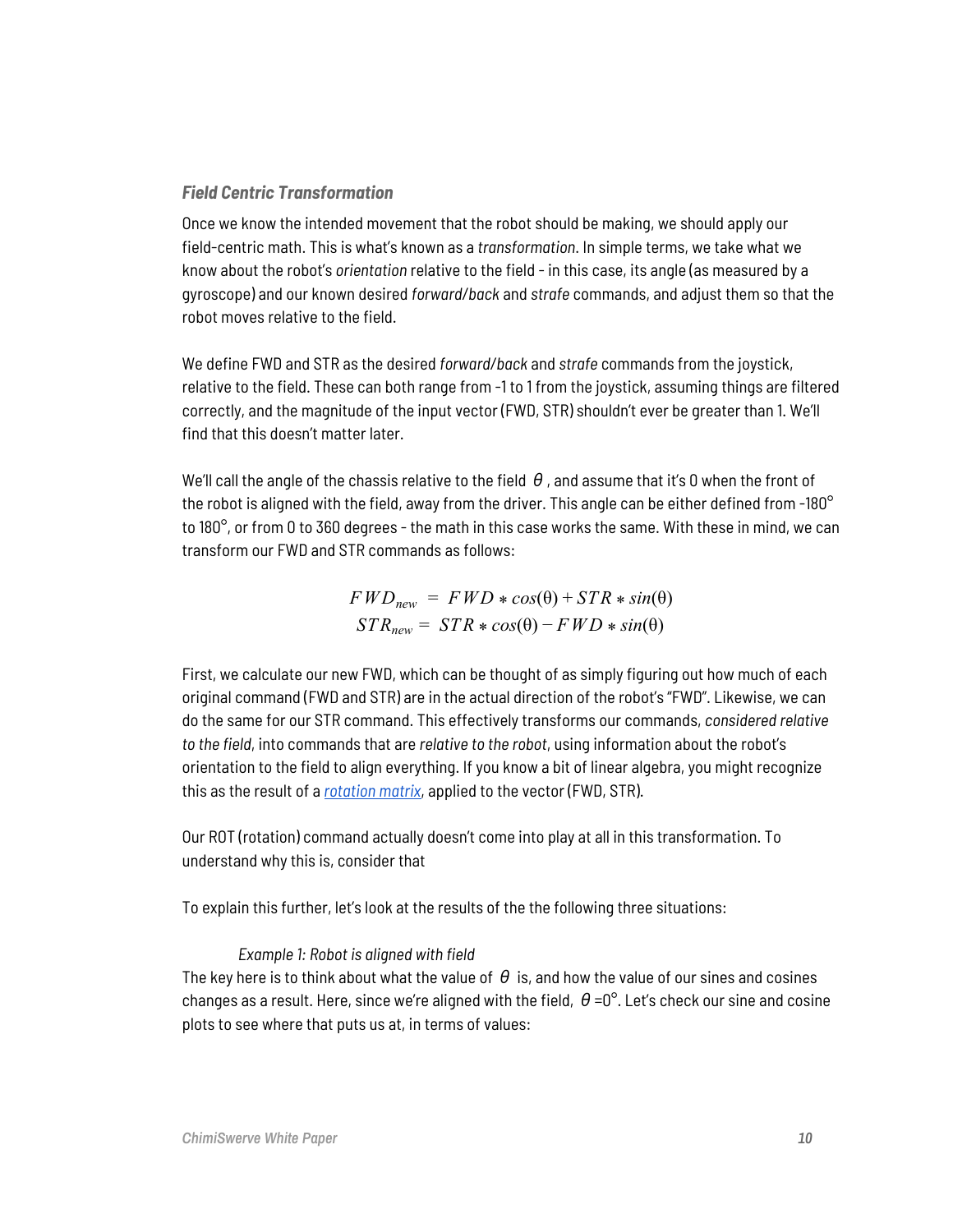

 $cos(0^{\circ})$  is 1, and  $sin(0^{\circ})$  is 0. If we think about a right triangle, with one of its angles being  $0^{\circ}$  and a hypotenuse of 1, the opposing side of that triangle would have no height - and the adjacent side would have the length of the hypotenuse, or 1. Let's see what our math does with this.

$$
FWDnew = FWD * cos(0°) + STR * sin(0°) = FWD * 1 + STR * 0 = FWD
$$
  

$$
STRnew = STR * cos(0°) - FWD * sin(0°) = STR * 1 - FWD * 0 = STR
$$

Our math tells us that we haven't changed anything by doing this! Physically, this makes sense; if the robot is aligned with the field, what it considers to be forward is the same as the field's forward; we don't need to modify our commands at all.

#### *Example 2: Robot is at 90 degrees to field*

Let's say that we're now at a right angle to the field; our robot is sideways, so our angle  $\theta$ =90°. Again, let's check our trigonometry.  $cos(90^\circ) = 0$ , and  $sin(90^\circ) = 1$ . What does our math do with these?

$$
FWD_{new} = FWD * cos(90^\circ) + STR * sin(90^\circ) = FWD * 0 + STR * 1 = STR
$$
  

$$
STR_{new} = STR * cos(90^\circ) - FWD * sin(90^\circ) = STR * 0 - FWD * 1 = - FWD
$$

Our commands have switched (with a small change of sign)! Again, physically, this makes some sense. The robot is sideways; in order to go forward, it has to do what it considers a strafe, and in order to strafe, it has to go what it considers forward.

#### *Example 3: Robot is at 30 degrees to field*

We're now at some angle that doesn't produce as nice a result. The robot is aligned differently from the field, so to go straight forward or straight sideways, the robot is going to need to do some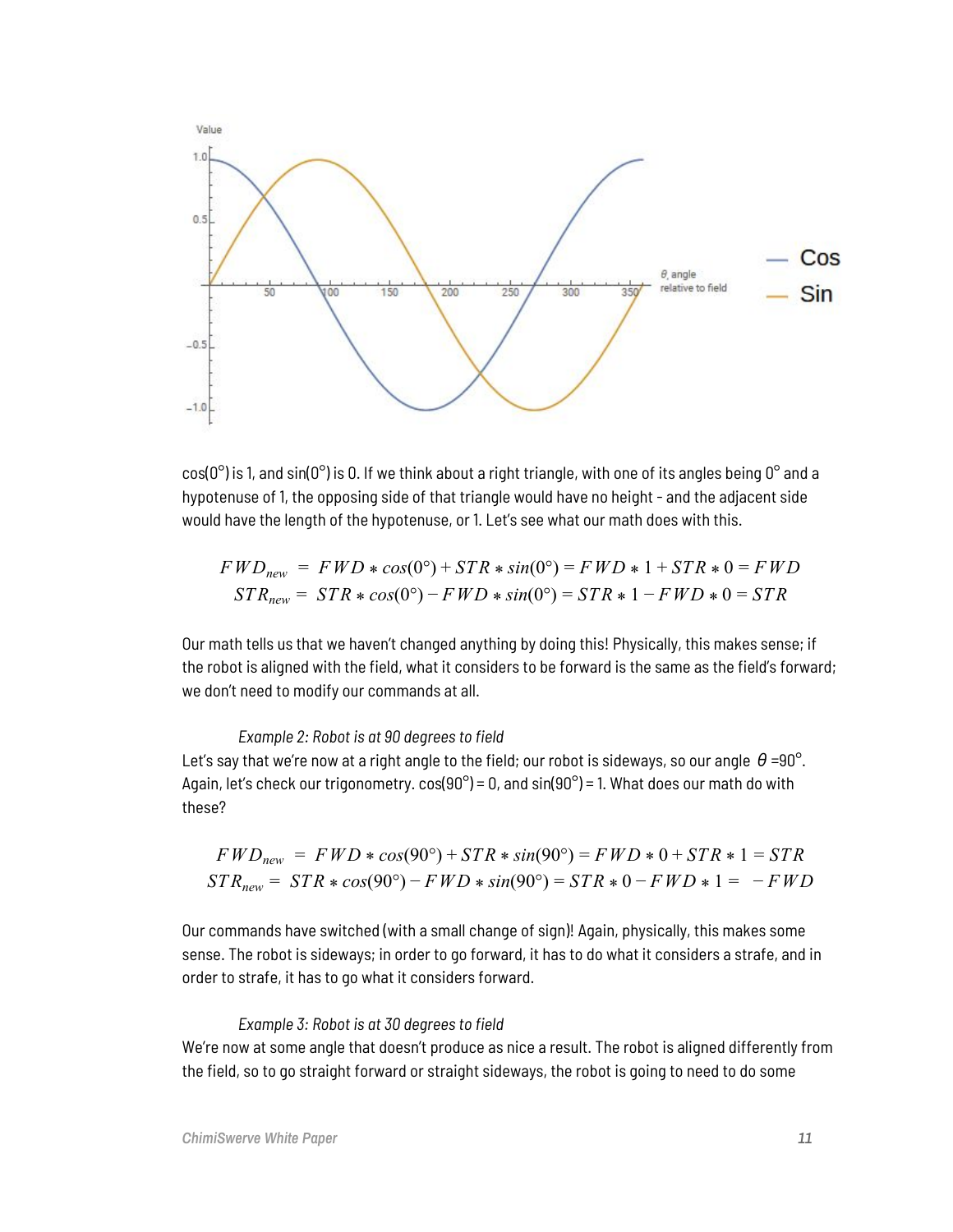combination of what it considers going forward and going sideways. With our angle  $\theta$ =30°,  $cos(30^\circ)$  = 0.866, and  $sin(30^\circ)$  = 0.5. Following through the equations, then,

$$
FWD_{new} = FWD * cos(30^{\circ}) + STR * sin(30^{\circ}) = FWD * 0.866 + STR * 0.5
$$
  

$$
STR_{new} = STR * cos(30^{\circ}) - FWD * sin(30^{\circ}) = STR * 0.866 - FWD * 0.5
$$

Both FWD and STR contribute to each of the transformed values. This pattern will carry through for any non-right angle, and as long as we consider our angle properly (with clockwise as positive) we're good to go!

#### <span id="page-12-0"></span>*Inverse Kinematics (Wheel Speeds and Azimuths)*

Now that we have our FWD and STR commands transformed, we need to figure out what each wheel should be doing to execute them. What we're doing here is commonly referred to as *[inverse](https://en.wikipedia.org/wiki/Inverse_kinematics) [kinematics](https://en.wikipedia.org/wiki/Inverse_kinematics)*, or IK. We have some goal output we want to get to, and we have some actuator parameters (or joints) we can adjust, those being our wheel speeds and azimuth angles. Inverse kinematics is the calculation of a unique set of output settings that will give us our overall output. Forward kinematics (which we'll cover elsewhere) is the opposite - determining the state (or *pose)* we're in based on what our actuators have been doing.

First, we should account for the wheel layout. We're going to assume our wheel pods are on the vertices of a rectangle. To put it another way, all four wheel axles are able to lie on some circle. This represents the majority of swerve drive setups (ours was square). If the swerve modules are not on a square (e.g. if the robot is not square), we'll account for that as we make our calculations.

First, let's define the length and width of our wheelbase as L and W, and let's define an additional value R, as  $R=\sqrt{L^2+W^2}$  , or the diameter of the circle that contacts all four wheel axles. The units of these values don't matter, as we're only going to be taking their ratios in our wheel calculations.

To understand how we can turn our overall commands (what we

#### <span id="page-12-1"></span>*Intuition*

W L  $\overline{\mathsf{R}}$ want the robot as a whole to do) into what each wheel needs to do,

we should build some intuition. It's perfectly possible to borrow the math and program it into place without this, but it really helps to understand how things work under the hood.

As we derive our inverse kinematics, we make some underlying assumptions, including that the robot's chassis acts as a *rigid body* - within its own reference frame, one point cannot move closer or further away to another point. Imagine a metal cube on a desk. You can move it forward, back, and spin it, but it's solid and unchanging relative to itself. From a kinematics standpoint, there's an important fact we can draw from this. If we look at one side of the robot, all points along it have to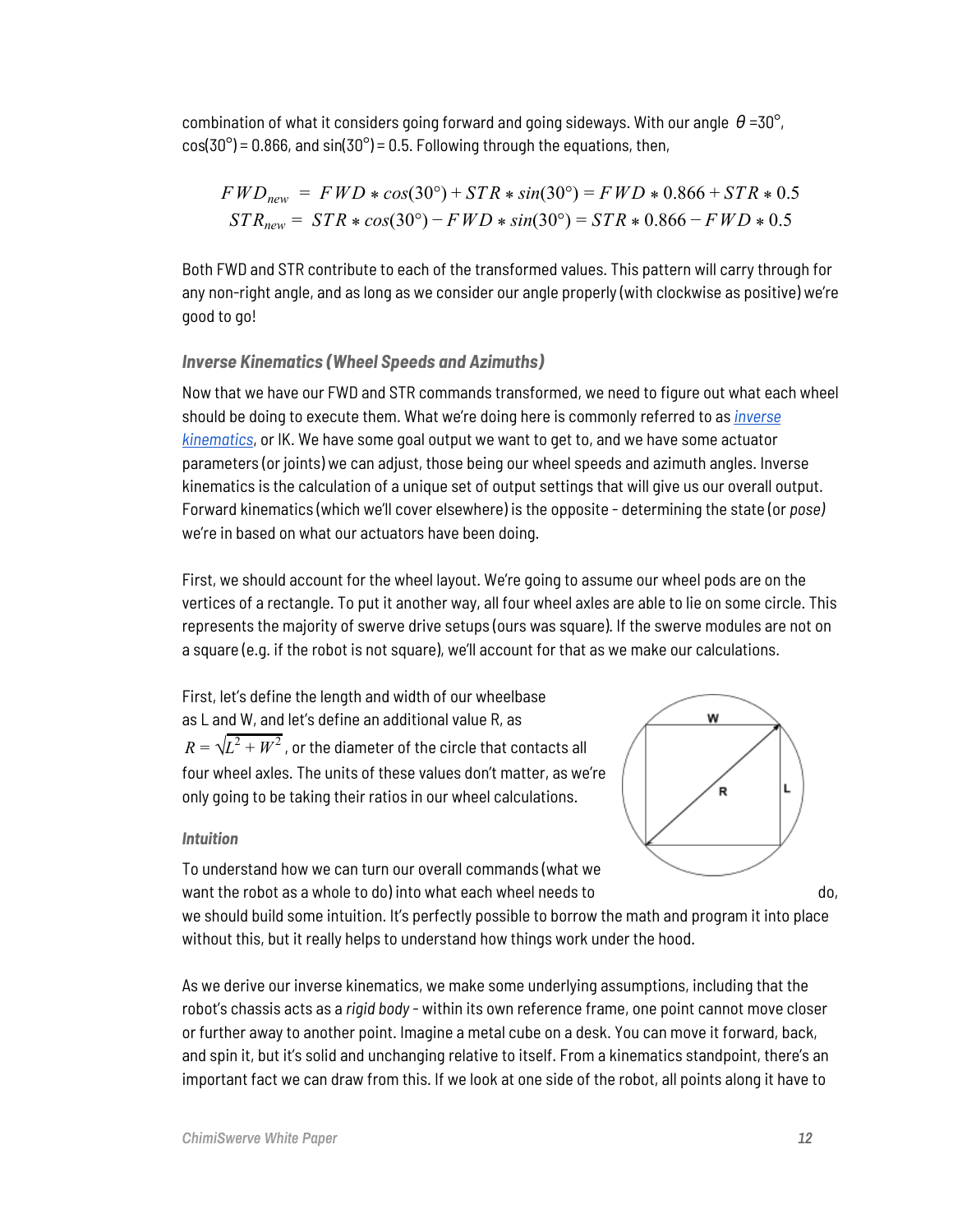have the same velocity forward or backward. If they had different speeds, the side would be changing in length. Hopefully that's not actually happening, and if our robot is built sufficiently rigidly, it shouldn't be.



We can back this assumption out by doing some *vector math*. ChiefDelphi user Ether's ["Derivation](https://www.chiefdelphi.com/t/paper-4-wheel-independent-drive-independent-steering-swerve/107383) of Inverse [Kinematics](https://www.chiefdelphi.com/t/paper-4-wheel-independent-drive-independent-steering-swerve/107383) for Swerve" document explains this in detail. To do this, we can combine our desired strafe and speed commands into a *translation vector*, and our rotation command can be combined with our robot geometry to form a rotational component. By adding these vectors, we get our required wheel movement vector, in the form of a direction and a magnitude.

From here, we'll define some variables to save us some work. Standard convention has them as A, B, C, and D.

$$
A = STR - ROT * \frac{L}{R}
$$
  
\n
$$
B = STR + ROT * \frac{L}{R}
$$
  
\n
$$
C = FWD - ROT * \frac{W}{R}
$$
  
\n
$$
D = FWD + ROT * \frac{W}{R}
$$

We'll use these to calculate our resultant wheel speeds and wheel angles (or azimuth angles), or *ws* and *wa* respectively.

| $ws_{FR} = \sqrt{B^2 + C^2}$ | $wa_{FR} = \frac{atan2(B, C)}{B}$ |
|------------------------------|-----------------------------------|
| $ws_{FL} = \sqrt{B^2 + D^2}$ | $wa_{FL} = \frac{atan2(B, D)}{2}$ |
| $ws_{RR} = \sqrt{A^2 + C^2}$ | $wa_{RR} = \frac{atan2(A, C)}{B}$ |
| $ws_{RL} = \sqrt{A^2 + D^2}$ | $wa_{RL} = \frac{atan2(D, D)}{2}$ |

What we see here is that we have common factors between our wheels. For both front wheels, we have a common horizontal factor B, and for both rear wheels, a different common factor A. For both

<sup>1</sup> *The atan2 function is defined in many programming languages, and provides quadrant-aware calculations for the arctangent function, meaning the angle output will range from -π to π, instead of 0 to π/2.*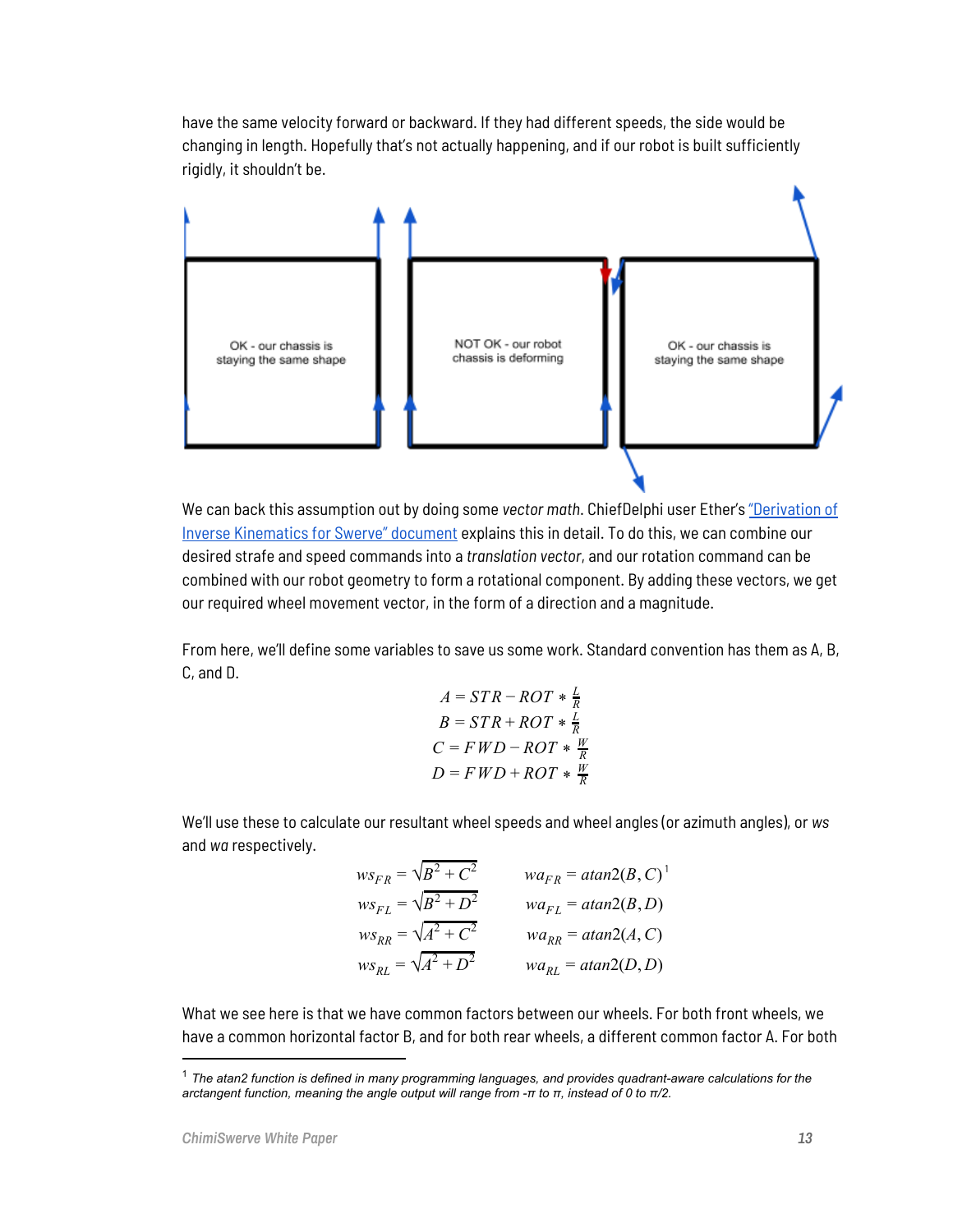right wheels, and left, we see the same thing, with common forward/backward components C and D. This is the mathematical realization of the fact that our robot's chassis can't change in size or shape. Bonus: if you know a bit of vector math, you'll notice that we're doing a transformation from cartesian to polar coordinates.

Where FR, FL, RR, and RL refer to front right, front left, rear right, and rear left wheels. Our azimuth angles should range from - $\pi$  to  $\pi$ , with positive as clockwise and zero being straight ahead. These can be converted to degrees as necessary - just multiply by  $180/\pi$ . Our wheel speeds should range from 0 to 1, absolute, but we'll need to check if they need to be normalized. To do this, we just check if the maximum of our *ws* values is greater than 1, and if it is, scale the values such that it's 1.

$$
ws_{max} = max(ws_{FR}, ws_{FL}.ws_{RR}, ws_{RL})
$$
  
if  $ws_{max} > 1.0$ :  

$$
ws_{FR} = ws_{FR}/ws_{max}
$$
  

$$
ws_{FL} = ws_{FL}/ws_{max}
$$
  

$$
ws_{RR} = ws_{RR}/ws_{max}
$$
  

$$
ws_{RL} = ws_{RL}/ws_{max}
$$

Now we have all *ws* values ranging from 0 to 1. The wheel speed assumed to be in the direction the wheel is facing (*wa*), and thus does not go negative, as that would imply the wheel has turned 180°.

Our algorithm to this point brings up a problem. If our control input quickly changes from, for example, moving entirely forward to moving backward, our wheel pods need to turn all the way around in order to execute the new command. Given that we're working with motors that can go full power forward or backward, that's an inefficient thing to do. Ideally, we'd just flip the motor into reverse and move on.

In order to solve this problem, we implement what we call *inversion awareness*. If we assume we know the wheel's current azimuth angle, and we've calculated the azimuth we need, we can check if we'd need to "flip" our module or not. If we would, we can just invert the speed output, readjust where our azimuth is headed, and continue on our way. We'll implement this in a bit.

#### <span id="page-14-0"></span>*Power to the ground (Speed and Azimuth drivers)*

Finally, we're at the point where we can get things moving. We have the parameters we want, a set of wheel speeds and angles, generated from our desired output, transformed to be oriented relative to the field. Now we want to get our swerve modules to execute those commands. These next bits of code can be considered analogous to drivers in a computer system - layers of code that handle the nitty-gritty low-level communication and control while providing an abstracted interface for control. In our case, we grouped azimuth and wheel speed into one module that we can use to set a wheel's target state.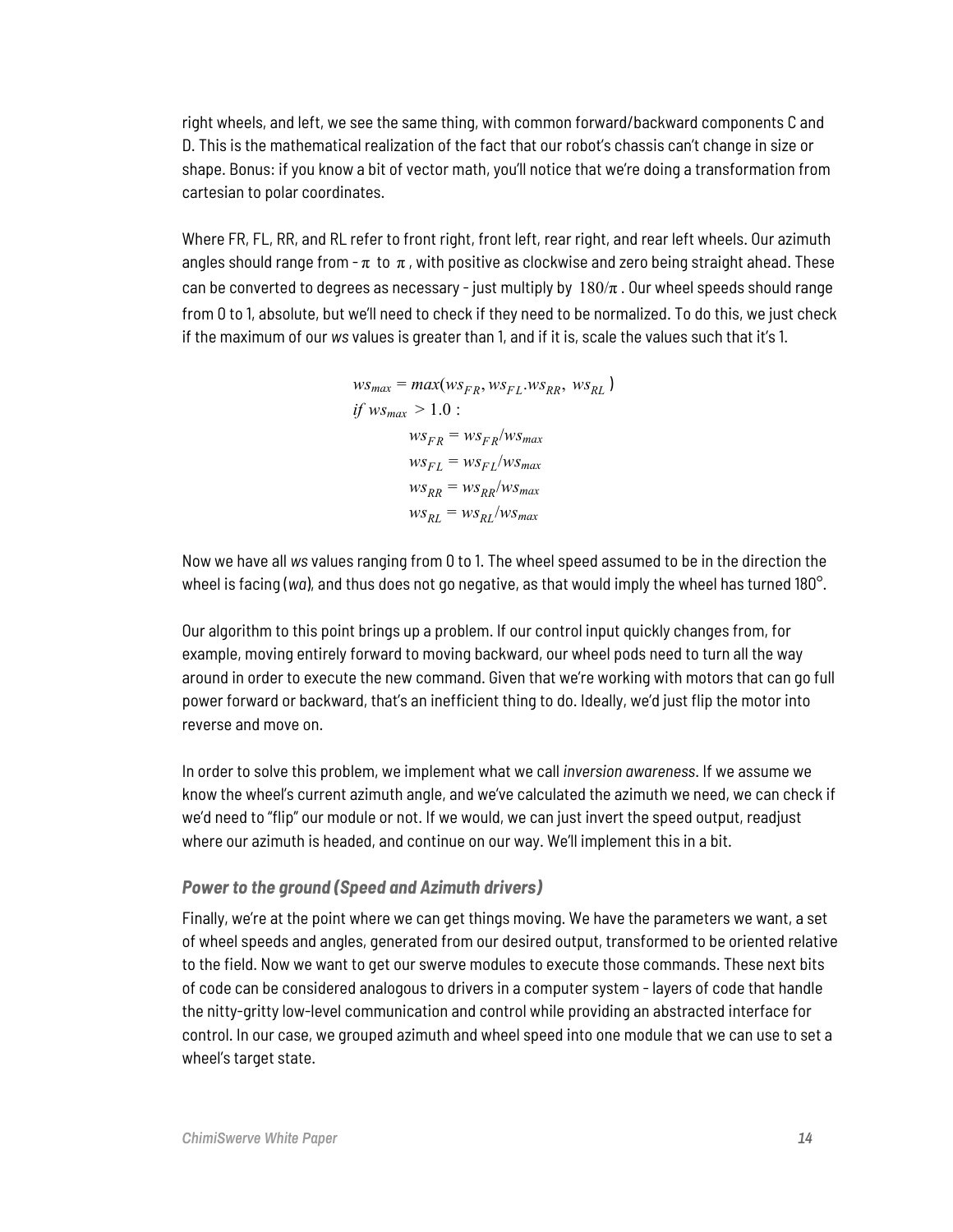#### <span id="page-15-0"></span>*Azimuth*

Azimuth control is accomplished using a proportional feedback controller sensing the angle of the wheel with an absolute encoder. Depending on the specific encoder used, this may come in the form of a degree value, a voltage, or an integer number of ticks. For our US Digital MA3 encoders, the output is in the form of a 0-5V signal, with the full range representing 360 $^{\circ}$  of rotation. In many cases, the encoder housing cannot repeatably and precisely be oriented to the "correct" physical position. This means that the reading of our encoder when our azimuth is straight forward ( $0^{\circ}$ , the wheel is straight) can be *any* value. As such, we're going to have some offset value on a per-module basis, and we'll factor it into our calculations.

For our feedback controller, we need to calculate the error between our setpoint and position. Because we're working with angles and have a range of 0-360°, we need to use the *remainder* function to make sure our error is calculated properly. We'll also use this for incorporating our offset. Assuming we have the angle we want for this wheel (wa), we can calculate our error:

> *encoder<sup>w</sup>* = *Encoder*.*GetV alue*() *azimuthAngle* = *remainder*(*Encoder*.*GetV alue*() − *wheelAngleOffset*) *azimuthError* = *remainder*(*azimuthAngle* − *wa*)

#### <span id="page-15-1"></span>*Inversion Awareness*

Using the Talon FX's *SetInverted* method makes implementing inversion control very straightforward. We simply "flip" our azimuth error to the other side.

```
azimuthError = azimuthPosition − wa ;
if abs(azimuthError) > 90 : //assuming our angles are in degrees
       azimuthError = azimuthError − 180 * sgn(azimuthError)
       SpeedMotorController.SetInverted(true)
else :
```
*SpeedMotorController*.*SetInverted*(*false*)

# <span id="page-15-2"></span>**2.2 Swerve in Auton**

## **2.2a How It** *Should* **Work**

<span id="page-15-3"></span>We want to tell the robot to go to a coordinate on the field and face a specific direction when it gets there. Sometimes we want the rotation to happen at different places along the route. Sometimes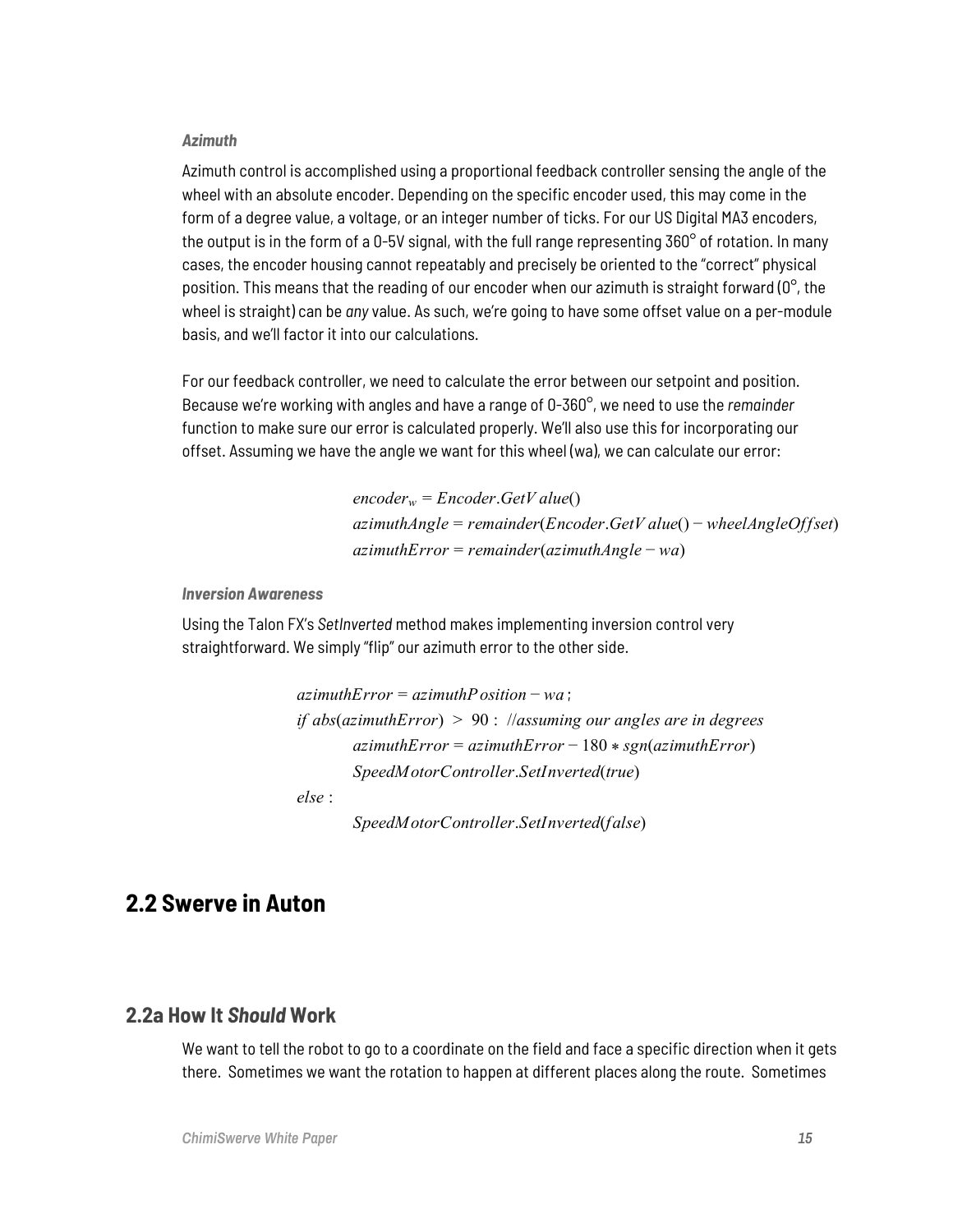we want it to rotate first or last. Sometimes we even want the robot to travel around an obstacle. The robot should switch modes as desired along the overall route to achieve the game objectives. We used a case generator to give us each motion in the desired order and change states primarily by sensors. The end result should be a robot that travels at the maximum controllable speed while achieving the desired positions with maximum accuracy.

## <span id="page-16-0"></span>**2.2b The Math Behind the** *Magic*

One of the core differences when operating in autonomous mode is that the robot can't receive information about where it is from the driver, in the form of controls. Early on, we established that we want to accurately and repeatably control our movements and actions. To do this, the robot needs to know where it is at all times - or at least have a good guess. This is known as [odometry](https://en.wikipedia.org/wiki/Odometry) within the field of robotics. Without accurate odometry, we're forced to use dead [reckoning](https://en.wikipedia.org/wiki/Dead_reckoning), or worse, time-based movements at approximate speeds.

In order to perform our odometry, we decided to use our wheel encoders combined with a gyroscope. By performing the reverse of what we do in teleop, which is taking an intended output *pose* and figuring out what each individual actuator should be doing to achieve that pose. Again, a *pose* is simply a set of unique characteristics describing the robot's position or motion at an instant in time. By taking information about the velocity and direction of each wheel and combining it using the kinematics we described in section 2.1, we can obtain an overall velocity of the robot in two directions; this is referred to as Forward Kinematics, or FK. By integrating this over time (just multiplying the velocity at this time with the time step of the controller), we can get our position.

#### <span id="page-16-1"></span>*Forward Kinematics (FK)*

Of course, going from wheel encoders to overall velocity is not entirely straightforward. The problem comes when we look at our information and desired results: we have eight variables, four wheel speeds and four directions, and we want three outputs: the robot's forward, sideways, and rotational velocity. If you're familiar with algebra, especially linear algebra, you might recognize that this makes our system overdefined. We have more information than we need, and can't obtain an exact analytic solution. There's a couple ways to solve this. By setting up the exact [equations](https://www.chiefdelphi.com/t/paper-4-wheel-independent-drive-independent-steering-swerve/107383) and putting them into a [computer](https://www.chiefdelphi.com/t/paper-4-wheel-independent-drive-independent-steering-swerve/107383) algebra system, or by assembling the equations in a matrix-vector format and using a linear equation solver, we can obtain a "best-fit" to the system.

However, this sort of inexact fitting can be difficult to implement, often requiring inclusion of extra libraries. Due to the time sensitivity of the season, we chose to take a simplified approach. [Courtesy](https://www.chiefdelphi.com/t/calculating-odometry-of-a-swerve-drive/160043/6) of Kyle Lanman of team 2841, we adapted an [algorithm](https://www.chiefdelphi.com/t/calculating-odometry-of-a-swerve-drive/160043/6) that averages variables until we get from eight down to the three we need. While we expect this to be less accurate than more advanced methods, we found it to be remarkably accurate after calibration. As long as wheel speeds and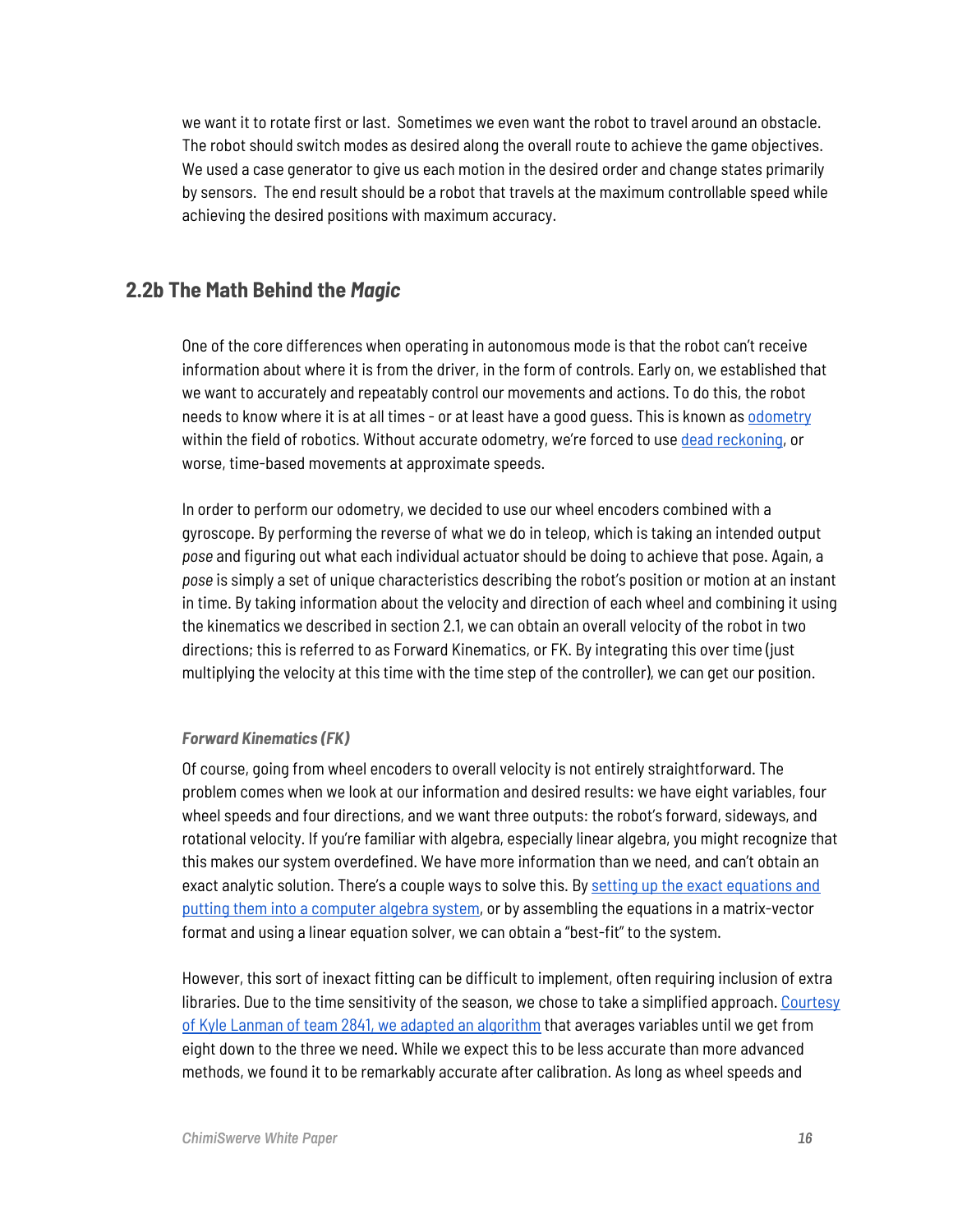acceleration are kept below the point where they'd slip under normal conditions, this proves to be a suitable odometry method for the limitations of the 15 second autonomous period, especially when combined with other sensors to "close the loop" on navigation.

In this formulation of forward kinematics, we start from a position where we assume we know our wheel speeds and wheel angles; call them  $ws_{FR}$ ,  $ws_{FL}$ ,  $wa_{RL}$ , and so on, with F/R and L/R again representing front/rear and left/right. Using motors that have a built in encoder, such as CTRE Falcon 500s or REV Neos, is advantageous for determining wheel speed.

We do need to make sure we've consistent, physically meaningful values for our wheel speeds. Whether we're using encoders built into the motor or ones installed manually, they're likely putting out some counter of ticks, or count of revolutions, or some speed of ticks/second or revolutions/second. We'll need to use this in combination with our drivetrain reduction and wheel diameter to get some conversion rate, and thus be able to get our wheel speeds in units of distance per time, like in/sec, ft/sec, or m/sec.

We can first calculate A, B, C, and D values from our wheelspeeds and angles, but this time, we're going to calculate them for each wheel. These will be in units of velocity (distance per me), as we're simply multiplying our wheel speed (which has those units) by an angle component.

| $B_{FL} = \sin(w a_{FL}) * w s_{FL}$ | $D_{FL} = cos(w a_{FL}) * ws_{FL}$  |
|--------------------------------------|-------------------------------------|
| $B_{FR} = \sin(w a_{FR}) * w s_{FR}$ | $C_{FR} = cos(w a_{FR}) * w s_{FR}$ |
| $A_{RL} = \sin(w a_{RL}) * w s_{RL}$ | $D_{RL} = cos(w a_{RL}) * w s_{RL}$ |
| $A_{RR}$ = $sin(wa_{RR}) * ws_{RR}$  | $C_{RR} = cos(w a_{FR}) * w s_{RR}$ |

Well that wasn't much help with simplifying our variables! In order to make this more reasonable, we're going to do some averaging. For each value of A, B, C, and D, we're going to take the two values we have, and average them. These averaged values will still have units of velocity, as they're just averaging two other velocity values.

$$
A = (A_{RR} + A_{RL})/2
$$
  
\n
$$
B = (B_{FL} + A_{FR})/2
$$
  
\n
$$
C = (C_{FR} + C_{RR})/2
$$
  
\n
$$
D = (D_{FL} + D_{RL})/2
$$

Excellent, that's brought our complexity down some. Now we need to find our rotational velocity, or ROT. For this, we need physically accurate measurements of what we earlier defined as the length and width of our wheelbase, L and W. Then, we'll calculate the possible rotational velocity from our knowledge about the front/back (A/B) and left/right (C/D) velocities, and average those again to get a single value. Note that it's also possible to get this ROT value (which should be in radians/second) from a gyroscope, which we should already have on our robot so we can drive field-centric.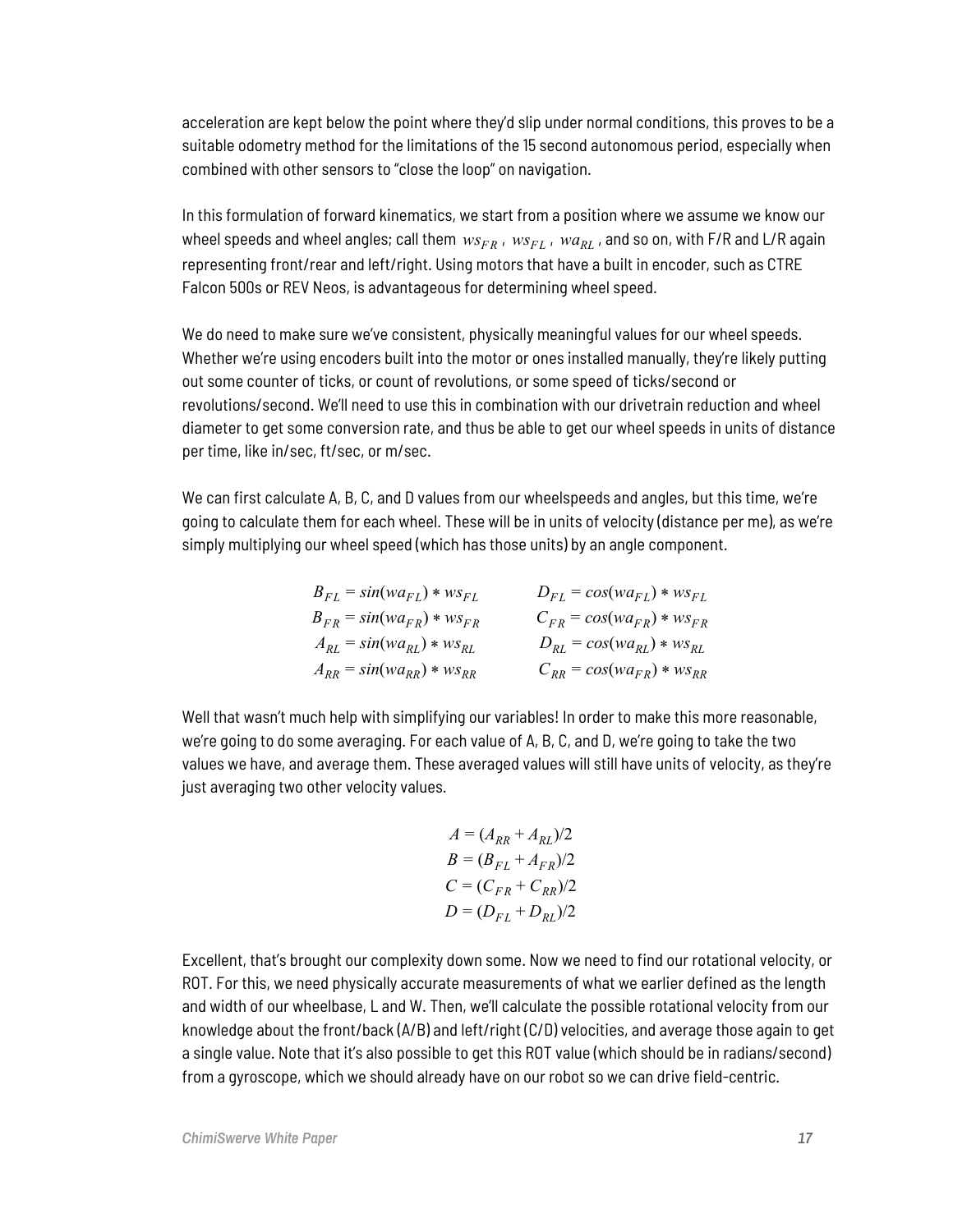$$
ROT1 = (B - A)/L
$$
  
 
$$
ROT2 = (C - D)/W
$$
  
 
$$
ROT = (ROT1 + NOT2)/2
$$

From here, we're simply going to incorporate this with our geometry and A, B, C, D values to obtain (again) two values each for forward and strafe velocities, and average them to get our final estimates of forward and strafe speed.

$$
FWD_1 = ROT * (L/2) + A
$$
  
\n
$$
FWD_2 = -ROT * (L/2) + B
$$
  
\n
$$
FWD = (FWD_1 + FWD_2)/2
$$
  
\n
$$
STR_1 = ROT * (W/2) + C
$$
  
\n
$$
STR_2 = -ROT * (W/2) + D
$$
  
\n
$$
STR = (STR_1 + STR_2)/2
$$

Great! Now we've got something to work with. If we want our distance values to be *useful*, though, these velocities should be transformed so they're field-centric. Back to our trusty field centric transformation, we'll again need our angle relative to the field, usually provided by a gyroscope.

$$
FWD_{new} = FWD * cos(\theta) + STR * sin(\theta)
$$
  

$$
STR_{new} = STR * cos(\theta) - FWD * sin(\theta)
$$

#### <span id="page-18-0"></span>*Odometry*

From there, we can now figure out how fast we're actually going along the field - pretty nifty! To get to a position, we just need to *integrate* these over time. This is as simple as initializing a timer and comparing its value at the current loop run to its value in the previous run to determine our *timestep*. For most robot code, this timestep is somewhere around 0.020 seconds, or 20 milliseconds; however, this is only a nominal value, and it can vary up and down (mostly up) depending on the behavior of the robot's code. In any case, we can take this timestep and our speed and integrate it into an accumulator value to get our position relative to where we started counting.

> *timeStep* = *LoopTimer*.*Get*() − *lastTime positionAlongField* = *positionAlongField* + *F WD* \* *timeStep positionAcrossField* = *positionAcrossField* + *STR* \* *timeStep*

We're calling our axis associated with strafing *along* and our axis associated with moving forward or back *across.* This turned out to facilitate communication within our team more easily than axis conventions like *x/y/z.*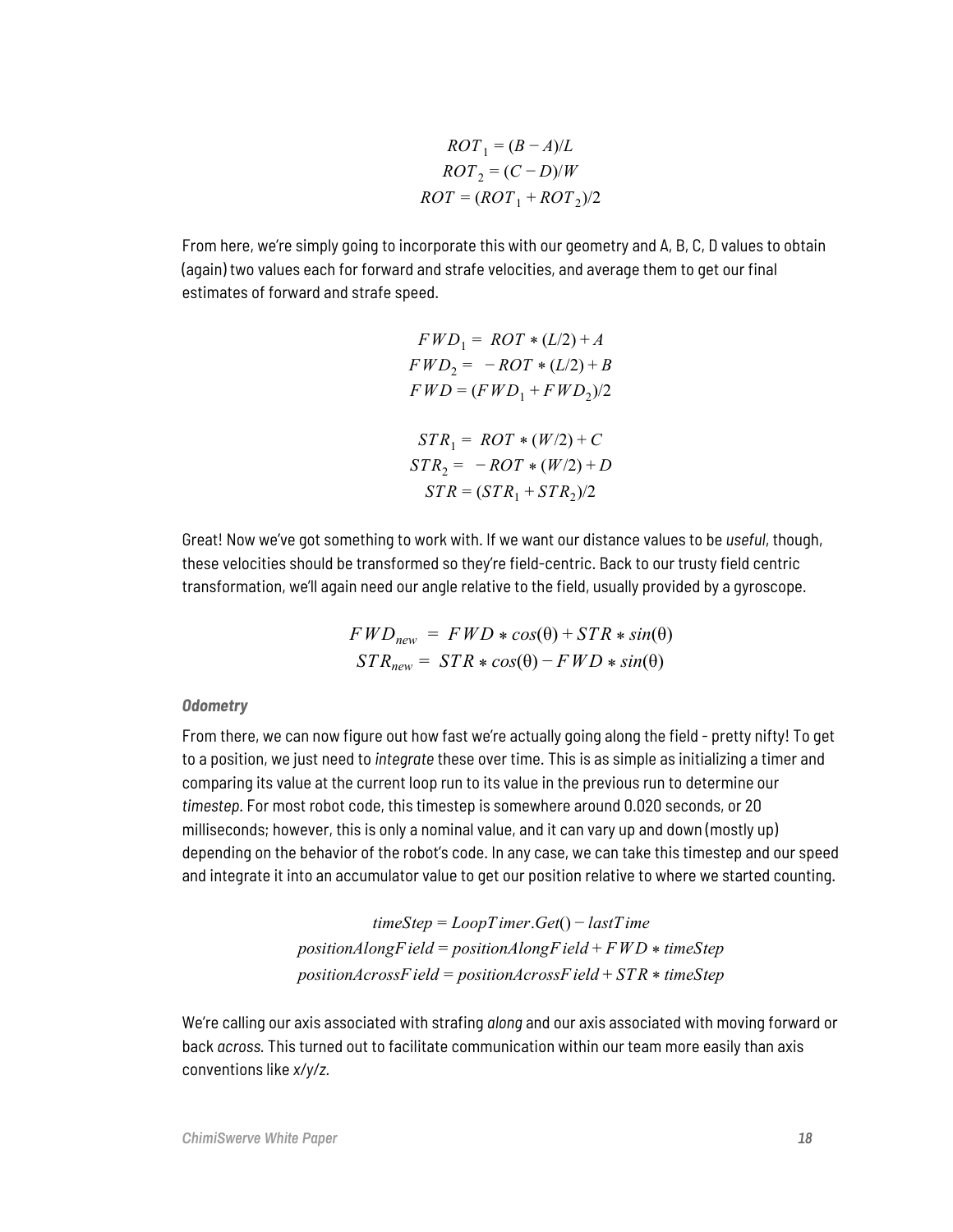We now have our odometry. When using it in autonomous routines, we reset this value to zero at the start, and consider our coordinates relative to where the robot starts. This means robot positioning is very important, as any error will be carried through the odometry.

When you add the change every cycle, you always know where that wheel is. The same is done for the other 3 wheels. We use that information to find the center of the robot. The direction that the robot is facing could also be determined in the same manner, but we chose to use our gyros for that. We only store the current position of the center of the robot. We do , however, send that position to the dashboard and record the data there. We are able to graph out the position that the robot reported and impose it over a map of the field to allow us to make improvements to our autons even without having access to the robot.

The next part of the puzzle is to tell the robot where to go next. We reverse the tracking process to instruct each wheel on where to go next. We input the desired x,y coordinate into the subroutine. The angle that each wheel needs to face is calculated. The angle will be the same for all wheels unless the robot is going to spin while moving. If the robot will be changing heading while moving, the amount of turn correction will be factored in causing the wheels to face different directions and have different relative speeds until the spin portion is achieved. We use a positioning loop to assign the wheel speed. We are only using kP \* error. We can change states by several different criteria. We might use an achieved distance, an intake sensor, or a targeting feedback to tell the robot that it is done with that task. The robot then moves on to the next task.

#### <span id="page-19-0"></span>*Calibration*

If we used our nominal wheel diameters and gear ratios, these values should be pretty close to real-world values, but they probably won't be perfect. We'll want to calibrate our overall speeds by applying a multiplier. This calibration can be as simple as marking off a set distance (the longer the better) and driving the robot across this distance, keeping it as straight as possible. Once the distance is reached, the reported distance value can be compared with the actual distance value and ratioed to produce a correction factor - actual distance over reported distance. This can also be used to account for wheel wear, which changes the effective wheel diameter and can cause inaccurate distance measurements when not accounted for.

## <span id="page-19-1"></span>**2.3 Integrating Other PIDs into Swerve**

Swerve is really cool on its own, but you know what's even better? MORE FLEXIBLE CONTROLS! "But isn't field-centric good enough?" some may ask. In return we ask, "Do you want to be the very best that no one ever was?"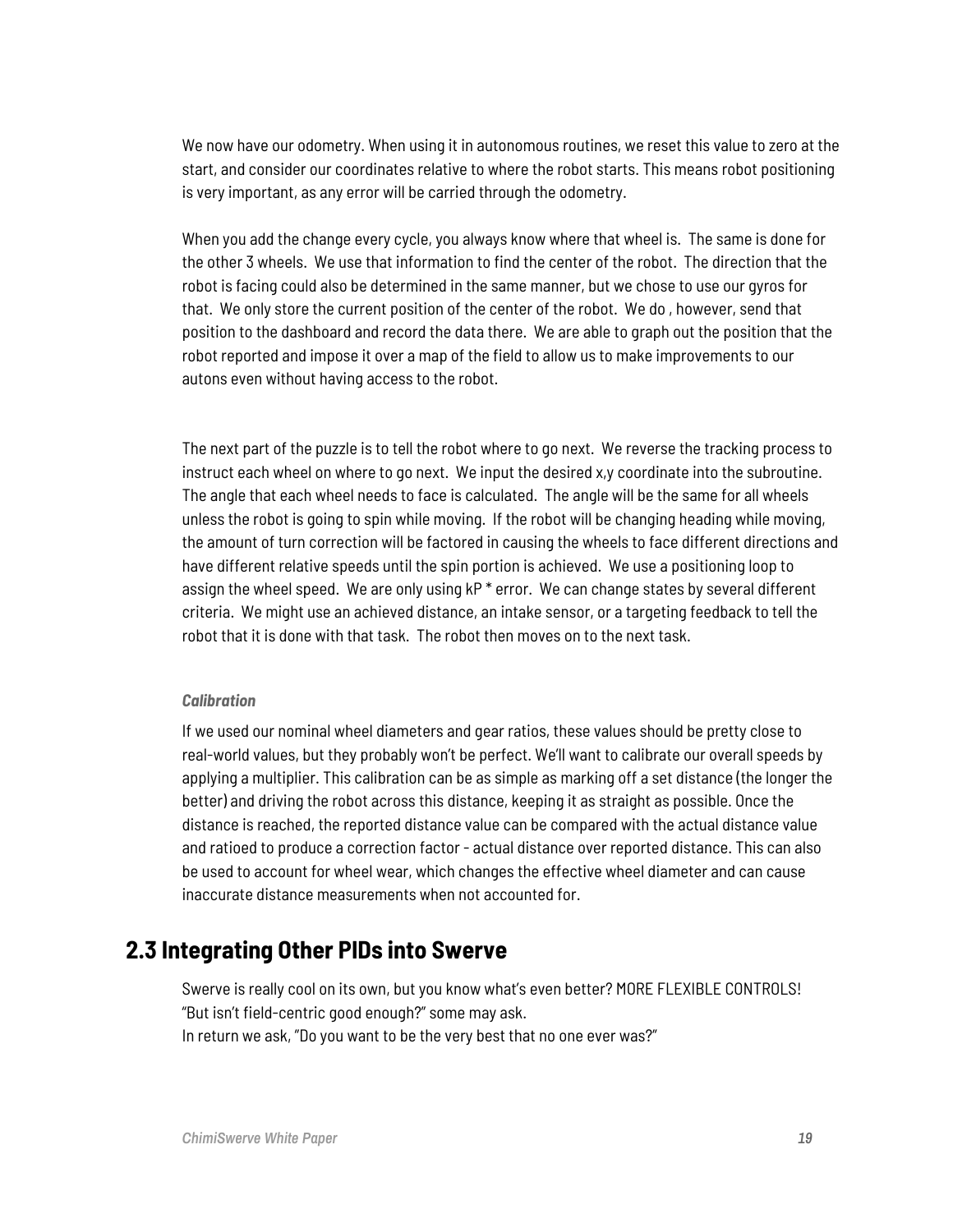Let's get down to business. Swerve enables such freedom of motion, it's a waste to not utilize it for your advantage as much as possible. If done successfully, your robot will perform at a new level.

Not convinced yet? Think about it this way. The more control the driver has, the more natural driving will feel. The more comfortable the driver is, the better they will play. The better they play, the better your whole team will do. That is why we are so hard-set on having solid controls. We want to perform well. And we want you to as well.

## <span id="page-20-0"></span>**2.3a PIDs (PIDFs) Loops: A Primer**

## <span id="page-20-1"></span>*Why Do We Even Need Fancy Control Loops?*

*Control*. We are completely serious. Loops enable us to finely control practically any part of the robot. Yes, you can just set power to a motor with a joystick. That is fine for some mechanisms. If you haven't even tried doing this yet, STOP RIGHT NOW! Go and make your robot move! Start simple, then build your way up to complex controls.

Other mechanisms are very difficult to manage. Anything from battery voltage, to wheel wear can impact how effectively the mechanism is operated. No matter what, there will always be physical variance affecting robots. Never ever assume you will be driving your robot under certain, specific conditions. Nothing is ever perfect, even in auton!

We are able to compensate for these differences using control loops. Yes, we also use some awesome sensors to help us. However, control loops are the heart of reliable systems. Using a *well implemented PID* or *PIDF* system will produce smooth, repeatable movements.

It is important to also note that there are other types of control loops. Compared to the others, *PID* and *PIDF* are arguably the simplest and universal. That is why we use them wherever we can.

#### <span id="page-20-2"></span>*What Do These Letters Even Mean!?*

These values are technically called *gains*. They help scale the *error* (the difference between our *target state*, "where we want to be", and our *current state*, "where we are right now") in different ways. This ends up being the *correction* we apply to the motor(s). For a more detailed explanation, please see this [article](https://en.wikipedia.org/wiki/PID_controller#Control_loop_example). Below we will talk about each *gain*.

NOTE: These *gains* can be used together in different combinations.

<span id="page-20-3"></span>NOTE: These sample calculations are not tuned PID loops. These are simply examples to show how the numbers work.

## P - Proportion We multiply the *error* by *P*. *error* = *targetState* − *currentState*;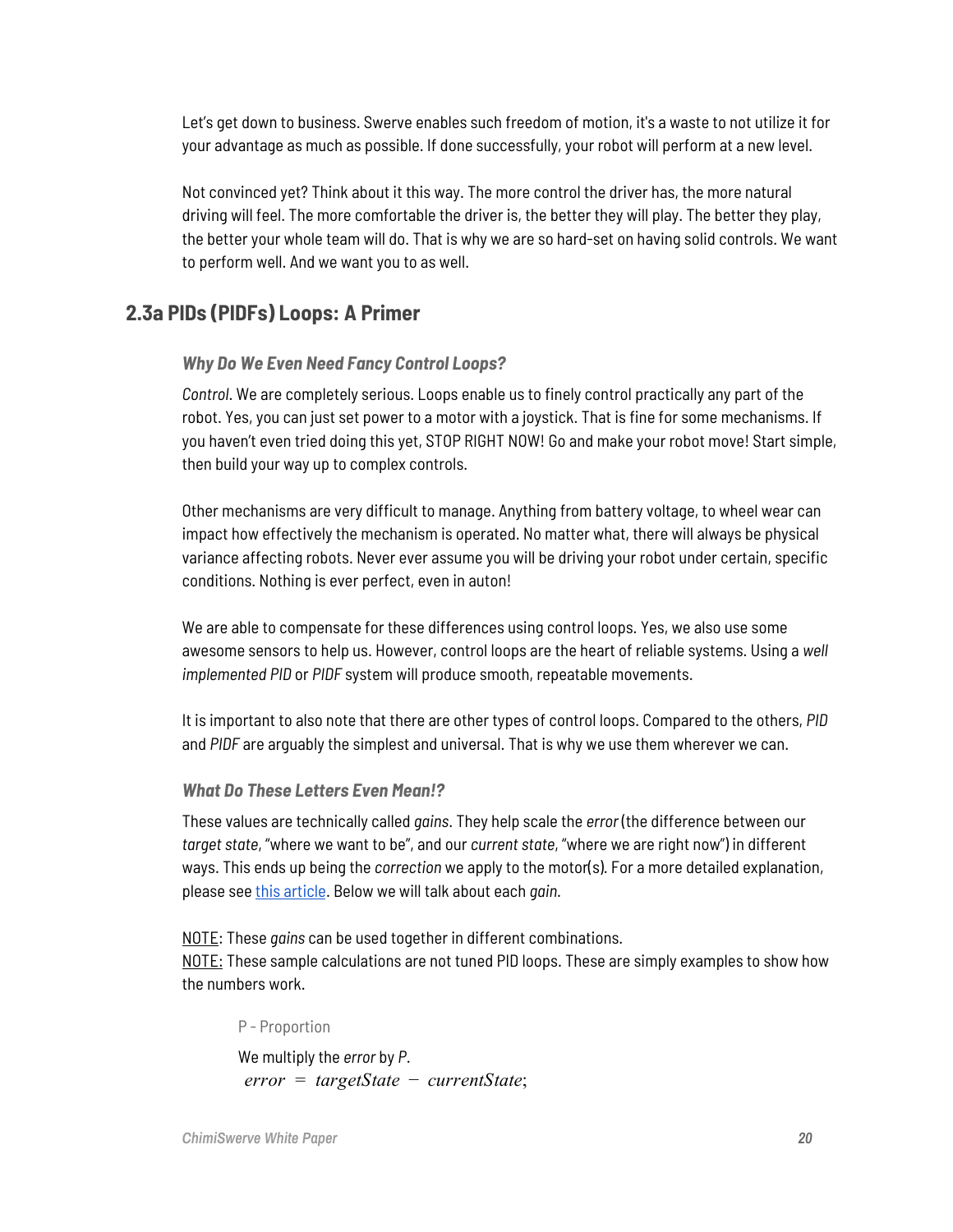$correction = error * kP$ ;

All we are doing is converting the error into a useful number (e.g. a motor controller input).

Here is a simple numerical example:

*error* = *targetState* − *currentState*;  $= 2000 - 1000$ ;  $correction = error * kP;$  $= 1000 * 0.0001;$  $= 0.1$ ;

In this scenario, our *correction* is 10% motor output.

#### <span id="page-21-0"></span>*I - Integral*

We continuously accumulate the *error* when we are very close to our *target* (within an *IZone*). Then, we scale the *integral* by the *responseTime*. Finally, we multiply this number by *I* and add it into the *correction* calculation.

*if*((*abs*(*error*) < *IZone*) *integral* += *error*; *if*(*abs*(*integral*) > *ILimit*) *integral* \*= *responseTime*;  $correction = error * kP + integral * kI;$ 

All we are doing is allowing a little more power to be applied at the end.

*The integral cannot be stored as a local variable*. It must be external to your *PID* function. We need to have a record of all previous tiny *error* values, otherwise the *integral* will not be large enough to do anything. Because of this, *you have to reset the integral before using your PID* again*.*

Additionally, *it is very important that you use an ILimit to restrict how strong the integral can get*. Without this, the *integral* can cause *overrun* and/or *oscillation*.

We can creep right to our target at an adjustable rate using *responseTime*. Slower systems have smaller values, while faster systems have large values.

Depending on your system, you might not need to incorporate the *integral*.

Here is a simple numerical example:

*error* = *targetState* − *currentState*;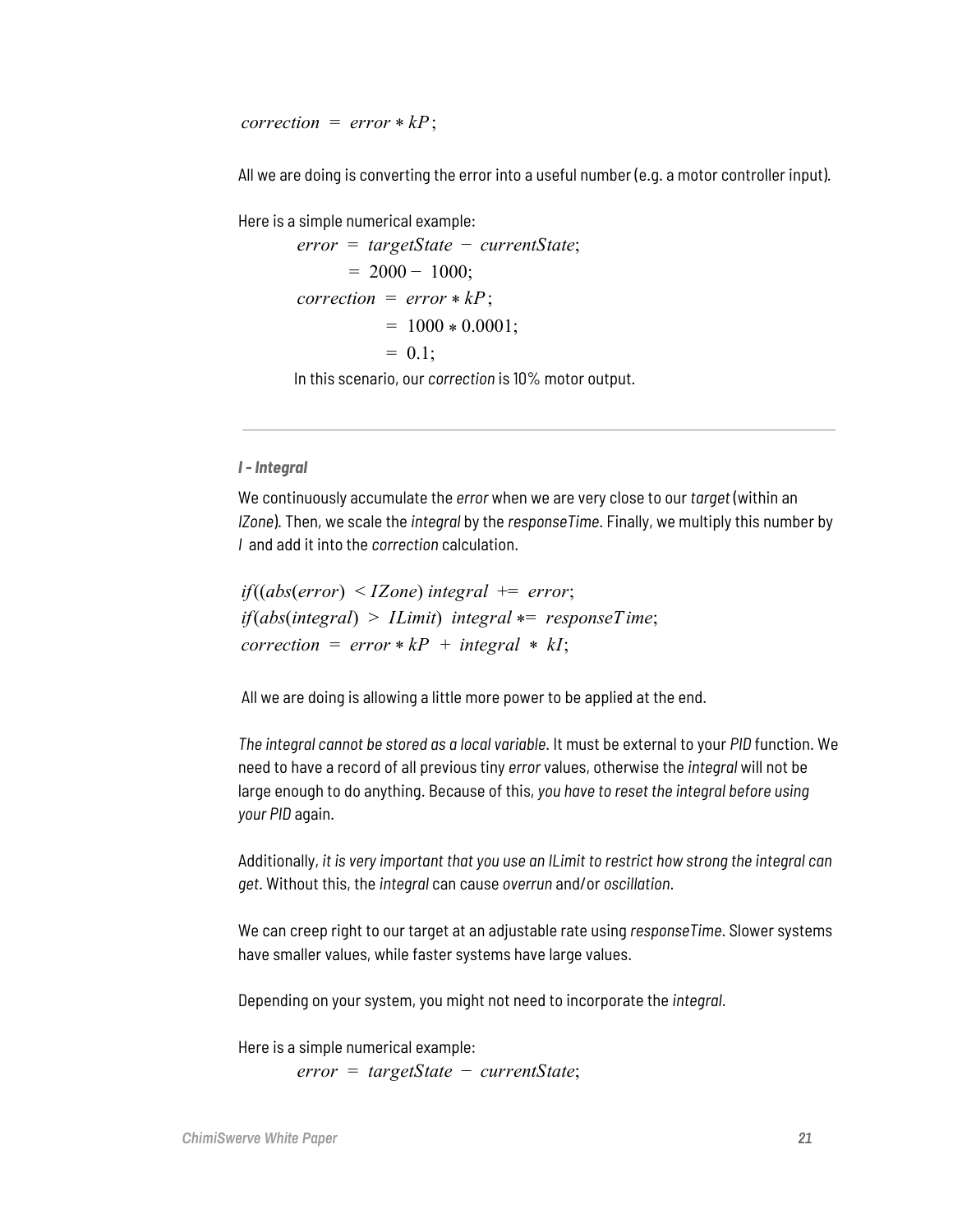$$
= 2000 - 1991;
$$
  
\nif((abs(error) < IZone) integral += error;  
\nif((abs(9 < 10) integral += 9;  
\nif(abs(integral) > ILimit) integral \*= responseTime;  
\nif(abs(9) > 100) integral \*= 0.02;  
\ncorrection = error \* kP + integral \* kI;  
\n= 9 \* 0.0001 + 9 \* 0.002;  
\n= 0.0009 + 0.018 ;  
\n= 0.0189 ;

In this scenario, our *correction* is 1.89% motor output. Yes, this is a very small number. However, after a few more cycles the *integral* will make *correction* grow strong enough to creep the system right to the *target state*.

#### <span id="page-22-0"></span>*D - Derivative*

We take the difference between our *current error* and our *previous error* divided by our *responseTime*. Then, we add the *derivative* into the *correction* equation.

```
derivative = (error – prevError) / responseTime;
correction = error * kP + derivative * kD;
```
Think of this like we're slowly using the brakes instead of stomping on them. The derivative helps us smooth out our movements.

We can also think about this in graphical terms. We are finding the slope of the *correction* line. The slope tells us what the *correction* should look like in the near future. This helps to smooth out the *correction*. As a result, *derivatives* can eliminate both *overrun* and *oscillation*.

Unfortunately, control loops using *derivatives* are highly susceptible to *noise* issues. Sudden jumps in values will cause unexpected behaviors.

Depending on your system, you might not need to incorporate the *derivative*.

Here is a simple numerical example:

*error* = *targetState* − *currentState*;  $= 2000 - 1000$ ; *derivative* = (*error* – *prevError*) / *responseTime*;  $= (1000 - 1010) / 0.02 = -500;$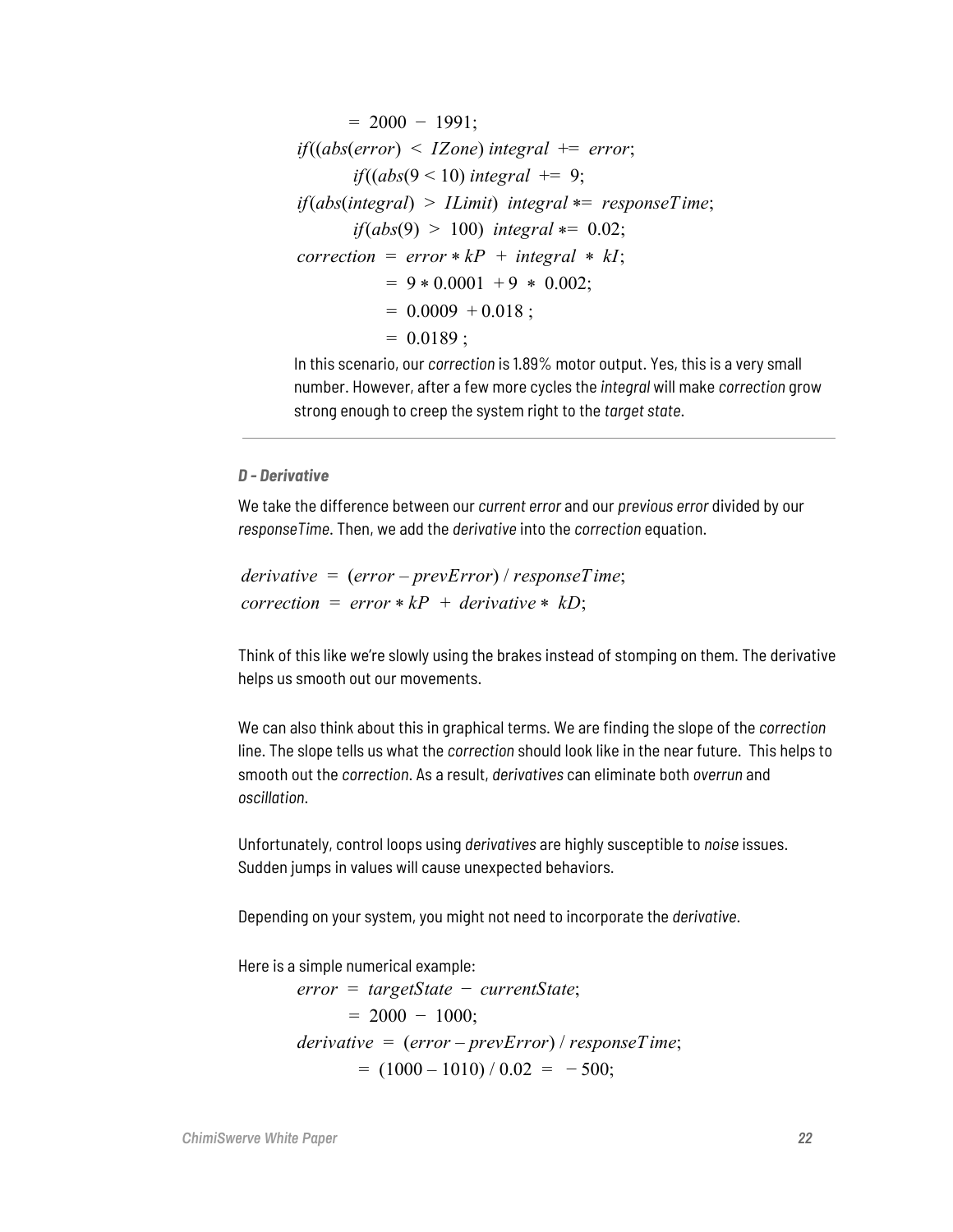$$
correction = error * kP + derivative * kD;
$$
  
= 1000 \* 0.0001 += 500 \* 0.001;  
= 0.1 - 0.5;  
= -0.4;

In this scenario, our *correction* is 40% reverse motor output.

#### <span id="page-23-0"></span>*F - Feed Forward*

We multiply the *target* by *feed forward*. Then, we add that into the existing *correction* equation. All we are doing is providing the system an initial boost in power based on our existing knowledge of the system.

```
correction = error * kP + feedForward * kF;
```
Here is another way of thinking about it. We are supplying a known starting value to get us into our operating range. Think about a shooter wheel. If we want the wheel to run at a constant velocity, we already know how fast we want it to go. The *feed forward* gives our system a boost, so the rest of the *PID* doesn't need to work as hard.

#### <span id="page-23-2"></span><span id="page-23-1"></span>*Other Control Loop Terms*

#### **Open Loops**

*Dead reckoning*: controlling the system based on *time*. There is no *feedback* from *sensors*, so the system is not able to *correct* for changing conditions. This method should be used as a starting point for building *closed loops*.

#### <span id="page-23-3"></span>**Closed Loops**

*PID(F)* loops. Based on *feedback* we get from sensors, our system is able to automatically *correct* for changing conditions.

#### <span id="page-23-4"></span>**Internal Loops (our version)**

*PID(F)* loops that are built into the motor controller. The *feedback sensor* is directly communicating with the motor controller. Use this whenever possible. They react quicker than *external loops* because the motor controller has a faster running clock than the RoboRIO (typically 1 ms vs. 50 ms).

#### <span id="page-23-5"></span>**External Loops (our version)**

*PID(F)* loops that run on the RoboRIO. The *feedback sensor* is directly communicating with the RoboRIO. Use this when you have to. They react slower than *internal loops* because the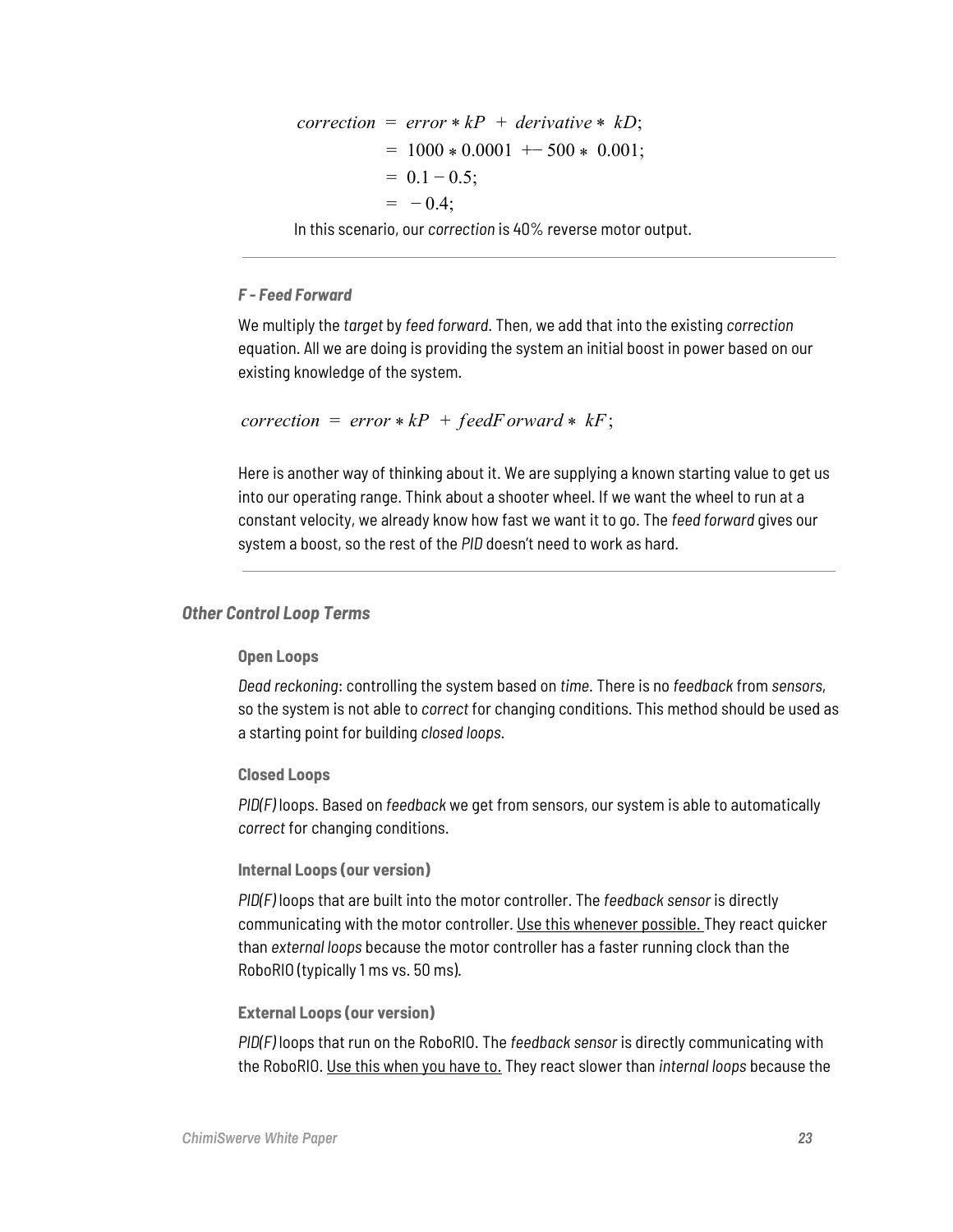RoboRIO has a slower running clock than the motor controller (50 ms vs. typically 1 ms). Also, you are responsible for writing the control loop yourself.

#### <span id="page-24-0"></span>**Positioning Loops**

*PID(F)* loops that have a *target positio*n in mind. Using an encoder (or other distance measurement device), they allow you to achieve a certain distance in a timely, consistent manner.

#### <span id="page-24-1"></span>**Velocity Loops**

*PID(F)* loops that have a *target velocity* in mind. Using an encoder (or other velocity measurement device), they allow you to achieve a certain speed in a timely, consistent manner.

#### <span id="page-24-2"></span>**"Inside Outside" Loops (our definition)**

Using an *external position loop* to set an *internal velocity loop*. The encoder (or other distance sensor) communicates with the RoboRIO, while another encoder (or other velocity sensor) communicates with the motor controller. Use this for ultimate control IF you are experienced. It can negate variations in battery levels.

#### <span id="page-24-3"></span>*General Tips for Tuning Control Loops*

Good ole "trial and error". The cool kids call it "The WAG Method": Wild \_\_\_\_\_\_ Guess. (Use your imagination.)

Tuning control loops can be a very time-intensive process. It is a necessary step though. You have to customize the *PID* or *PIDF* to fit your robot. Each robot is different, so no two *PIDs* are alike. Even practice and competition robots might need to have slightly different *gains*. This is primarily due to weight differences between them.

<span id="page-24-4"></span>See this [article](https://phoenix-documentation.readthedocs.io/en/latest/ch16_ClosedLoop.html#position-closed-loop-control-mode) by CTRE for more information about tuning control loops.

#### *Start with kP*

NOTE: If the *control loop* for your system is going to maintain a certain *setpoint*, then it is a good idea to start with kF*,* and come back to this step.

Make a logical guess based on the units of measurement you are using and your output units. Let's think about a simple *positioning loop*. Let's say our encoder reads 100 ticks/inch and we are using percent output. Approximately how much power do we want applied to at a certain distance? We already have an idea of how far we want to move: we know the field measurements. So, let's say we want this *positioning loop* to give 100% output when we are 10 ft away. This is what the math would look like: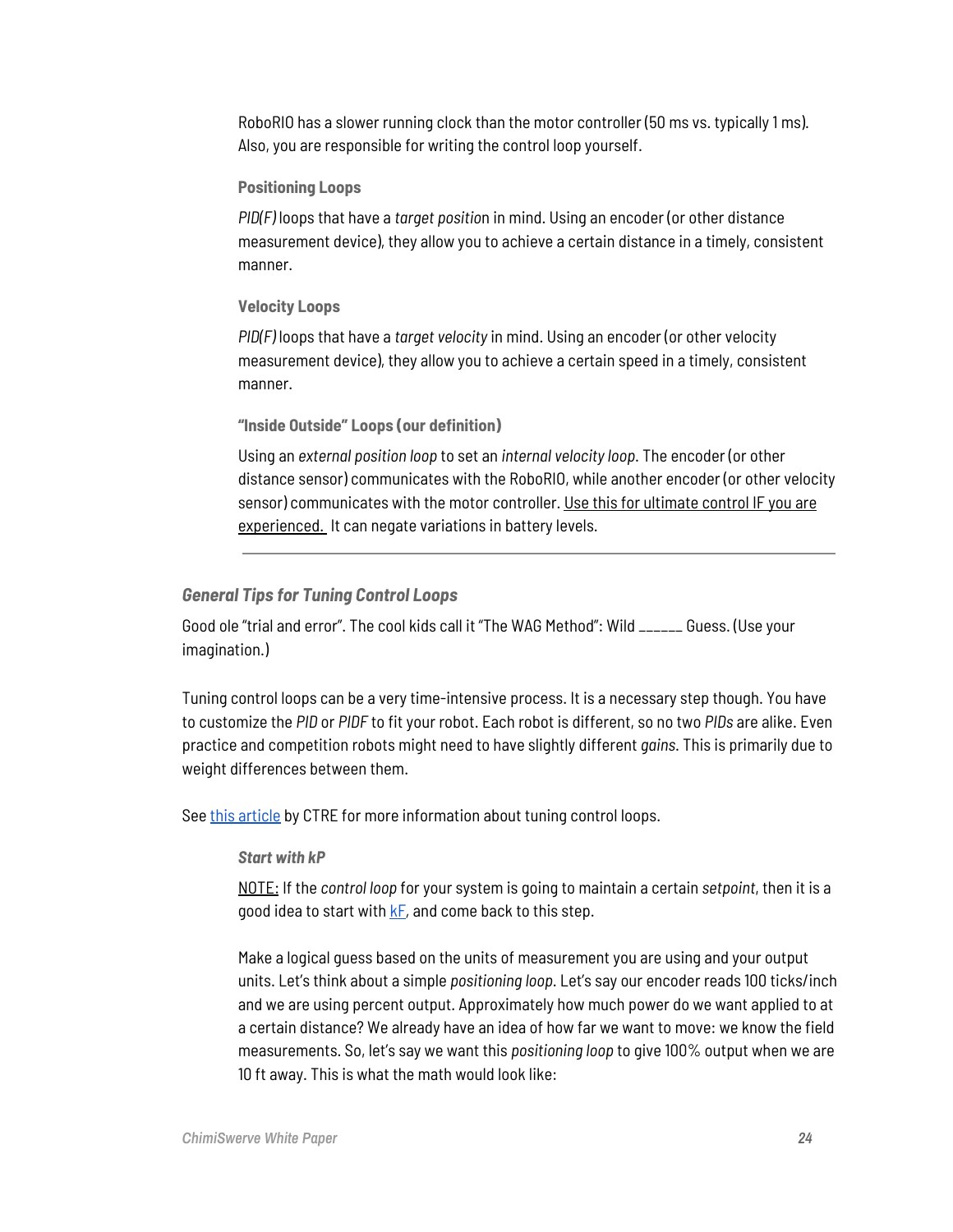$correction = error * kP$ ;  $1 = 120000 * kP$  $kP = 1/12000 = 0.000833$ ;

Using that *kP*, we can do some quick math to see how this behaves when we are 3 ft from our *target* distance.

 $correction = error * kP$ ; *correction* = 3600 \* 0.0000833; *correction* =  $0.299 = 30\%$ ;

Based on this, it seems we are within our operating range. Onward to tuning time!

It is recommended you double your *kP* value until you see *oscillation*, or what we call *"wagging"*. If your robot starts shimmying and shaking, that means your *gain* is too high. Try going 75% of the previous value. If that looks good, continue increasing the *gain* slightly until you see more *oscillation*. Once you see more *oscillation*, lower the *gain* a tiny bit.

Now that we are content with our *gain*, we need to make sure it works throughout our entire operating range.We have to test the control loop under different conditions. In our earlier example, we would need to physically test our *positioning loop* at different distances. We want the robot to always achieve its distance, no matter the distance (within reason). To perform this test, we set up a range *target* distances, both traveling forwards and backwards. *DO NOT OVERLOOK THIS STEP!* Please don't ever assume your loop will work correctly in both directions.

If a system is traveling too quickly in certain scenarios, it may be a good idea to apply a *correction cap*. This allows us to keep our tuned *gain* without sacrificing control due to momentum.

We want to maximize the responsiveness of our system. When it is on the edge of *oscillation*, the *gain* is just right. That is why we go through this process. Just calculating a value alone is not enough. You have to test and tweak the *gain* to fit your system.

#### <span id="page-25-0"></span>*Next is kD*

Now that we are happy with our *kP*, we can start tuning *kD*.

NOTE: Depending on how your mechanism is designed and the type of *control loop*, you might not need to use *kD*. Brushless motors themselves behave much differently from brushed motors. We have found that *control loops* using brushless motors and *kD* are much harder to tune. They have a lot more torque, making the *derivative* difficult to control.

It is recommended that you start the *kD* at 10 times *kP*. In our previous example, that would mean: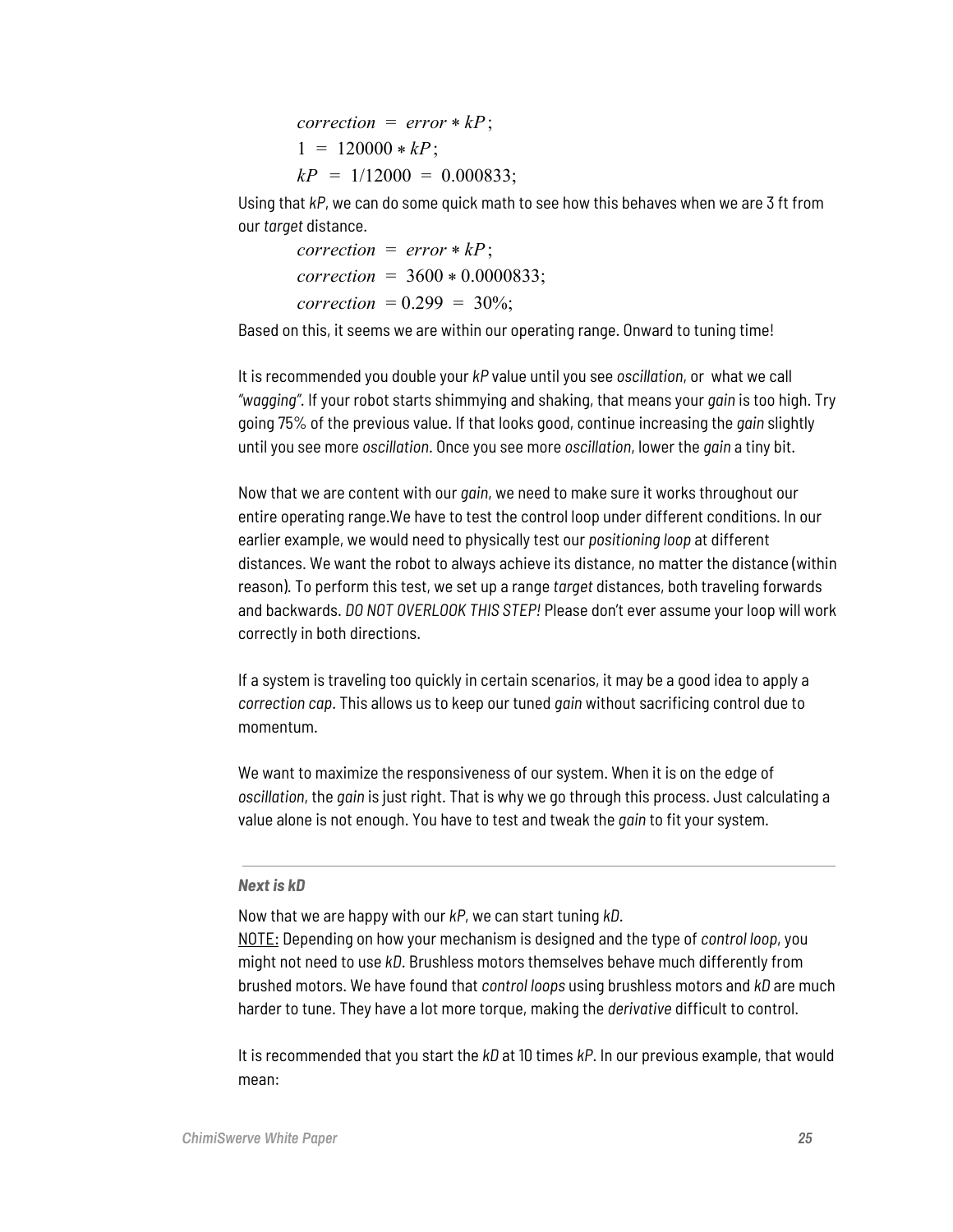$kD = 10 * kP = 10 * 0.0000833 = 0.000833$ ; *derivative* = (*error* – *prevError*) / *responseTime*;  $= (3600 - 3620) / 0.02 = -100;$  $correction = error * kP + derivative * kD;$  $= 3600 * 0.0000833 + -100 * 0.000833;$  $= 0.299 - 0.0833 = 0.217 = 22\%$ ;

Based on this, it seems we are within our operating range. Onward to tuning time!

It is recommended you double your *kD* value until you see you come short of your *target*. If your mechanism *overshoots* (or travels past your *target*), that means your *gain* is too low. If it stops abruptly, that means your *gain* is too high. Try going 75% of the previous value. If that looks good, continue increasing the *gain* slightly until you see it come short again. Once you see more of this, lower the *gain* a tiny bit.

You may want to increase your *kP slightly* to maximize the speed of your system. Ideally, you want to find the balance between speed and accuracy with any *control loop*.

NOTE: The *derivative* is not intended to get you exactly to your *target*; that's what the *integral* is for. Instead, we use *kD* to help eliminate *overshooting* the *target*.

Now that we are content with our *gain*, we need to make sure it works throughout our entire operating range.We have to test the control loop under different conditions. In our earlier example, we would need to physically test our *positioning loop* at different distances. We want the robot to always achieve its distance, no matter the distance (within reason). To perform this test, we set up a range *target* distances, both traveling forwards and backwards. *DO NOT OVERLOOK THIS STEP!* Please don't ever assume your loop will work correctly in both directions.

We want to maximize the responsiveness of our system. When it is just shy of the *target*, the *gain* is just right. That is why we go through this process. Just calculating a value alone is not enough. You have to test and tweak the *gain* to fit your system.

#### <span id="page-26-0"></span>*Then kI*

Now that we are happy with our *kD*, we can start tuning *kI*. NOTE: Depending on how your mechanism is designed and the type of *control loop*, you might not need to use *kI*.

It is recommended that you start the *kI* with a fairly small value. We only want the *integral* to be active when we are extremely close to our target. So, let's look at an example without the *integral*, then with it: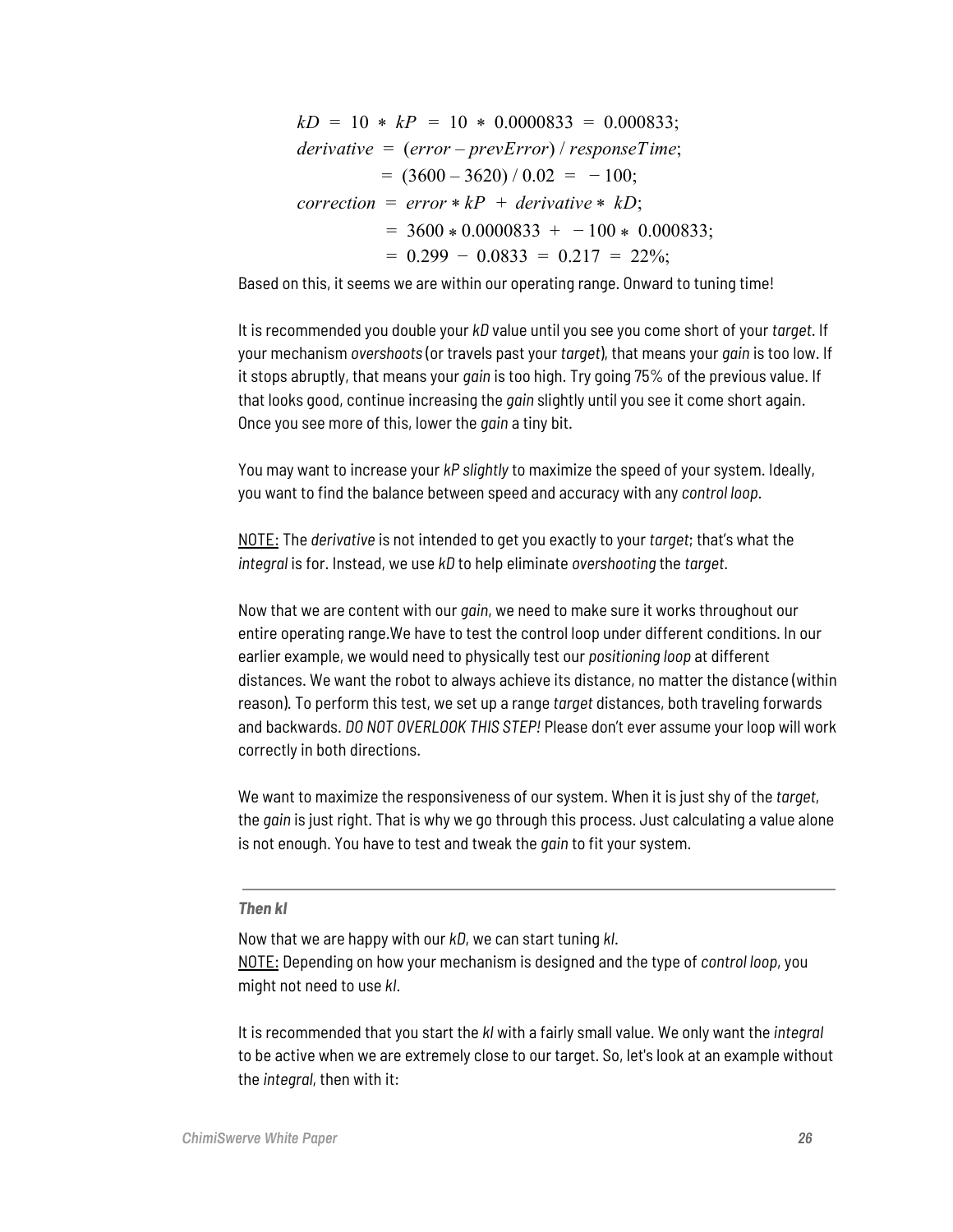*derivative* = (*error* – *prevError*) / *responseTime*;  $= (9 - 10) / 0.02 = -50;$  $correction = error * kP + derivative * kD;$  $= 9 * 0.000833 + -50 * 0.000833;$  $= 0.0075 - 0.0417 = -0.0342 = -3\%$ ;

*derivative* = (*error* – *prevError*) / *responseTime*;  $= (9 - 10) / 0.02 = -50;$  $if((abs(error) < IZone)$  *integral* += *error*; *if*((*abs*(9 < 10) *integral* += 9; *if*(*abs*(*integral*) > *ILimit*) *integral* \*= *responseTime*; *if*(*abs*(9) > 100) *integral* \*= 0.02;  $correction = error * kP + integral * kI + derivative * kD;$  $= 9 * 0.000833 + 9 * 0.005 + -50 * 0.000833;$  $= 0.0075 + 0.045 - 0.0417 = 0.09415 = 9\%$ ;

See the difference? Without *kI*, we are stuck just short of our *target*. With *kI*, we will accumulate enough *correction* to get right to our *target*. Based on this, it seems we are within our operating range. Onward to tuning time!

It is recommended you double your *kI* value until you see *oscillation*, or what we call *"wagging"*. If your robot starts shimmying and shaking, that means your *gain* is too high. Try going 75% of the previous value. If that looks good, continue increasing the *gain* slightly until you see more *oscillation*. Once you see more *oscillation*, lower the *gain* a tiny bit.

Don't forget that you can also play with *IZone* and *ILimit*. These values can help create a strong, yet controlled correction right to the *target*.

Now that we are content with our *gain*, we need to make sure it works throughout our entire operating range.We have to test the control loop under different conditions. In our earlier example, we would need to physically test our *positioning loop* at different distances. We want the robot to always achieve its distance, no matter the distance (within reason). To perform this test, we set up a range *target* distances, both traveling forwards and backwards. *DO NOT OVERLOOK THIS STEP!* Please don't ever assume your loop will work correctly in both directions.

We want to maximize the responsiveness of our system. When it is on the edge of *oscillation*, the *gain* is just right. That is why we go through this process. Just calculating a value alone is not enough. You have to test and tweak the *gain* to fit your system.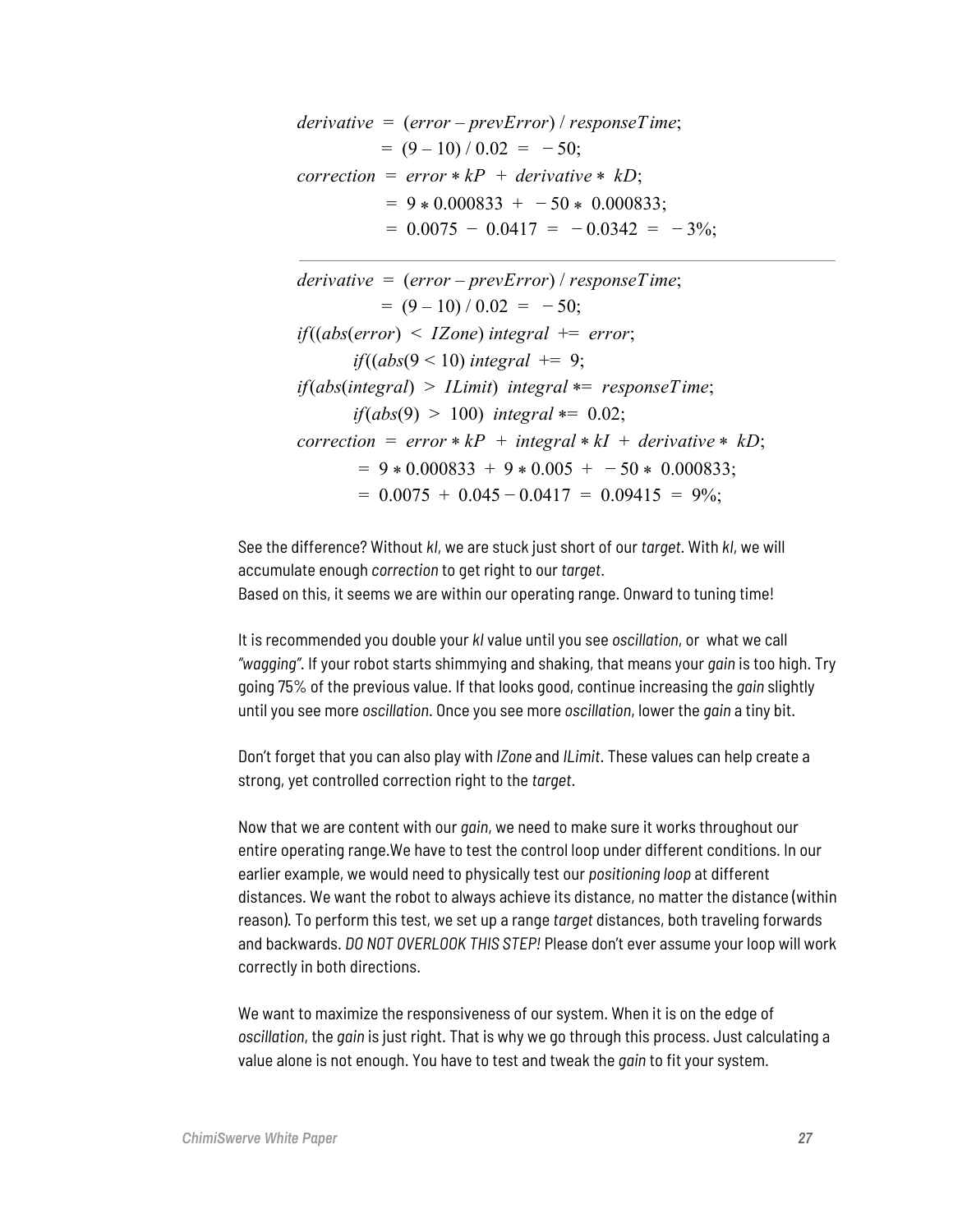<span id="page-28-0"></span>*What about kF?*

NOTE: To use *feedforward* effectively you have to have a good idea of how your system will behave ahead of time.

*kF* is the simplest *gain* to tune. You just need to find a value that gets you right into your operating range. *Feedforward* doesn't perform any *corrections*, rather it moves your starting point from 0 to "whatever you want". This makes it much easier to tune the rest of the *PID*. Having a tighter range to *correct* results in faster reactions and finer control.

Once your *feedforward* has your system off to a good start, then you can return to tuning *[kP](#page-24-4)*.

## **2.3b Goal Centric (Starring the Limelight)**

<span id="page-28-1"></span>In this section, we shall discuss integrating the *[Limelight](https://docs.limelightvision.io/en/latest/getting_started.html)* with swerve. We are assuming that you have some knowledge about the *Limelight*. If you are using another form of vision processing, the concepts we will discuss should still be relevant.

<span id="page-28-2"></span>*Vision Targeting*

#### <span id="page-28-3"></span>*Essentials*

Almost all vision processing software should give you two very useful variables: *tx* & *ty*. Below is the description of these variables from the *[Limelight](https://docs.limelightvision.io/en/latest/networktables_api.html)* [documentation](https://docs.limelightvision.io/en/latest/networktables_api.html).

| tx | Horizontal Offset From Crosshair To Target (-27 degrees to 27 degrees)   |
|----|--------------------------------------------------------------------------|
| ty | Vertical Offset From Crosshair To Target (-20.5 degrees to 20.5 degrees) |

In the simplest targeting implementations, all you need is *tx*. More complex targeting implementations will also utilize *ty*.

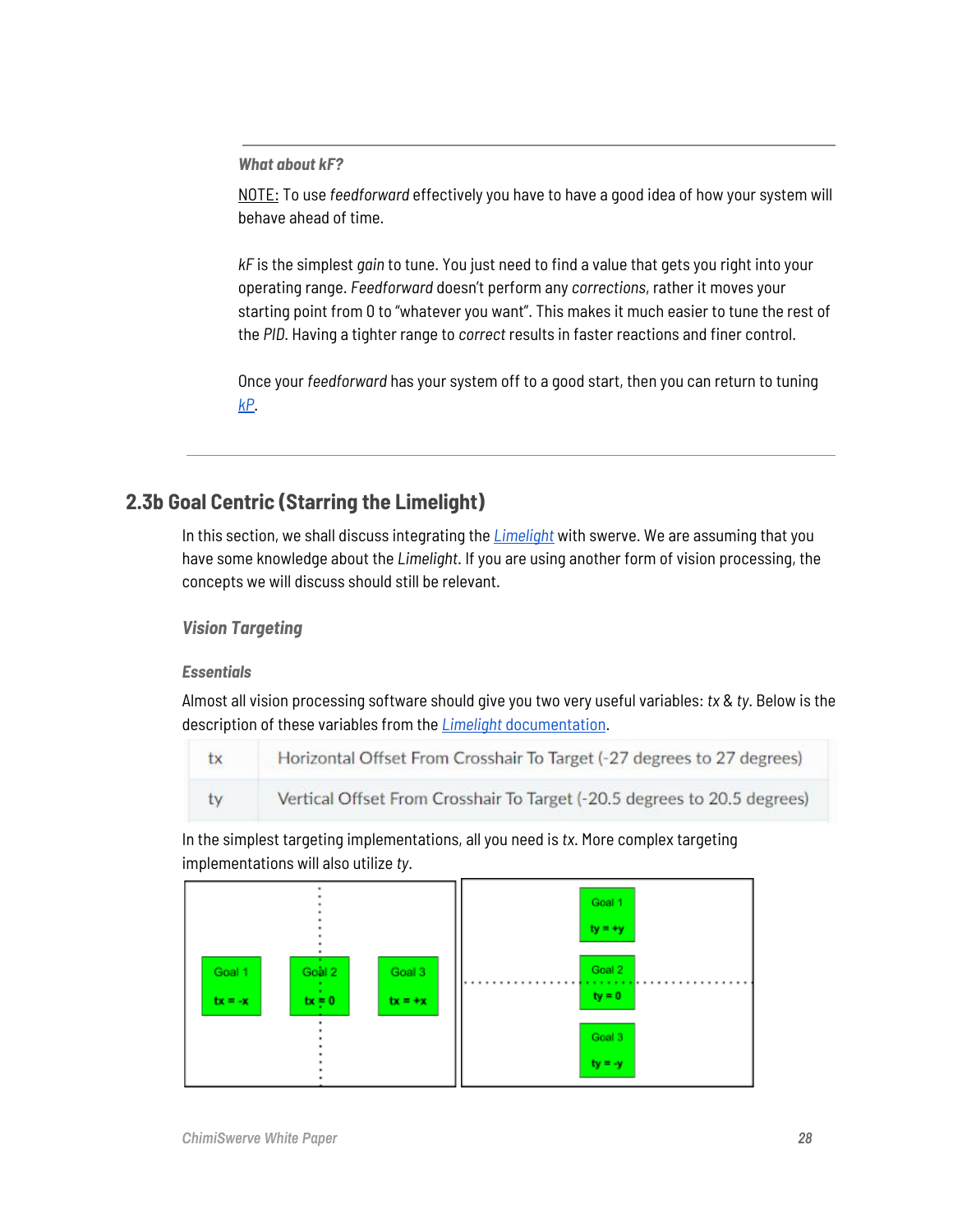In the left diagram, we show how the *Limelight* reports *tx* values. The black dotted line shows us the y-axis, where *tx* = 0. We can see that *tx* tells us how far LEFT (-*tx* ) or RIGHT (+*tx*) the target is from the center of the *Limelight.*

In the right diagram, we show how the *Limelight* reports *ty* values. The black dotted line shows us the x-axis, where *ty* = 0. We can see that *ty* tells us how far UP (+*ty* ) or DOWN (-*ty*) the target is from the center of the *Limelight.*

#### <span id="page-29-0"></span>*Easy Mode*

The simplest vision targeting *[PID](#page-20-0)* you can do only uses *tx*. Basically, you just want to turn towards the goal. This is done by applying a calculated correction in the opposite direction of *tx*. Here is what your targeting *PID* function might look like:

```
double limelightXPID(double tx){
      double k = 0.008;
      double correction = tx * kP;
      return correction;
```
}

The *kP* should convert the *error* into a number you can use later in your method to move the drivetrain ([teleop](#page-8-1) or [auton](#page-15-2)).

Unfortunately, this implementation isn't perfect. Oftentimes, the robot doesn't have enough power to correct when it is fairly close to the goal. The best solution we found is in the next section.

#### <span id="page-29-1"></span>*Advanced Mode*

A more advanced version of the vision targeting *[PID](#page-20-0)* implements a *minimum correction* and an *error deadzone*. Just like the previous one, *tx* is used the same way. However, the *minimum correction* allows the robot to creep into place and the *error deadzone* allows the robot to stop when it's close enough. Here is what your targeting *PID* function might look like:

```
double limelightXPID(double tx){
      double k = 0.008;
      double correctionMin = 0.003;
      double deadzone = 0.05;
      double correction = tx * kP;
       if(correction < correctionMin) correction = copysignf(correctionMin, correction);
      if(abs(tx) < deadZone) correction = 0;
      return correction;
```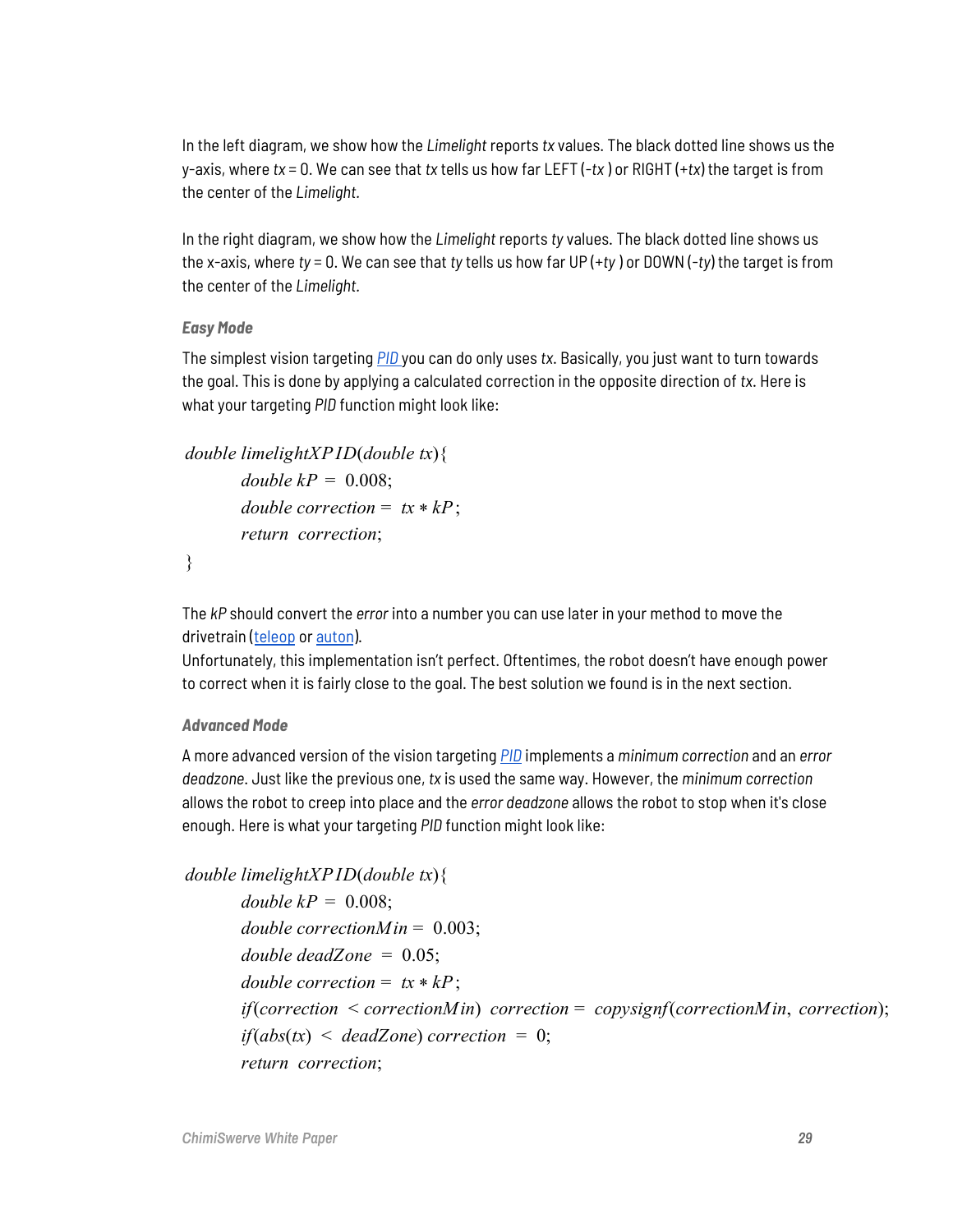}

#### <span id="page-30-0"></span>*Hard Mode*

A harder version of the vision targeting *[PID](#page-20-0)* adds an *integral* into the mix. Just like the previous approaches,9 *tx* is used the same way. However, the *integral* adds a little power at the end to help the robot crawl right into proper positioning. The *integral* replaces the *minimum correction* seen in the [previous](#page-29-1) section. Here is what your targeting *PID* function might look like:

```
double integral = 0;
double limelightXPID(double tx){
      double k = 0.008;
      double deadzone = 0.05;
      double kI = 0.001;
       double IZone = 4.0;
       double ILimit = 1000.0;
       if(abs(tx) < IZone) integral += tx;
       if(abs(integral) > ILimit) integral = 600 * integral/abs(integral);
      double correction = tx * kP + integral * kI;
       if(abs(tx) < deadZone) correction = 0;
      return correction;
```
}

*Caution*: tuning the *integral* can be extremely difficult. From our own experience taking the [advanced](#page-29-1) approach is much easier and has very similar results to this implementation.

#### <span id="page-30-1"></span>*Expert Mode*

A more complex version of the vision targeting *[PID](#page-20-0)* utilizes both *tx* & *ty*. Just like the previous ones, *tx* is used the same way. However, now *ty* is used to calculate the distance from the goal. Depending on the year and setup of your robot, your use of *ty* can vary. We will briefly discuss a few of the most common ones.

Because *ty* gives us the vertical offset (in degrees) we are away from the target, we can use that to achieve a specific position. (For the purposes of simplicity, we are using the pseudocode from [this](#page-30-0) example.) Here is what your targeting *PID* function might look like:

*double limelightXPID*(*double tx*){ *double*  $k = 0.008$ ; *double correctionMin* = 0.003;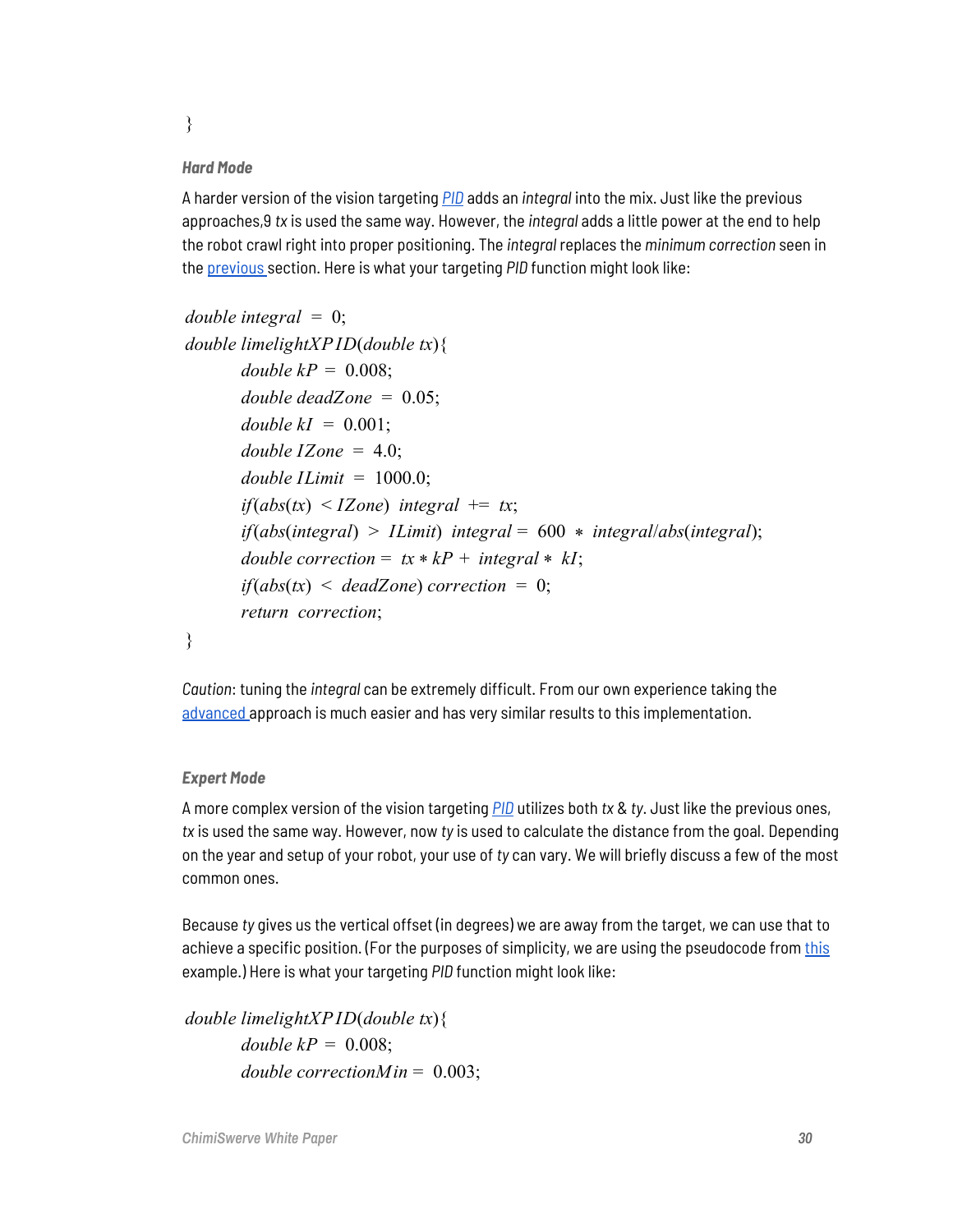```
double\ deadzone = 0.05;
double correction = tx * kP;
if(correction < correctionMin) correction = copysignf(correctionMin, correction);
if(abs(tx) < deadZone) correction = 0;
return correction;
```

```
}
```

```
double limelightY PID(double ty){
      double k = 0.008;
      double correctionMin = 0.003;
      double deadzone = 0.05;
      double correction = ty * kP;
      if(correction < correctionMin) correction = copysignf(correctionMin, correction);
      if(abs(tx) < deadZone) correction = 0;
      return correction;
```

```
}
```
Together, these two PIDs enable your robot to turn towards and line up to the target, while driving to a desired distance away from the target. You can change the distance from target position by adding an offset to *ty* (*ty - 3)*.

Another use for *ty* is to use the "distance" to enhance your scoring mechanism. For example, you can change the speed of a shooter wheel based off of your distance, or the angle of a shooter hood. You can adjust the height of an elevator based on the vertical offset, or even disable scoring until your robot is close enough to place the game piece. The use of *ty* is only limited by your imagination. Because there are so many possibilities, we will not show any pseudocode.

## <span id="page-31-0"></span>**Goal-Centric**

## <span id="page-31-1"></span>*Introduction*

In goal centric, instead of the driver joysticks referencing the field (as in field-centric control), they reference a specific goal or target. In the 2020 season, we specifically targeted the Upper Power Port. In the 2019 season, we targeted the Loading Station, Cargo Ship, and Rocket for Hatch placement. Essentially, you want to target any major field element to make it easier and faster to score. If implemented properly, the robot will naturally face the goal and strafe in an arc around it.

## <span id="page-31-2"></span>*How It's Done*

If you are using just *tx* to line up with the goal, here is what your code may look like: *move*(*fwd*,*rot* + *limelightXPID*(*tx*),*str*);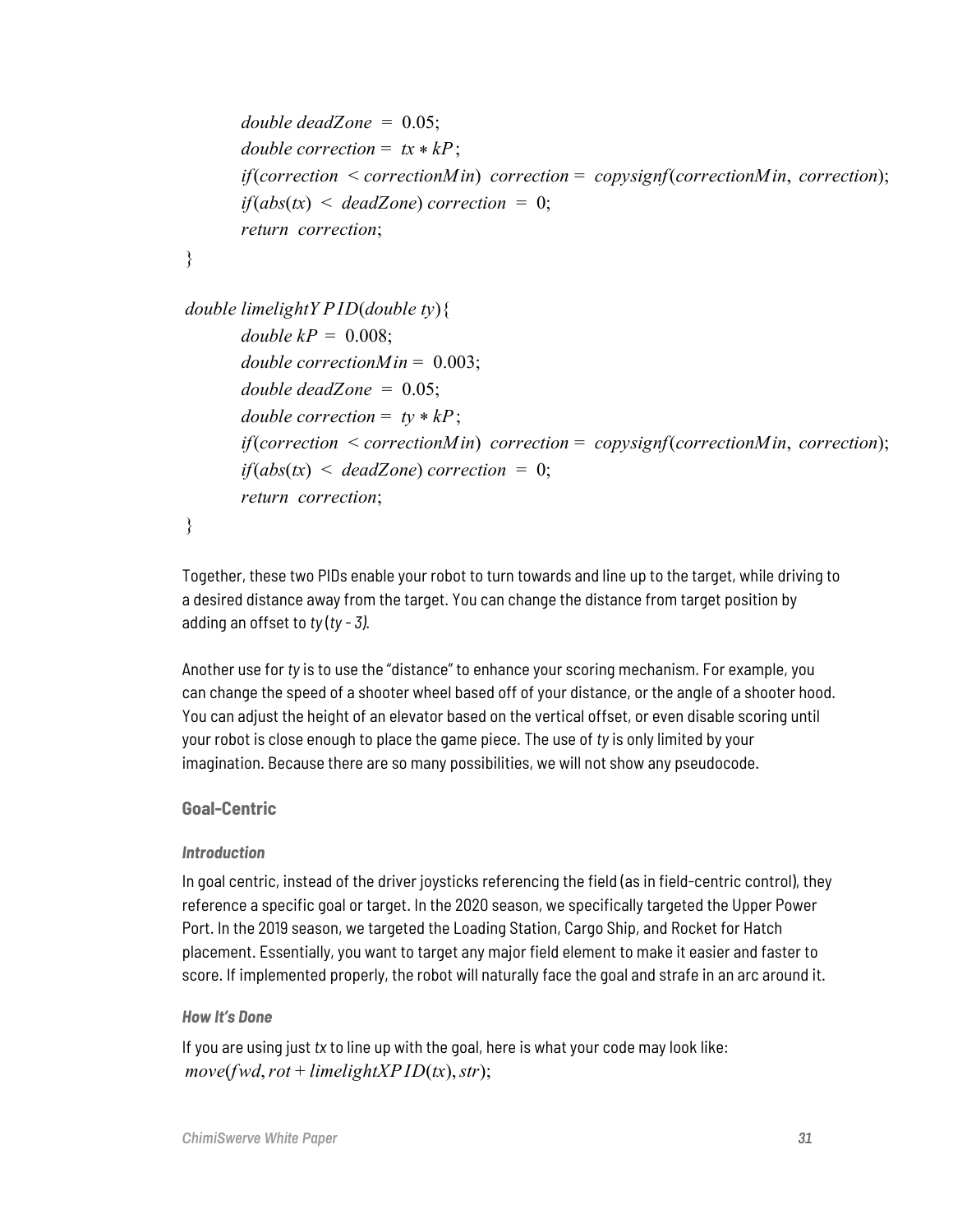Notice that the *tx [PID](#page-20-0)* is added to *rotate*. We just want our robot to look at the target. So, all we have to do is turn toward the goal. We are only aiming using the *Limelight*, not moving.

If you are using both *tx* and *ty* to line up with the goal, here is what your code may look like: *move*(*fwd* + *limelightY PID*(*ty*),*rot* + *limelightXPID*(*tx*),*str*);

In addition to *tx*, notice that the *ty [PID](#page-20-0)* is added to *forward*. We want our robot to drive to a specific location relative to the target. So, we have to drive toward/away from the goal. We are moving to a set position, while looking at the target.

These functions must be called every cycle. The robot can't properly correct invalid positioning based on old data.

## <span id="page-32-0"></span>**2.3c Game Piece Centric (Starring the Pixy)**

#### <span id="page-32-1"></span>*Introduction*

In game piece centric, the rotate input from the joystick is overridden by the Pixy. The driver is free to move the robot in any direction while the Pixy keeps the robot pointed at a ball. This makes picking up balls on the far side of the field a little easier. Since we have a Pixy on the front intake and the rear intake, the driver has to select which one to use for this mode.

<span id="page-32-2"></span>Here is a [video](https://youtu.be/VP4emc-K57k?t=42) of our 2020 robot demonstrating *game piece centric* control.

#### *How It's Done*

There are two signals that we receive from the Pixy. There is a digital signal that tells us if a target is within range. In this case a target is a yellow ball (Power Cell). There is an analog signal that gives us the location of the ball on one axis of the camera's view. In this case the x or left to right axis.

The Pixy's analog signal is from 0 to 3.3 volts with 0 being the leftmost view of the camera. We determined the center of the camera's view to be what we wanted to lock in on. We created a positioning loop that took over the rotational control and calculated the error between the target and the center of the camera. The error was used to calculate our desired yaw until the digital signal showed no more target.

```
double pixyV oltageRange = 3.3; //volts
double pixyHFOV = 60; //degrees
```

```
bool pixyFrontSeesBall(){
      return pixyFrontDigitalInput.Get();
}
```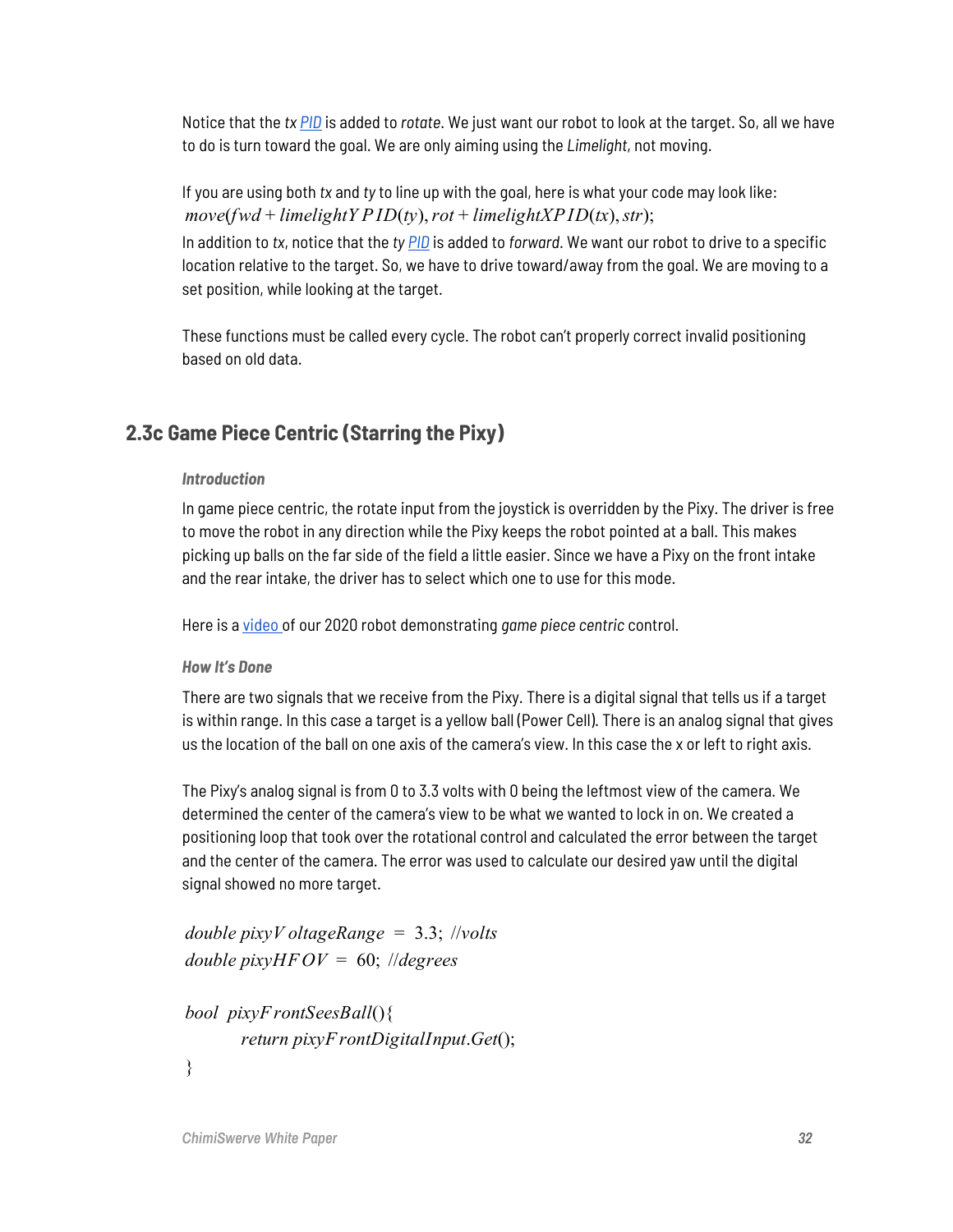```
double pixyFrontAngle(){
return (((pixyFrontAnalogInput.GetAverageV oltage())/pixyV oltageRange) − 0.5) * pixyHFOV ;
}
```

```
double pixyFrontCorrection (){
      double \, pixyXkP = 0.004;return pixyFrontAngle() * pixyXkP;
}
```
In teleop

```
if(pixyFrontSeesBall()) {
      yawCorrection = pixyFrontCorrection();
      rot = 0;
}else{
      storedY aw = yaw;
}
```
*move*(*fwd*,*rot* + *yawCorrection* ,*str*);

We use the Pixy in a different manner in auton. We use it to determine our position relative to the target ball to allow for automatic adjustment in the case of minor set up variances.

```
if(pixyFrontSeesBall() && (abs(pixyFrontAngle() + goalY aw) > 3.0)) {
      move(0, yc, − copysignf(0.1, pixyFrontAngle()), true);
}else{
      move(0, 0, 0, true);
}
```
In this case, we'll use the Pixy to center ourselves on the game piece if we're more than 3 degrees off from it in either direction.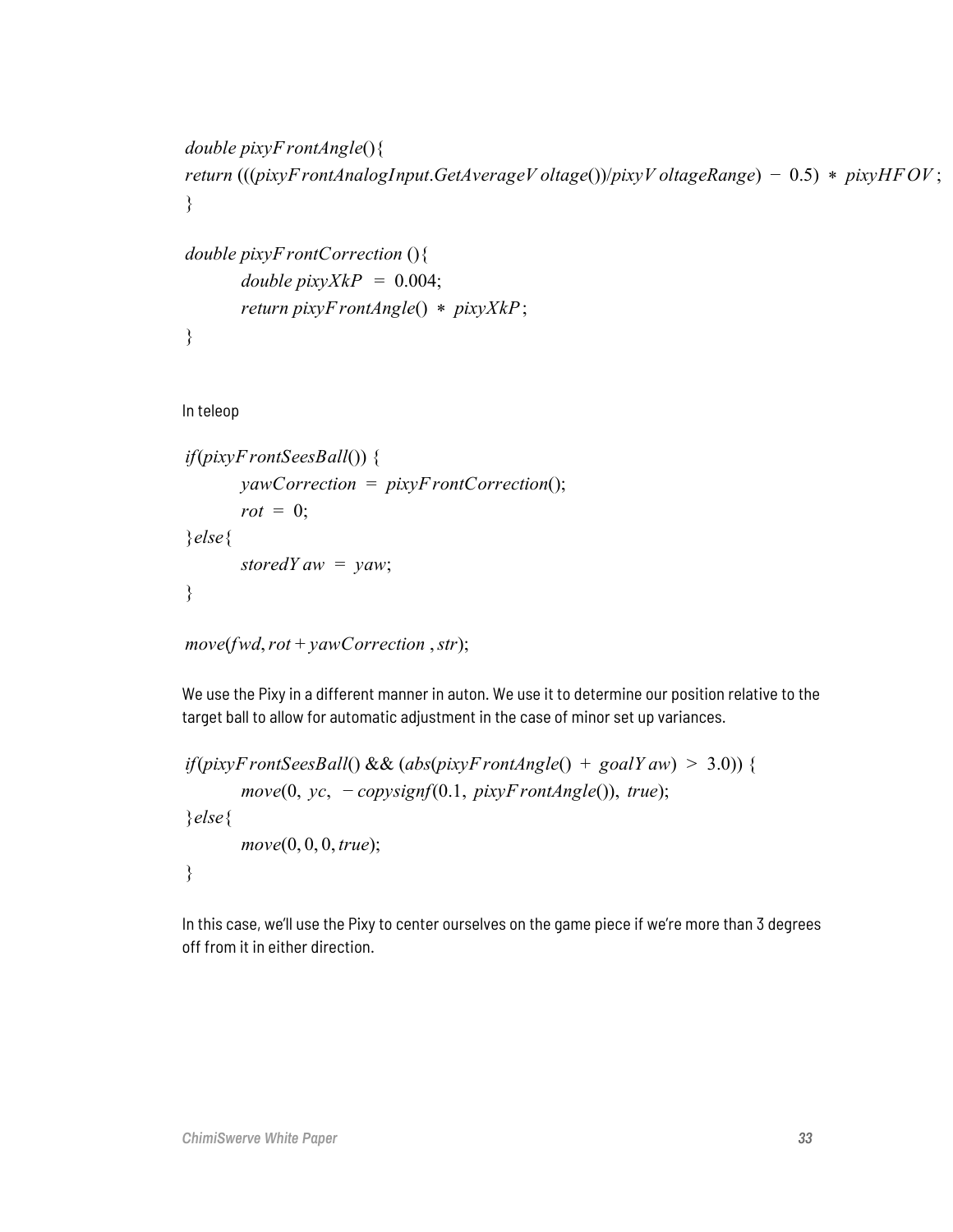# <span id="page-34-0"></span>**2.3d Maintaining Your Heading (aka Not Spinning… aka Driving "Straight") While in Field Centric**

### <span id="page-34-1"></span>*Introduction*

Driving "straight" isn't as easy as you thought, is it? When we say "straight", we mean moving without unintentionally turning. We've all been there: "why is the robot steering left/right even though I'm telling it to drive straight!?!" This is something we struggled with for a while too. *Unfortunately, there will always be physical variances between individual wheels or two sides of a drivetrain.* There will always be a need for a drive "straight" *PID*.

When it comes to swerve, driving "straight" is more complicated. Instead of the robot driving forward/backward at a specific *heading/angle*, we want the robot to move in any direction without spinning. *The robot should always stay facing the same way, unless we tell it to rotate. When it rotates, that angle will be our new heading to maintain.*

Now things get even more interesting. How do we do this when we have other *PID loops* (i.e. *goal centric*, *game piece centric*) occurring simultaneously? *The robot should switch between goal centric, game piece centric, and field centric seamlessly.*

<span id="page-34-2"></span>Not spinning isn't as easy as you thought, is it? Don't worry, we're going to help as much as we can.

#### *How It's Done*

You need to have a variable that stores your *target heading*. Typically, we refer to ours as *storedYaw*. This variable must be updated every time you have a new *angle* you want to face.

In addition, you need to have a variable that stores your *current heading*. Typically, we refer to ours as *yaw*. This variable must be updated every cycle with data from your *gyro*.

Then, you have a simple rotation *PID* which might look like this:

*double calcY awStraight*(*double targetAngle*, *double curentAngle*, *double kP*){ *double errorAngle* = *remainderf*((*targetAngle* − *currentAngle*), 360); *double correction* =  $tx * kP$ ; *return correction*;

}

You would call this function in *Teleop* like so:

*if*(*rot* ! = 0){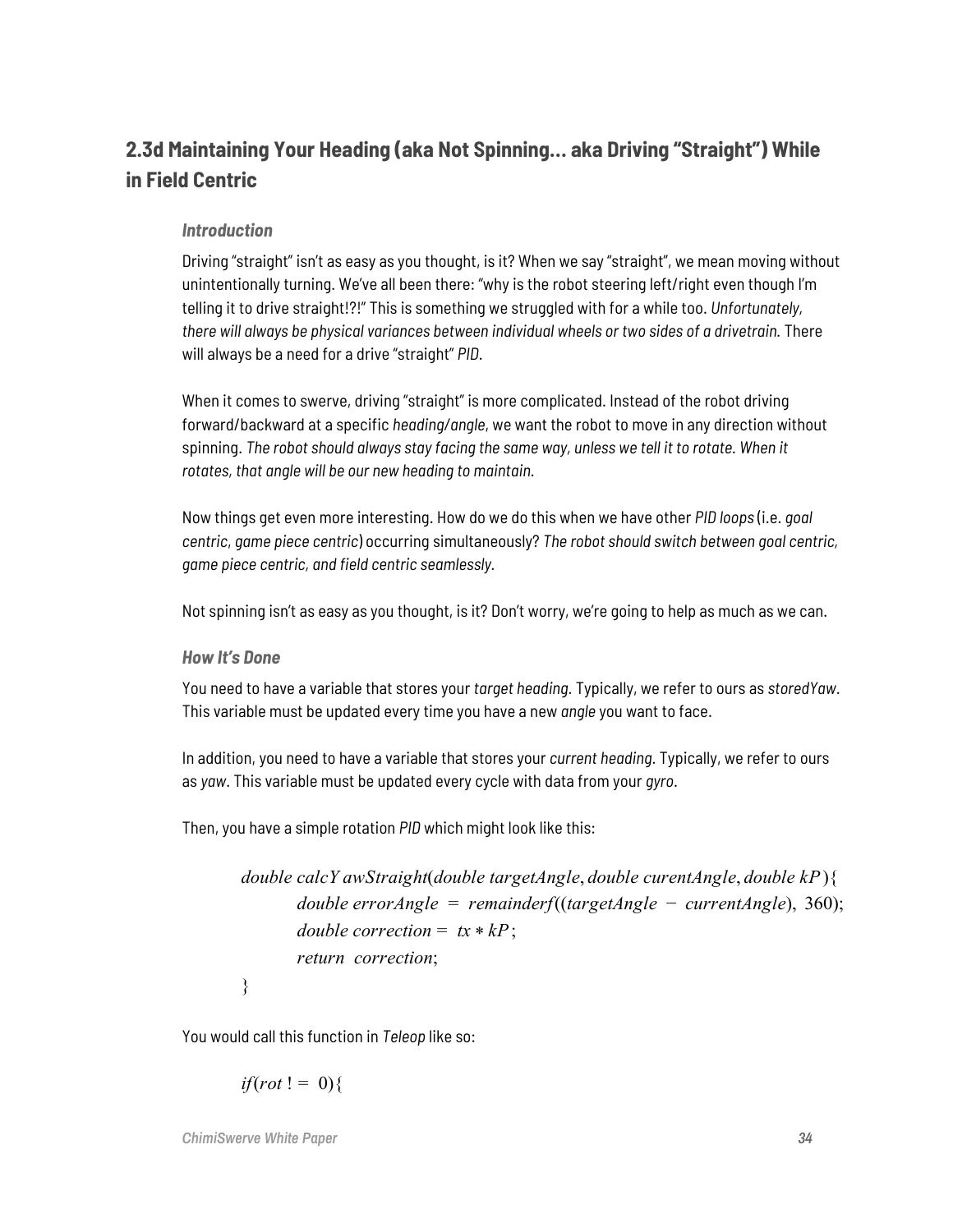```
storedY aw = vaw;
}else{
       if(abs(speed) > 0 \parallel abs(strafe) > 0)yawCorrection = calcY awStraight(storedY aw, yaw, 0.004);
       }
}
```
*move*(*fwd*,*rot* + *yawCorrection* ,*str*);

Essentially, we want to keep facing the same *angle* whenever we aren't rotating. When we don't want to spin, we want to maintain our *heading* while we move. However, we don't want to *PID* our angle if we aren't trying to move (due to safety concerns).

<span id="page-35-0"></span>To integrate this with other driving *PID loops*, make sure that maintaining your heading is your "default" scenario. *Goal centric* and *game piece centric* will modify your *yawCorrection* and *storedYaw* (or equivalent variables) as needed.

# **3.0 Other Misc. Tips & Tricks**

# <span id="page-35-1"></span>**3.1 "Zero" Azimuth Position & Pre-Match Module Testing**

In order to make sure that your robot is functioning properly, you have to check to make sure that things remain in alignment. That includes making sure that the wheel rotation encoders stay true. There are a couple of things that mechanically could go wrong and misalign the wheels, the encoder could come loose, the gear driving the encoder could become damaged and a number of other things. To prevent these things from affecting our gameplay, we created a way to check our azimuth.

We made a few attempts to make physical measurement tools to simplify checking if the wheels were properly aligned. After several complex procedures, we developed a simple way to confirm that the wheels are parallel to the frame. We tip the robot on the side and put a level on each wheel after we told the wheels to point to the front.

We added a button in Test Mode that would tell all the wheels to face zero degrees relative to the robot. We also added a button to slowly rotate the wheels. That procedure gives us several points of feedback. We can observe the speed at which the wheels rotate relative to each other. We can listen for sounds that indicate mechanical changes. We can watch for smooth motion. It also allows us to move the wheels from the front-facing position then push the button to face front again.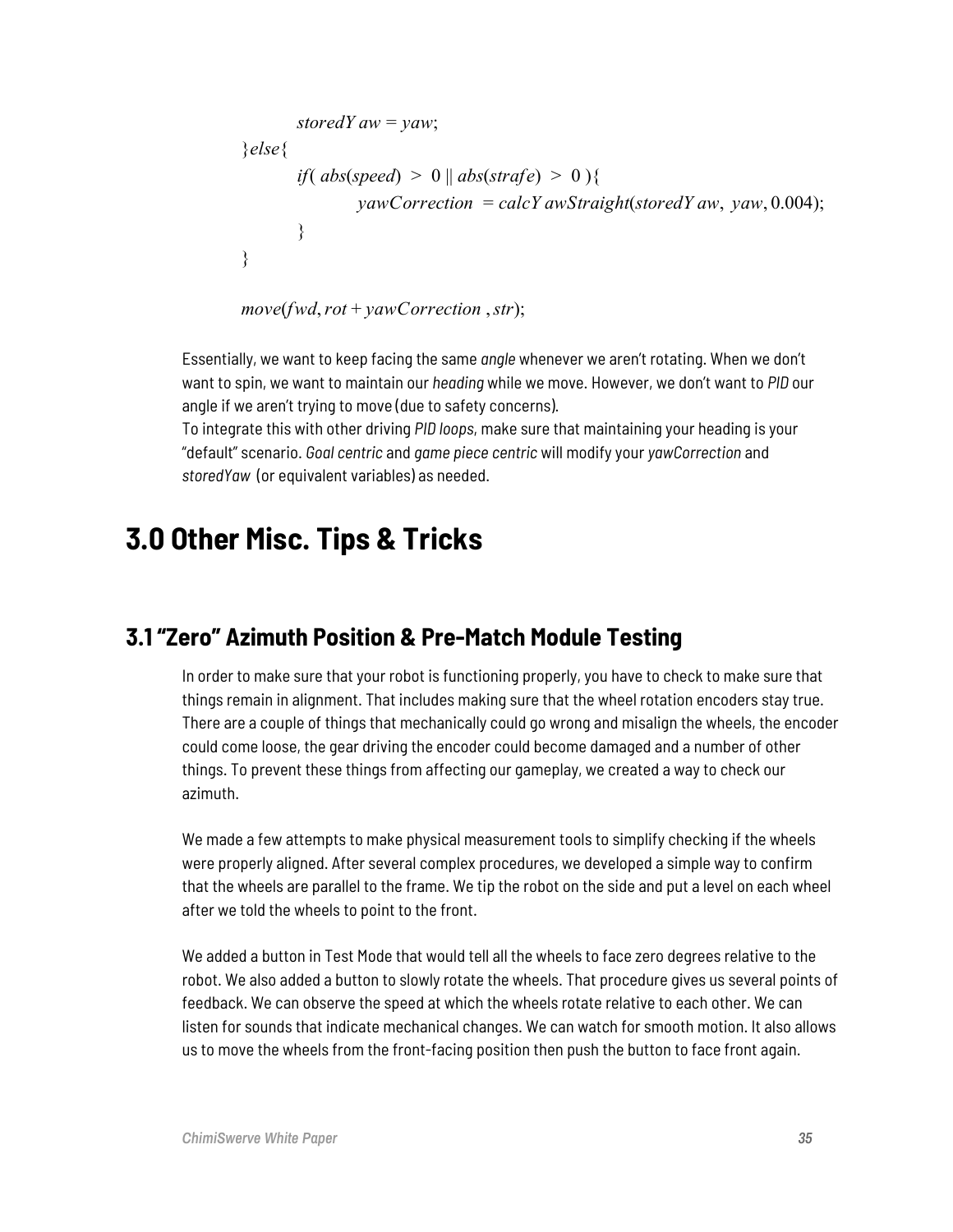Another part of the prematch test is running the modules in Teleop Mode with the wheels off the floor. That allows us to check for any mechanical changes to the drive motor functionality in addition to the spin function.

# <span id="page-36-0"></span>**3.2 Protect Your Reset Buttons!**

Reset Buttons: a necessary evil. They should only be pressed when you want them to be pressed, right?! Well, it's not something people think about as often as they should. Trust us, we fell into this trap too.

When we got our 2020 robot on the ground, our driver found a cool trick that made his forward direction become his backward direction. Our electronics panel is on the bottom of this robot in a very, very, very compact space. Our two gyros have somewhat open reset buttons that can *easily* be touched by anything. When our driver went over the shield generator, the reset button would be pressed and field centric is out the window. Every time it reset, he gave the programming team a nice little grin and said "front isn't front anymore." We couldn't understand why the gyros were not working and would power cycle and reset. Finally we turned the robot upside down and found that a cable was leaning directly on the reset button of our NavBoard.

# <span id="page-36-1"></span>**3.3 Document Your CANbus Network Topology**

Despite the CANbus allowing devices to be connected in almost any order, it is still very important to know the network layout. Save yourself a lot of pain and suffering debugging your electronics! Here are some tips we have to do this effectively:

- *1. Note the type, ID, and name for each device.*
- *2. Trace the connections starting from the RoboRio to the PDP (or whatever the "end" of your CANbus is).*

*3. Record how each device is connected in the network in the same order you are tracing them.* Below is a simple example: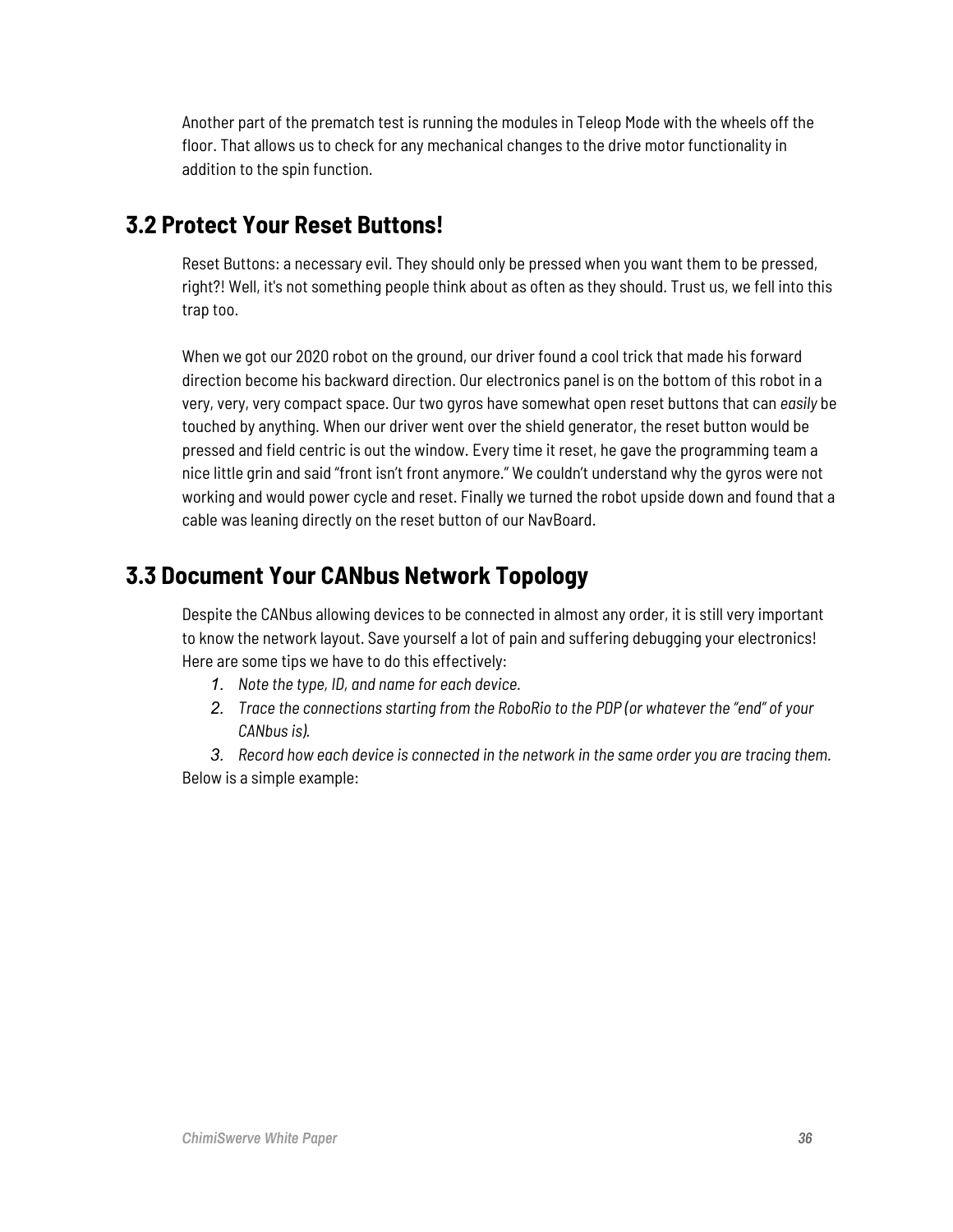

| Name       | ID             | Device Type | Connection In  | Connection Out |
|------------|----------------|-------------|----------------|----------------|
| ShooterL   |                | VictorSPX   | <b>RoboRIO</b> | ArmL           |
| ArmL       | $\overline{2}$ | VictorSPX   | ShooterL       | ShooterR       |
| ShooterR   | 3              | TalonSRX    | ArmL           | ArmR           |
| ArmR       | 4              | TalonSRX    | ShooterR       | IntakeL        |
| IntakeL    | 5              | SparkMax    | ArmR           | <b>IntakeR</b> |
| IntakeR    | 6              | SparkMax    | IntakeL        | ModRotate1     |
| ModRotate1 | 7              | TalonFX     | IntakeR        | ModDrive1      |
| ModDrive1  | 8              | TalonFX     | ModRotate1     | <b>PDP</b>     |

By methodically writing down this information, it will be *infinitely easier* and *faster* to:

- *a. Program these electronics on the robot.*
- *b. Diagnose problematic devices & replace them.*
- *c. Fix broken wires & connections.*

Please, do this simple thing. We didn't until we were forced to. That was a huge *mistake*. The day before our first competition in 2020, one of our motor controllers died. We spent at least 10 hours chasing the problem. We didn't start down the right path until we knew exactly what the CAN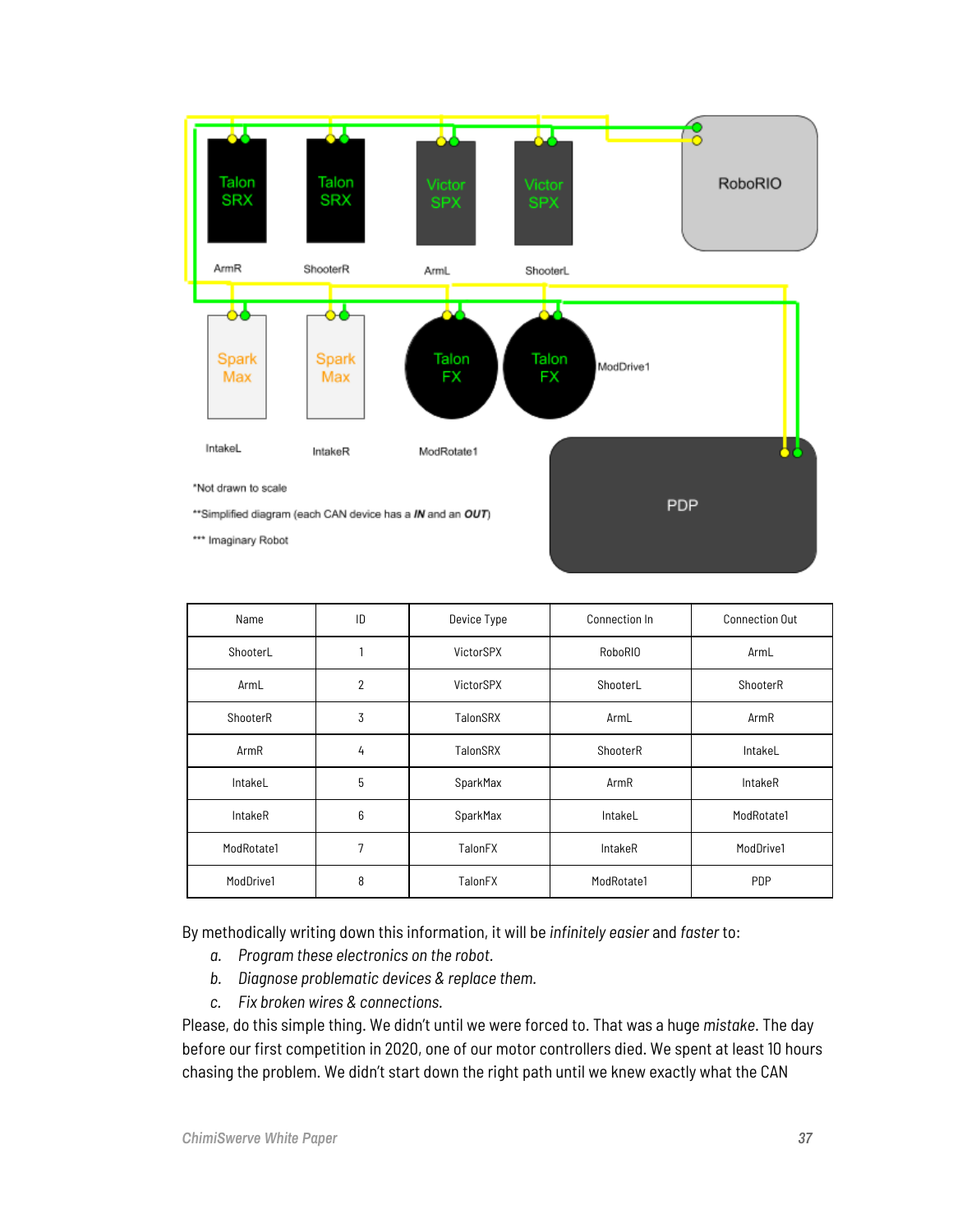network looked like. Seriously, this helps make debugging significantly faster! Don't let your entire electronics board falling out of your robot stop you from making it to your next match. We didn't; at least, not in 2020.

# <span id="page-38-0"></span>**3.4 Know Your Electronics**

Options, options, options… Electronics are all the bits and pieces of hardware that we interface with through programming. We are always searching for that one sensor that will be even better than the previous one. Maybe you found a new thingy that does the "ooh yeah" (aka what you really need)! *Now you have to reliably control it.* Typically, we end up using less than 10 percent of the functions available of some of our electronics. That could be a motor controller, a gyro, a lidar, a proximity sensor, or a vision processor. You have to determine the capabilities and limitations of the electronics. It starts with the mandatory electronics: the *Roborio*, the *PDP*, and the *VRM*. In addition to the minimal operations, they all have programming in them that may be helpful. The error messages that they output could help you reduce any lag time. The diagnostic capabilities may allow you to prevent brownouts.

You should also have a variety of sensors on the robot. During the 2019 build season, we discovered that a reflective line sensor could be also used to detect hatches. The sensor would reflect the proper amount of light to signal the edge was within 24 inches. With that sensor at the correct angle, we could tell if we were in possession of a hatch. Feel free to explore alternate uses. We have used a variety of digital sensors to indicate the location of different things over the years. We also use analog sensors to give us useful feedback. Lidar and vision processing can give us distance. An accelerometer and gyroscope can tell you if you have run into something. A pressure sensor can tell you how much air is in the pneumatics. An encoder can tell you a position or a speed. *Knowing the capabilities of your electronics is the only way to maximize performance.*

*Knowing the limitations of the electronics is a must for reliable programming performance*. A simple example of this is knowing that most CTRE devices have clearable error codes. Sometimes the "sticky faults" will prevent the system from working at full speed because the expected data is not arriving quickly enough. Testing is often necessary to acquire the limitations of a sensor, encoder, or subprocessor. You will always need to know the point at which any feedback device is no longer reliable. It could be a speed, a distance, or an angle.

# <span id="page-38-1"></span>**3.5 Invest in Good Controllers… And You Should Interpolate**

Let's get real. Swerve feels AMAZING to drive. But, that's only if you have an AMAZING controller. "What do we mean by AMAZING," you ask? It boils down to "non-sticky" joysticks. Minimal dead zones. Want to make the robot do "victory spins" whilst driving at 45°? Your joysticks need to have a full range of motion.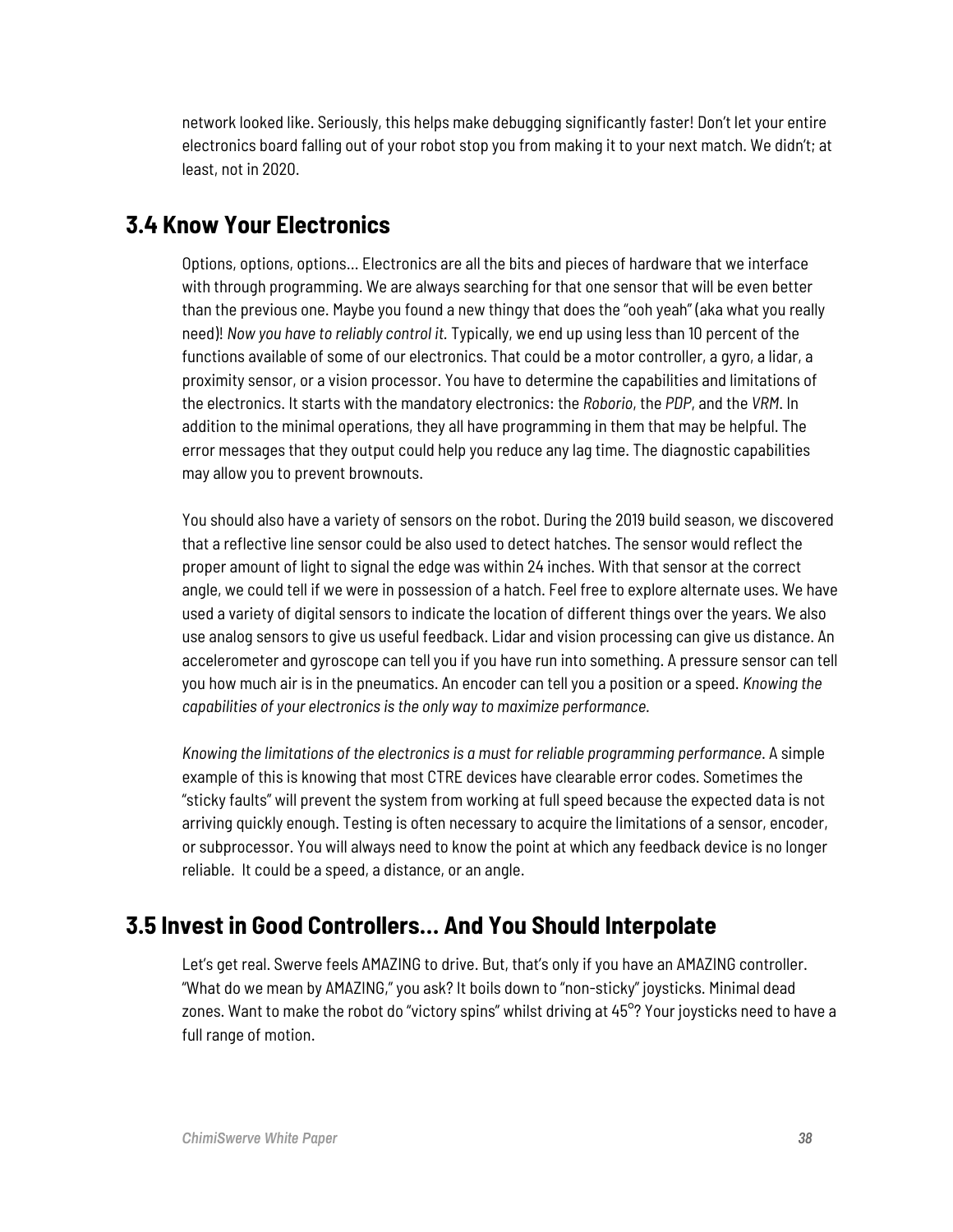

This is an example of ideal radial dead zones. Realistically, no controllers are perfect. But, AMAZING controllers are very close. If you want to have even more natural feeling controls, then you should implement radial dead zone interpolation. Check out this website to learn more. <http://blog.hypersect.com/interpreting-analog-sticks/>

If you want to test and/or configure your controller, you can do so right in Windows 10. Check out this walkthrough for more information:

<https://www.howtogeek.com/241421/how-to-calibrate-your-gaming-controller-in-windows-10/>

<span id="page-39-0"></span>Makes sense right? To fully experience the epicness of swerve, you need to have quality inputs. Swerve simply can't be at its best if it's being driven with a poor controller.

# **3.6 Seriously, Implement Brownout Protection!**

Brownout protection is very important with swerve, not only in auton but throughout the entire match. If we were to brownout, we could lose both our gyros. Once the voltage comes into the range of 6.3 to 6.8 volts our NavBoard would lose power as the 6 volt rail of the RoboRio turns off. In the range 4.5 to 6.3 volts, all but the joystick communications to the RoboRio are lost. The PigeonIMU can be powered by a Talon, therefore is more tolerable to brownout voltage conditions. The PigeonIMU, when powered by a Talon, will not lose it's telemetry until the voltage drops below 4.5 volts, at which time RoboRio shuts down. If the RoboRio shuts down, there will be no CANbus communication until it reboots again.

| <b>Battery Voltage</b> | RoboRio                  | PigeonIMU                               | NavBoard                 |
|------------------------|--------------------------|-----------------------------------------|--------------------------|
| Fully charged - 6.8    | <b>Operates Normally</b> | <b>Operates Normally</b>                | <b>Operates Normally</b> |
| $6.8 - 6.3$            | 6 Volt Rail Shuts Off    | <b>Operates Normally</b>                | Loses Power              |
| $6.3 - 4.5$            | <b>CANbus Shuts Off</b>  | No Communication<br>(Still Operational) | Still Shut Off           |
| 4.5 and below          | Shuts Off                | Shuts Off                               | Still Shut Off           |

There are two ways to best minimize your chances of brownouts. The first way (that is multi-purpose) is ramprate. It prevents the motors from drawing maximum amperage immediately,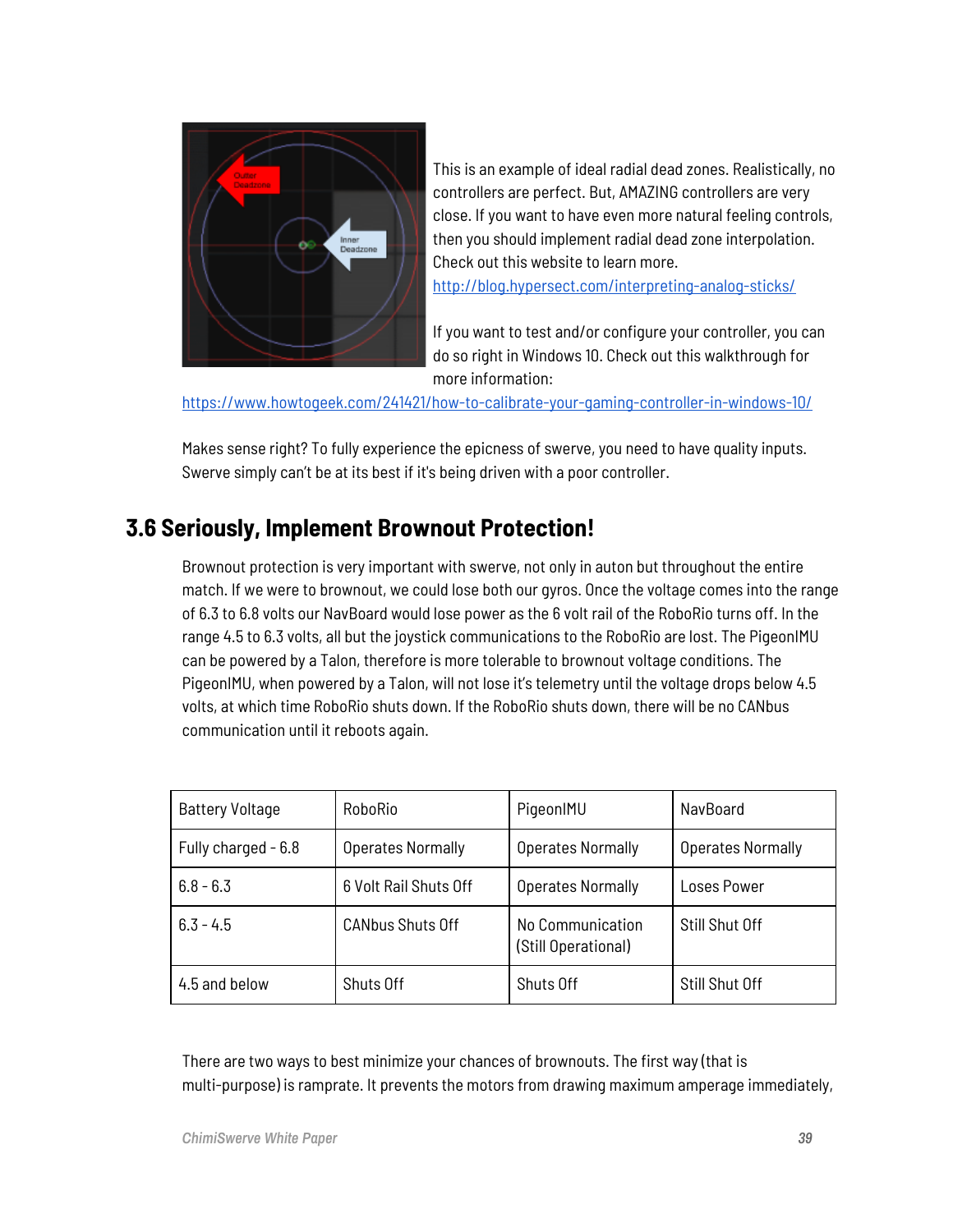by forcing a 'ramp-up' of the motor controller output voltage, averting brownouts. The other purpose of ramprate is to keep from braking traction, by stopping the wheels from accelerating too rapidly. The second way to prevent brownouts is using current limiting. We used Falcon500 with the integrated Talon motor controller. Once we found the correct level to set the limiting at, it worked flawlessly. We used this method for most of our motors, from shooter to our climber to our drive train. On our shooter, current limiting worked extremely well because we could get it up to speed quickly without drawing too much amperage and browning out.

# <span id="page-40-0"></span>**3.7 Handling Gyro Fault Conditions**

We have two gyros on our robot. *In the event that one can't be used, we are still able to navigate. It's a backup.* We average both yaw readings together. If either one of the gyros goes down, the system will use the reading from the other gyro. If both gyros go down, the system will switch to *robot centric* mode until at least one gyro is regained.



We did program in a gyro reset function to account for this possibility, but it has not and should not be *needed in competition.* This emergency gyro reset function is used to restore the robot's heading to 0 degrees for "field centric" operation. There is a reason why this shouldn't be relied on during a match. If both gyros fail, you more than likely have bigger problems on your hands. Gyros don't fail "randomly" all the time. There is always a cause behind it. Resetting the gyros is not going to fix